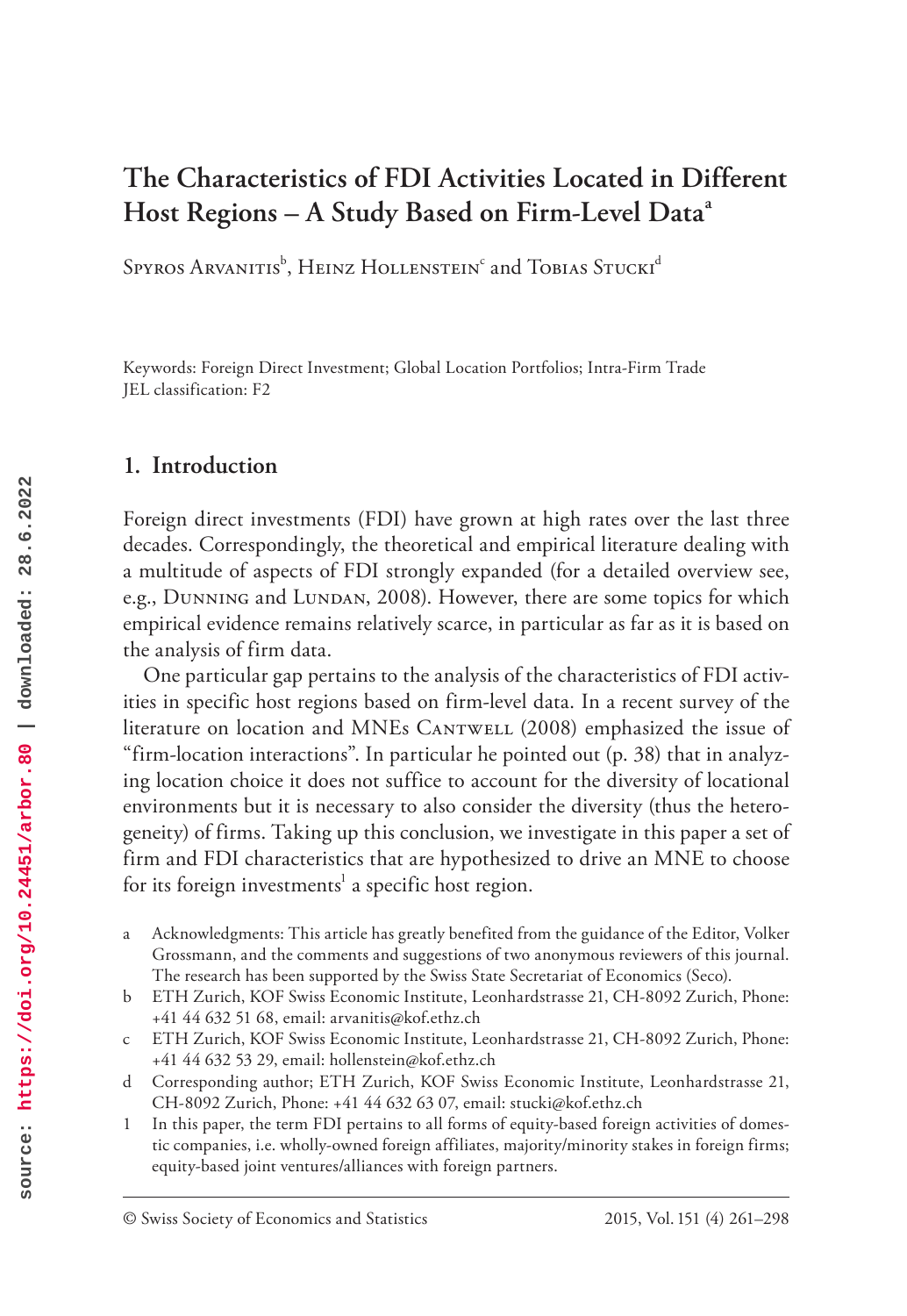In this paper we use firm-level data in order to explain the probability that a firm locates FDI activities in a certain region. We investigate the relationship between the FDI location probability and a series of firm characteristics that according to literature are associated with the FDI propensity. This allows us to identify differences in the characteristics of firms at time of observation, depending on where they have located their FDI activities. More concretely we will consider the following three bundles of firm characteristics: (a) the type of FDI (vertical, horizontal, distribution-oriented), (b) the relevance of FDI experience, and (c) the importance of the firm's capacity to innovate.

So far, the choice among alternative FDI locations has primarily been investigated with *country* data (see, e.g., Blonigen and Wang, 2005; Brainard, 1993; Eaton and Tamura, 1994; Ekholm, 1998; Duanmu, 2012, 2014; Kang and Jiang, 2012; specifically for services: Py and Hatem, 2009) or with *subnational* data (see, e.g., Guimaraes et al., 2000; Barrios et al., 2006; Basile et al., 2008). These studies analyze how country/regional characteristics affect FDI flows. Blonigen and Wang (2005), for example, find substantial differences in the factors determining FDI in less developed host countries as compared to those in advanced economies. However, macro-level studies do not take into account the heterogeneity of firms within a country/region. Therefore a more disaggregated analysis of the choice of FDI locations is required, which in the optimal case combines information on the parent company, its foreign affiliates and the relationship between them.

The scarce firm-level literature analyzing the structural characteristics of FDI located in different host regions can be divided into two groups. The first group of studies deals with the differences among many host regions with respect to one or very few characteristics. DAVIDSON (1980), for example, investigates the relationship between FDI experience of U.S.-based MNEs and their FDI locations. Shatz and Venables (2000) analyze whether the share of U.S. and Japanese affiliate production that is sold back to the home country differs between host countries. Chen and Moore (2010) analyze whether total factor productivity of French parent firms differs between FDI locations. DEMIRBAG and GLAISTER (2010) investigate whether FDI experience, project type (research vs. development) and industry affiliation differ among five target regions characterized by different location characteristics (R&D wages, availability of researchers, etc.). SIEDSCHLAG et al. (2013) examined the factors that determine the location choice of R&D activities of European multinational firms in the period 1999–2006.

The second category of firm-level studies in this area considers in more detail the characteristics of firms and FDI at the expense of the number of host countries included in the analysis. Makino et al. (2004) investigate whether some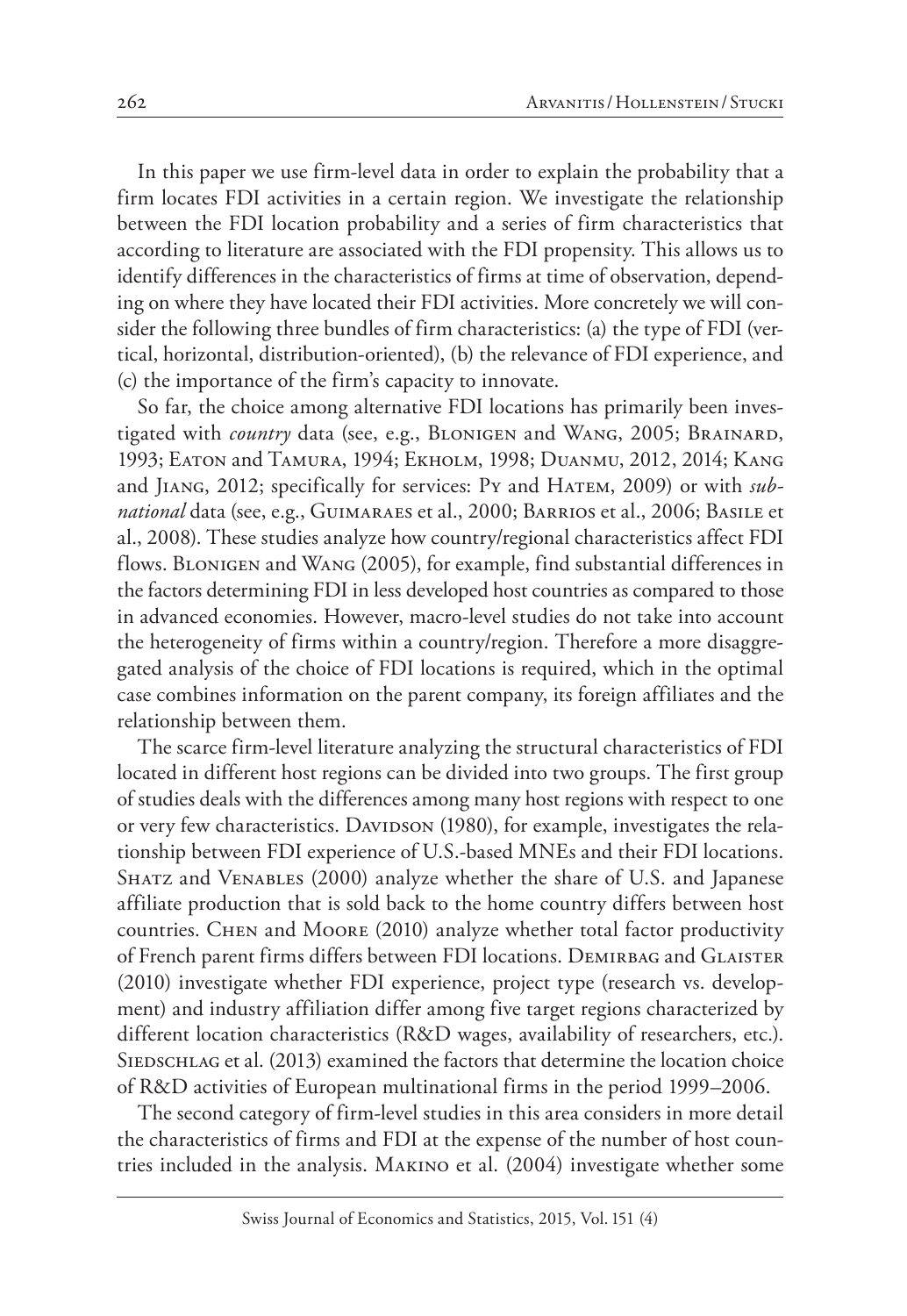specific characteristics of Japanese parent companies (R&D intensity, prior host country experience, size) and their foreign subsidiaries (size, age, equity ownership) differ between FDI in developed countries and those in less advanced economies. Further, Aw and Lee (2008) compare some characteristics of Taiwanese MNEs investing in China with those doing so in the USA. More specifically, they focus on differences with respect to productivity and innovation activity of the parent firms.

We are able to differentiate between host regions in more detail than in the second category of previous studies. Concretely, we are able to distinguish nine host regions (EU15/EFTA, Eastern Europe, Southeast Europe, Russia, North America, Latin America, China, Asian Tigers and Southeast Asia including India)<sup>2</sup>, which differ, in the first place, in terms of demand-, cost- and knowledge-related location advantages.

At the same time, we can account for the characteristics of FDI activities at firm level in a more differentiated way than it is the case in most previous investigations of the first group. 3 We are in a position to do so as we have at our disposal a unique firm-level data set (cross-section for 2010, 1921 firms) containing for a large number of Swiss MNEs information. More specifically, the data includes information to the parent company (first-time FDI activity, firm age, R&D intensity, share of employees with a degree at the tertiary level, firm size, industry affiliation), the foreign subsidiaries (type of business function, objectives of the functional units based on a number of motives of foreign activity), and the two-way transactions between the parent company and its foreign affiliate(s).

This information allows us to econometrically analyze how the firm characteristics differ, depending on where the firms have located their FDI activities. Concretely we will estimate three different models. In our basic model (model I) our focus is on differences with respect to FDI experience (measured by time of first FDI activities and firm age) and the firms' capability to innovate (measured by R&D intensity and share of tertiary level employees). In a second model we add variables for intra-firm trade flows in order to reveal the role of different types of FDI (vertical, horizontal, distribution-oriented FDI) in detail (model II). In a third model, we use variables for different FDI motives in order to analyze the relevance of production oriented FDI in more detail (model III). Multivariate probit estimators are used throughout the econometric estimations.

- 2 In 2009, these regions held more than 95 % of the total foreign capital stock of Swiss companies.
- 3 An earlier version of this paper is found in ARVANITIS et al. (2011), chapter 4 and it is part of this study, which was financed by the State Secretariat for Economic Affairs (SECO).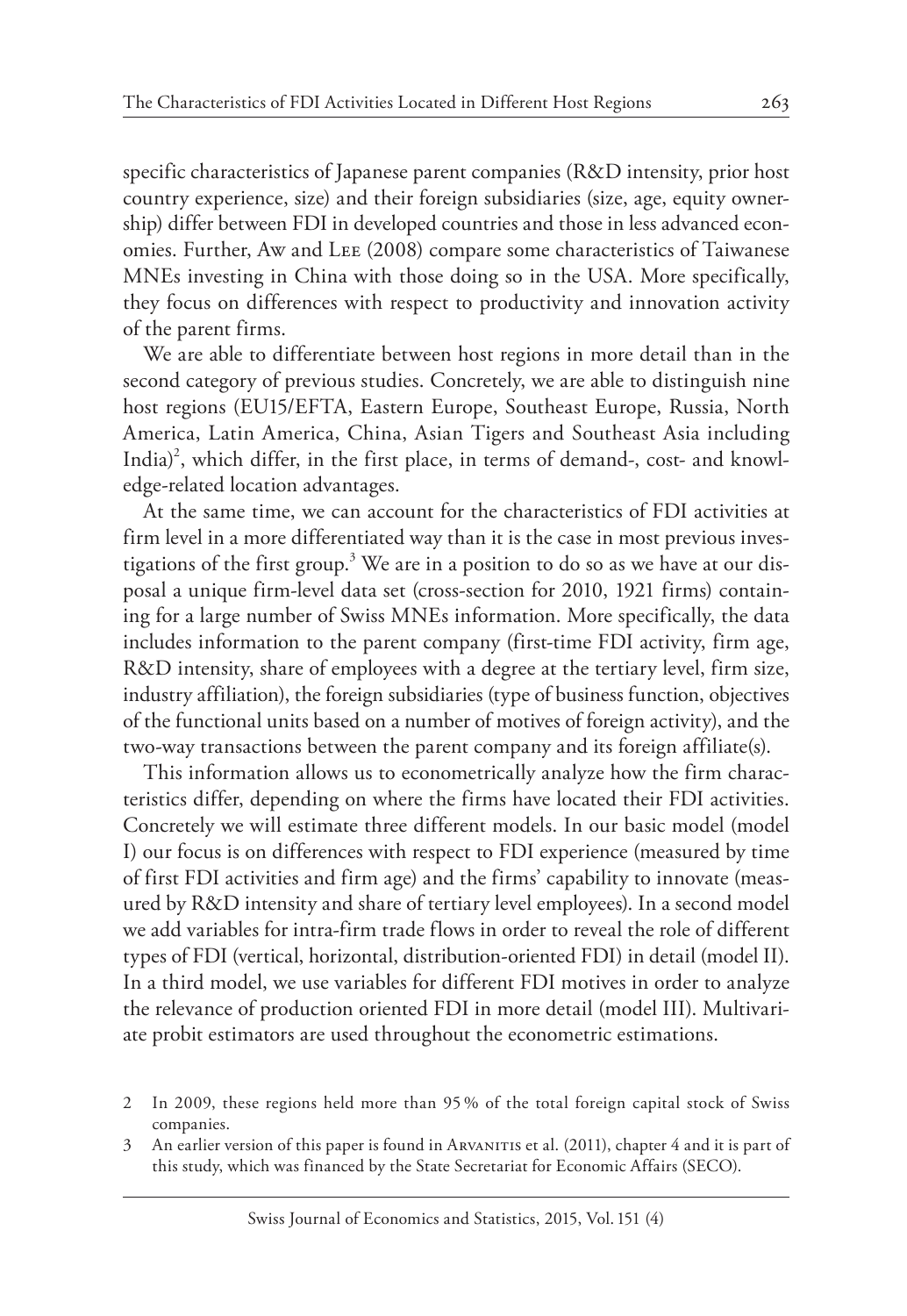The estimation results indicate that there is low correlation between a firm's innovative potential and FDI experience, respectively, and the location of their FDI activities. However, the type of FDI significantly differs between the regions. For example, we find that Asia is a very heterogeneous host region. Some parts (sub regions) are attractive for cheap production activities (indicating vertical FDI in Southeast Asia/India), the more advanced "tiger countries" are important sales markets (indicating horizontal FDI), whereas China receives a mix of vertical and, due to its large and fast-growing market, horizontal FDI.

The remainder of the paper is organized as follows: Section 2 provides a detailed characterization of the regions hosting FDI. In Section 3 we present the conceptual background of the analysis and derive the hypotheses regarding the role of firm characteristics for locating activities in the different regions (Section 3). In Section 4 we describe the database, and in Section 5 we discuss how we empirically test the hypotheses. The model estimates are presented in Section 6. Finally, we summarize and draw some conclusions.

# **2. Region-level Determinants of FDI: Descriptive Analysis of the Characteristics of FDI Host Regions**

To be able to formulate clear hypotheses at the micro level about the characteristics of the FDI activities located in different host regions, we first have to characterize the different FDI host regions relative to each other and relative to Switzerland, the home country of the firms, based on a descriptive analysis of five standard determinants of FDI at country or region level as used in gravity models (see, e.g., NACHUM et al., 2008): level and growth rate of purchasing power, transportation and communication costs, wage costs, innovative potential, and investment costs (see Table 1 for exact definition of used indicators). 4

We distinguish five main regions (EU15/EFTA, North America, Latin America, Eastern Europe and Asia) that are characterized by using a set of region-level indicators. 5 The values of these measures, however, are not calculated for the

- 4 This is not an exhaustive list of potential region-level drivers of FDI activities (e.g., exchange rate, tax differentials, and trade protection are missing). We have focused on more structural characteristics that do not change much. For example, exchange rates and tax differences that fluctuate stronger than other economic factors such as purchasing power and transportation and communication costs are not taken into consideration in Table 1. However, as we focus in this study on differences at firm-level characteristics, we cannot go into more detail.
- 5 The available micro-level data used in the econometric analysis allows to distinguish nine different host regions of FDI, i.e. EU15/EFTA, Eastern Europe, Southeast Europe, Russia, North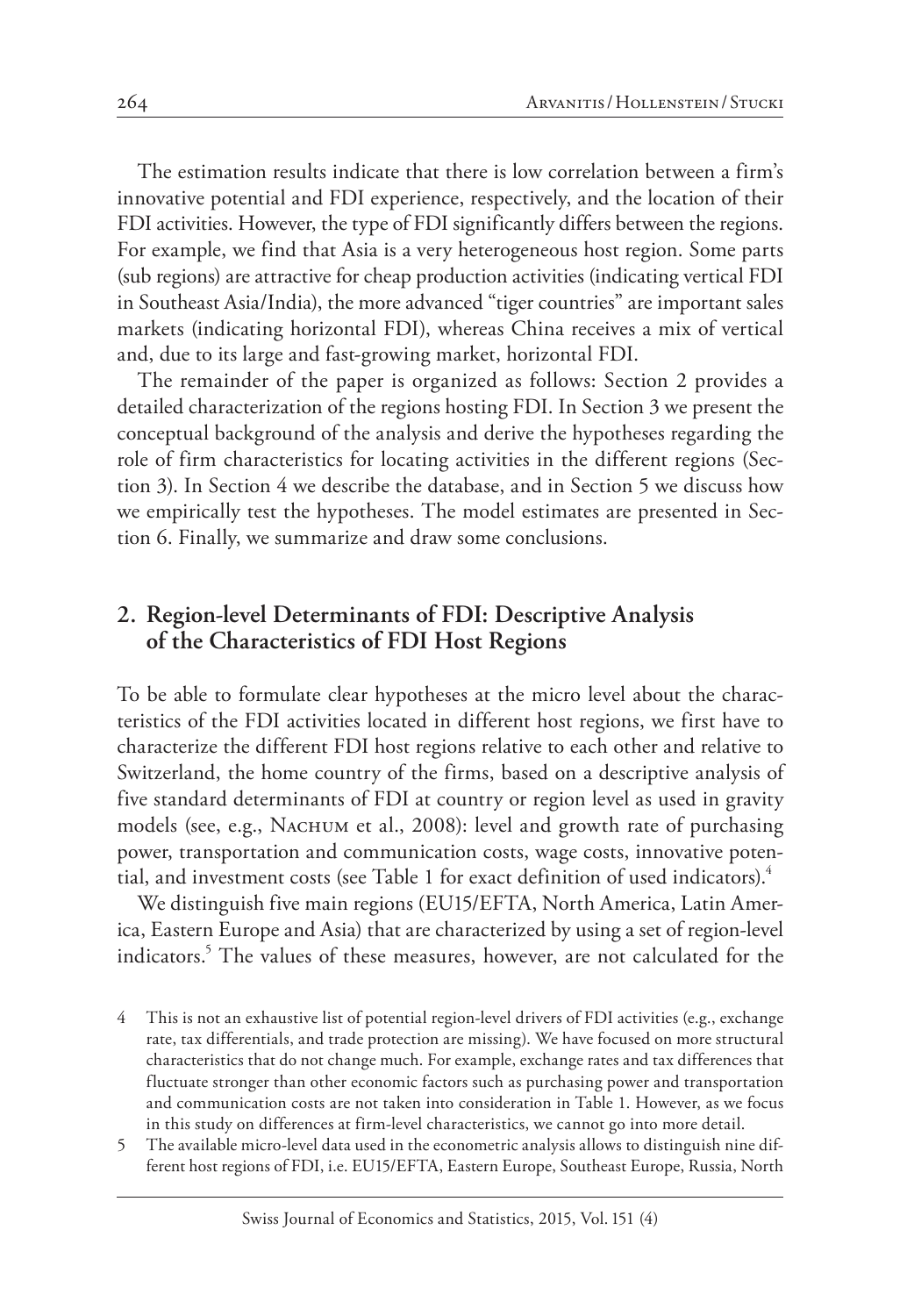main regions themselves but only for each region's three most important countries selected according to their share in the Swiss outward FDI capital stock. 6 This procedure yields a representative picture of the characteristics of the five main regions as it also shows the heterogeneity in terms of the underlying characteristics within the same main region. The values of the relevant indicators for the selected countries representing each main region are shown in Table 1.

The attractiveness of a region as sales market is measured by the *level* and the *growth rate* of the *purchasing power* (level: measured by "GNI per capita, PPP" and "household final consumption per capita"; growth: measured by "5-year GDP per capita" and "household final consumption per capita growth rate") capturing the present and future demand potential. It is highest in EU15/EFTA and North America and lowest in Asia (with the exception of Singapore whose purchasing power is more or less the same as that of the Western countries). Furthermore, we note that some countries of Eastern Europe and Asia could significantly reduce the gap over the last few years.

*Wage costs* (measured by "gross hourly pay in a big city" and "annual gross employment income per worker") are relevant primarily for firms with labor intensive production processes. Compared to Western countries, these costs are much lower in Asia, Latin America and Eastern Europe. But there are also substantial differences within these low-wage regions; for example, in Mexico as well as in Indonesia and China wages are much lower than in the other countries of the respective main regions.

America, Latin America, China, Asian Tigers and Southeast Asia/India (EU15/EFTA: Austria, Belgium, Britain, Denmark, Finland, France, Germany, Greece, Iceland, Ireland, Italy, Liechtenstein, Luxembourg, the Netherlands, Norway, Portugal, Spain and Sweden; Eastern Europe: Baltic countries, Czech Republic, Hungary, Poland, Slovakia and Slovenia; Southeast Europe: Albania, Bosnia, Bulgaria, Croatia, Macedonia, Montenegro, Romania and Serbia; Russia: Belarus, Russia, and Ukraine; North America: Canada and the USA; Asian Tigers: Hong Kong, Korea, Singapore and Taiwan; Southeast Asia/India: India, Indonesia, Malaysia, Philippine and Thailand). Due to econometric reasons (see Section 5.2) we grouped them into five "main regions", provided that they are not too distant from each other and show similar characteristics (selected according to their relevance in the present context). In order to test the robustness of this aggregation econometrically, we will also present estimations for the sub-categories of the aggregated main regions. The main regions "Eastern Europe" is made up of Eastern Europe (in the narrow sense), Southeast Europe and Russia, and "Asia" comprises China, Asian Tigers and Southeast Asia/India.

<sup>6</sup> Germany, Britain and France for EU/EFTA; Poland, Russia and the Czech Republic for Eastern Europe; Brazil, Mexico and Venezuela for Latin America; Singapore, China and Indonesia for Asia; and, finally, Canada and USA for North America.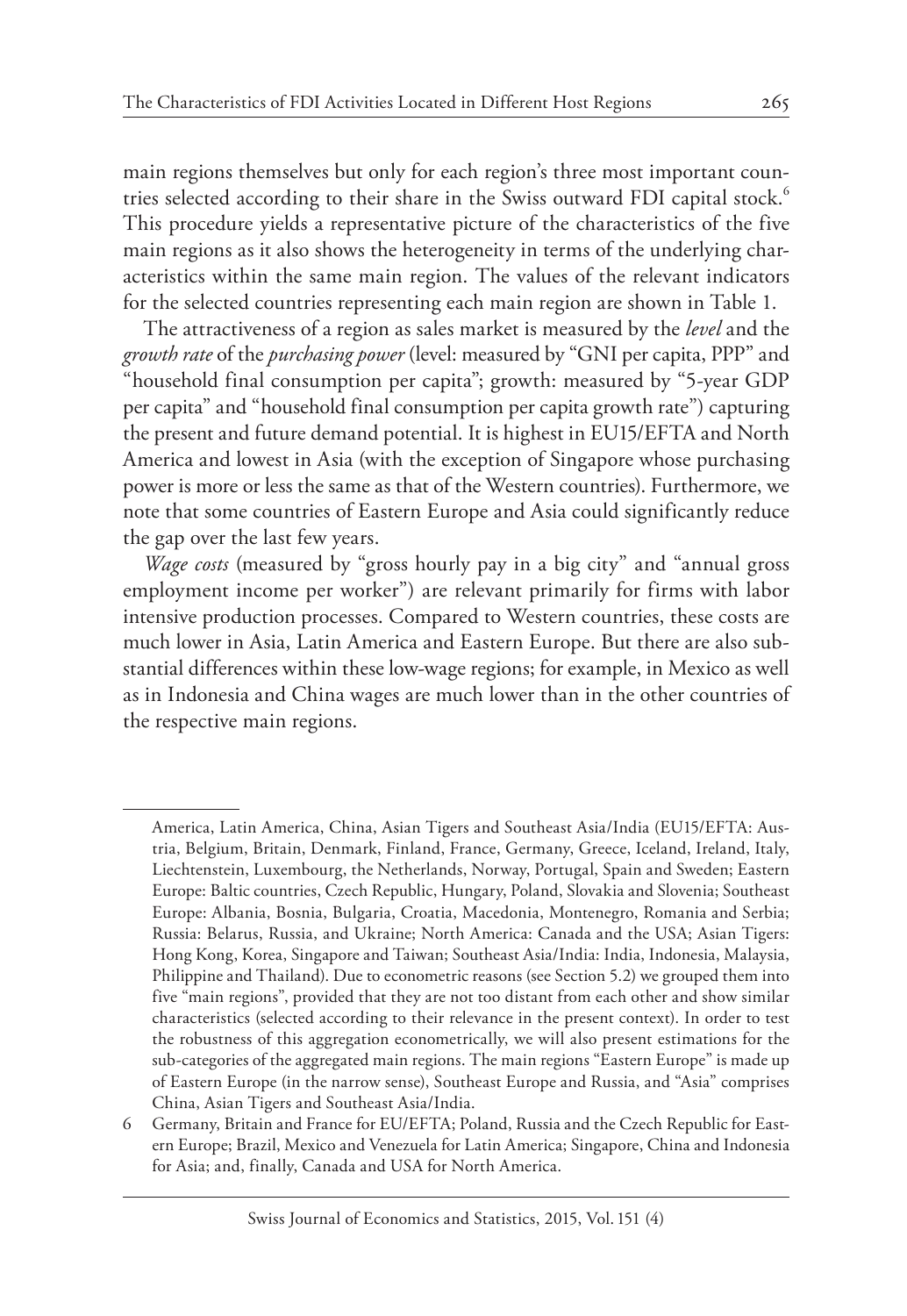The *innovative potential* of a region is another factor attracting FDI (knowledge sourcing). In order to capture the countries' innovative potential, we use three indicators reflecting a country's share of the labor force with tertiary level education, a country's research and development expenditures, and the number of a country's researchers per million inhabitants, respectively. According to these indicators, the innovative potential is highest in EU15/EFTA and North America.

Moreover, the choice of host regions of FDI is determined by its distance. According to the gravity model of international trade and investment (see, e.g., BRAINARD, 1997) long distance between two countries reduces the attractiveness of FDI compared to exporting, since the costs of coordination and control of foreign affiliates are higher in case of distant locations. On the other hand high *transport and communication costs* (measured by the "bilateral distances between capital cities") are an obstacle to serving these markets by exporting and are thus an incentive for FDI. The net effect of the two opposite forces, which may differ by type of FDI (see below), will be revealed by the empirical analysis. According to Table 1, distances between Switzerland and the most important countries of the region EU15/EFTA are shorter than those to the countries of Eastern Europe. In addition, North America is closer to Switzerland than Latin American and Asian countries.

*Investment costs* (measured by the "ease of doing business index", the "corruption perceptions index" and the inflation of consumer prices) considerably differ among the selected countries of the five regions. They are much lower in Western countries than in all other regions, once again, with the exception of Singapore which, in this respect, is quite similar to EU/EFTA and North America. In contrast, investment costs are much higher in Brazil, Indonesia, Russia and Venezuela.

The characterization of the five regions in Table 1 serves as conceptual help for formulating now hypotheses about the characteristics of FDI located in the different host regions.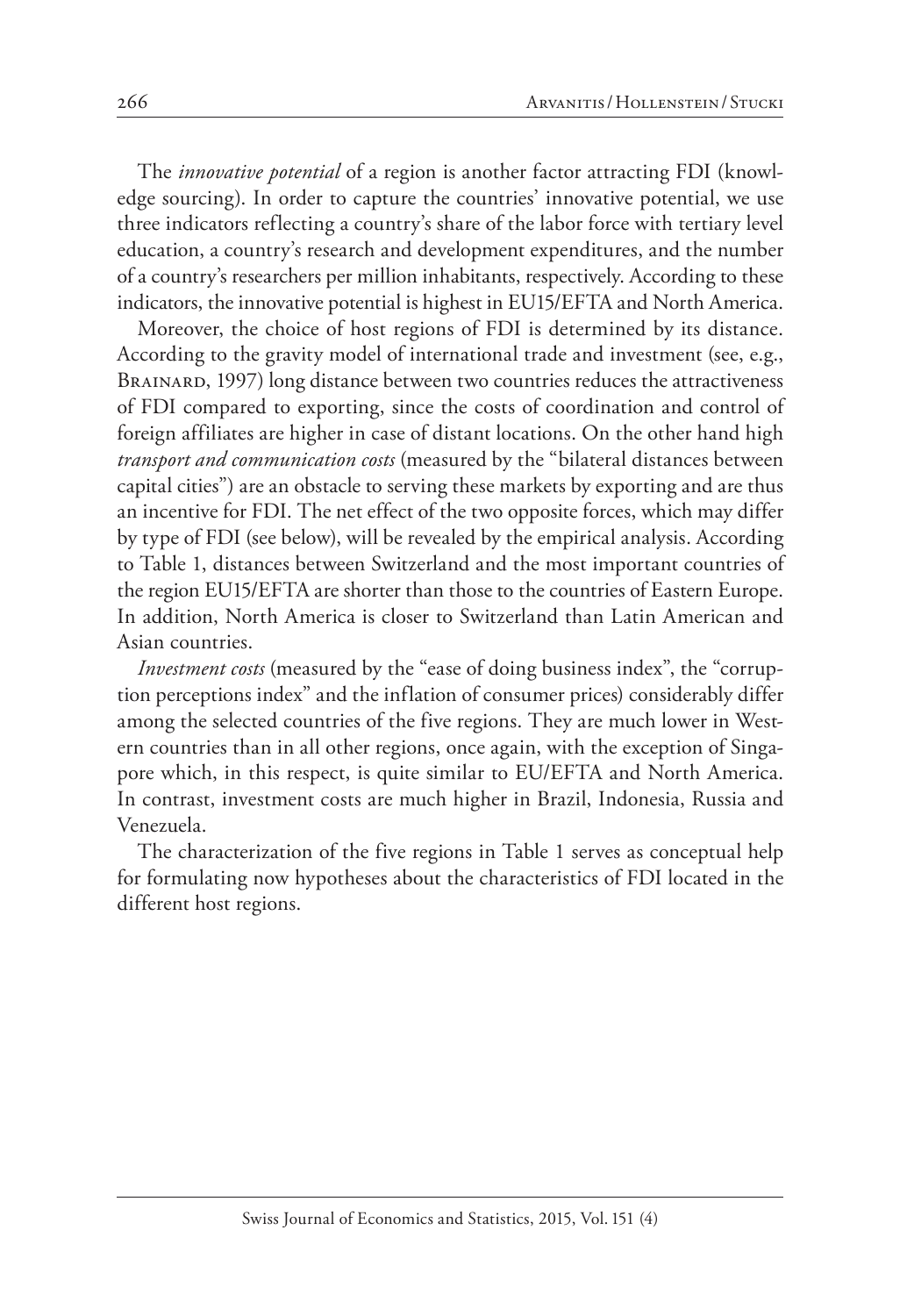| )<br>$+$ + k $\sim$ $ \sim$ $\sim$<br>I                       |
|---------------------------------------------------------------|
| $-2.00$<br>.<br>.<br>.<br>.<br>.<br>.                         |
| ミー・ロー<br>$\vdots$<br><b>CONTRACT &amp; ROOM CONTROL</b><br>j  |
| Í<br>$\frac{1}{2}$<br>l<br>I<br>$\overline{a}$<br>١<br>l<br>l |

|                                                                                                |                  | EU15/EFTA         |                  |      | Eastern Europe   |             |                  | Latin America                                   |                                                                                                                                                                                                                                                                                                                                                                                  |
|------------------------------------------------------------------------------------------------|------------------|-------------------|------------------|------|------------------|-------------|------------------|-------------------------------------------------|----------------------------------------------------------------------------------------------------------------------------------------------------------------------------------------------------------------------------------------------------------------------------------------------------------------------------------------------------------------------------------|
| Indicator                                                                                      | <b>GER</b>       | <b>GBR</b>        | <b>FRA</b>       | POL  | <b>RUS</b>       | <b>CZE</b>  | <b>BRA</b>       | <b>MEX</b>                                      | VEN                                                                                                                                                                                                                                                                                                                                                                              |
| Intensity of FDI activities                                                                    |                  |                   |                  |      |                  |             |                  |                                                 |                                                                                                                                                                                                                                                                                                                                                                                  |
| Share of capital stock of Swiss FDI abroad                                                     | 6.9              | 6.3               | 4.4              | 0.6  | 0.7              | 0.4         | 4.1              | $\overline{0}$ .7                               | 0.2                                                                                                                                                                                                                                                                                                                                                                              |
| Purchasing power                                                                               |                  |                   |                  |      |                  |             |                  |                                                 |                                                                                                                                                                                                                                                                                                                                                                                  |
| GNI per capita, PPP (current international \$)                                                 | 35950            |                   |                  |      |                  |             |                  | 36240 33280 16710 15460 22890 10080 14340 12850 |                                                                                                                                                                                                                                                                                                                                                                                  |
| Household final consumption expenditure per capita<br>(constant 2000 US\$)                     |                  | 13926 19400 13761 |                  | 3801 | 1877             | 3811        | 2904             | 4762                                            | 4096                                                                                                                                                                                                                                                                                                                                                                             |
| Growth of purchasing power                                                                     |                  |                   |                  |      |                  |             |                  |                                                 |                                                                                                                                                                                                                                                                                                                                                                                  |
| 5-year GDP per capita growth (% 2003-2008; constant 2000 US\$)                                 | 9.5              | 8.5               | 5.9              |      | $30.1$ 42.8 26.3 |             | 19.1             | 12.2                                            | 50.4                                                                                                                                                                                                                                                                                                                                                                             |
| Household final consumption expenditure per capita growth<br>$\left(\text{annual } \% \right)$ | $\overline{0}$ . | 1.4               | $\frac{1}{1}$ .0 | 5.4  | 11.4             | 3.6         | 7.8              | 1.3                                             | 7.1                                                                                                                                                                                                                                                                                                                                                                              |
| Wage costs                                                                                     |                  |                   |                  |      |                  |             |                  |                                                 |                                                                                                                                                                                                                                                                                                                                                                                  |
| Gross hourly pay in a big city (current US\$/hour)                                             | 23.0             | 18.0              | 18.0             | 5.6  | 6.9              | 6.5         | 5.6              | 2.1                                             | 5.2                                                                                                                                                                                                                                                                                                                                                                              |
| Annual gross employment income per worker (current US\$)                                       | 36444 34854      |                   |                  |      |                  | 11378 13020 | 9801             | 6143                                            |                                                                                                                                                                                                                                                                                                                                                                                  |
| Innovative potential                                                                           |                  |                   |                  |      |                  |             |                  |                                                 |                                                                                                                                                                                                                                                                                                                                                                                  |
| Labor force with tertiary education (% of total)                                               | 24               | 32                | 29               | 22   | 53               | 14          | c                | $\overline{17}$                                 | $\begin{array}{c} \rule{0pt}{2.5ex} \rule{0pt}{2.5ex} \rule{0pt}{2.5ex} \rule{0pt}{2.5ex} \rule{0pt}{2.5ex} \rule{0pt}{2.5ex} \rule{0pt}{2.5ex} \rule{0pt}{2.5ex} \rule{0pt}{2.5ex} \rule{0pt}{2.5ex} \rule{0pt}{2.5ex} \rule{0pt}{2.5ex} \rule{0pt}{2.5ex} \rule{0pt}{2.5ex} \rule{0pt}{2.5ex} \rule{0pt}{2.5ex} \rule{0pt}{2.5ex} \rule{0pt}{2.5ex} \rule{0pt}{2.5ex} \rule{0$ |
| Research and development expenditures (% of GDP)                                               | 2.6              | 1.8               | 2.1              | 0.6  | $\overline{a}$   | 1.6         | $\overline{1.0}$ | 0.5                                             | $\begin{array}{c} \rule{0pt}{2.5ex} \rule{0pt}{2.5ex} \rule{0pt}{2.5ex} \rule{0pt}{2.5ex} \rule{0pt}{2.5ex} \rule{0pt}{2.5ex} \rule{0pt}{2.5ex} \rule{0pt}{2.5ex} \rule{0pt}{2.5ex} \rule{0pt}{2.5ex} \rule{0pt}{2.5ex} \rule{0pt}{2.5ex} \rule{0pt}{2.5ex} \rule{0pt}{2.5ex} \rule{0pt}{2.5ex} \rule{0pt}{2.5ex} \rule{0pt}{2.5ex} \rule{0pt}{2.5ex} \rule{0pt}{2.5ex} \rule{0$ |
| Researchers in R&D (per million people)                                                        | 3453             | 2881              | 3440             | 1610 | 3305             | 2715        | 629              | 460                                             | $\mid$                                                                                                                                                                                                                                                                                                                                                                           |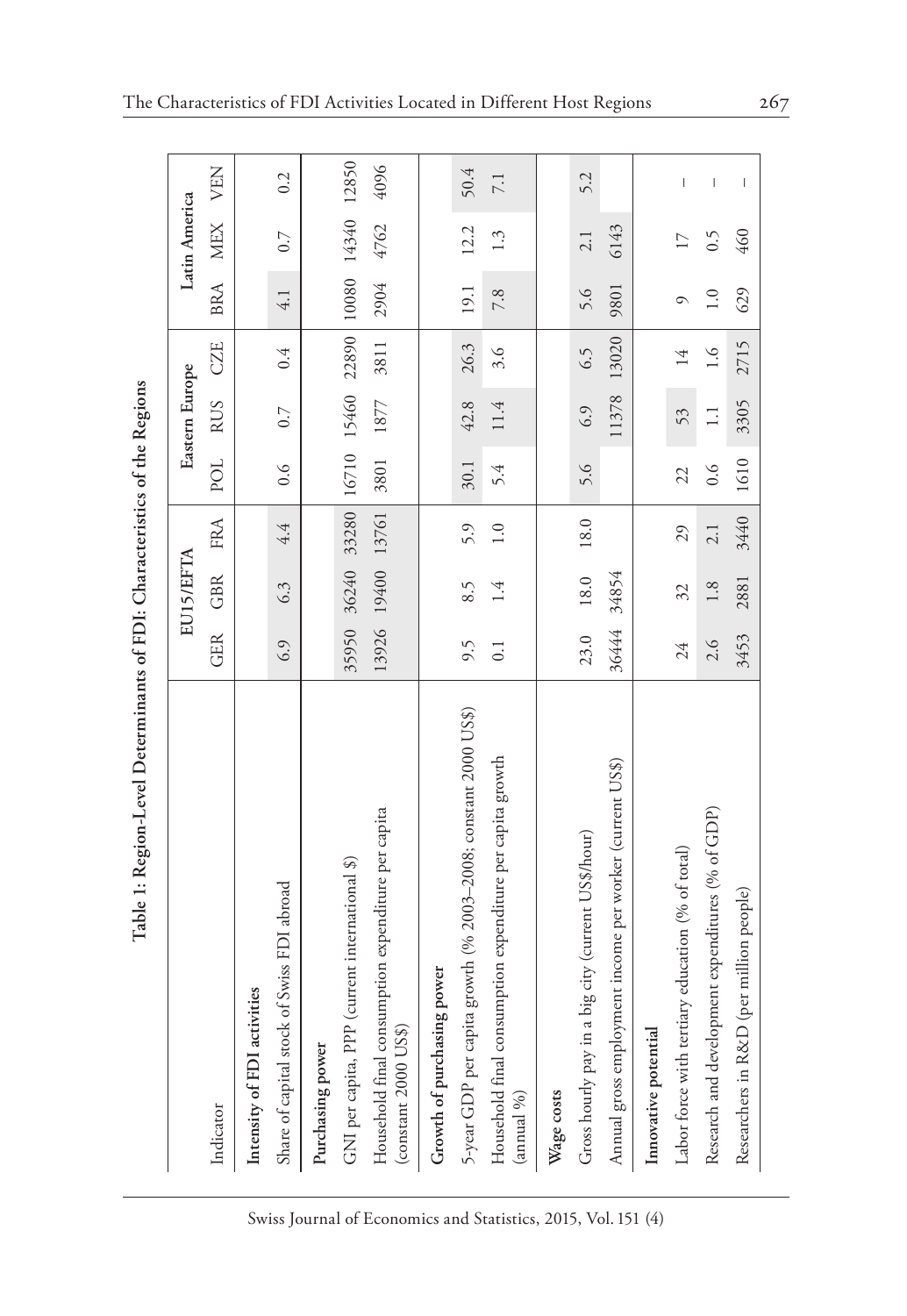|                                                                                         |                   | EU15/EFTA        |                 |      | Eastern Europe   |            |               | Latin America |       |
|-----------------------------------------------------------------------------------------|-------------------|------------------|-----------------|------|------------------|------------|---------------|---------------|-------|
| Indicator                                                                               | <b>GER</b>        | <b>GBR</b>       | <b>FRA</b>      | POL  | <b>RUS</b>       | <b>CZE</b> | <b>BRA</b>    | <b>MEX</b>    | VEN   |
| Transportation and communication costs                                                  |                   |                  |                 |      |                  |            |               |               |       |
| Bilateral distances between capital cities (CH vs. respective country<br>in kilometers) | 504               | 749              | 436             | 1140 | 2296             | 623        | 9534          | 9640          | 7973  |
| Investment costs                                                                        |                   |                  |                 |      |                  |            |               |               |       |
| Ease of doing business index (1=most business-friendly regulations)                     | 27                | $\circ$          | $\overline{31}$ | 72   | 118              | 8          | 127           | 55            | 178   |
| Corruption Perceptions Index (1=highest (perceived) corruption)                         | 7.9               | 7.7              | 6.9             | 4.6  | 2.1              | 5.2        | 3.5           | 3.6           | 1.9   |
| Inflation of consumer prices (annual %)                                                 | 2.6               | 4.0              | 2.8             | 4.3  | 14.1             | 6.4        | 5.7           | 5.1           | 31.4  |
|                                                                                         | Table 1 continued |                  |                 |      |                  |            |               |               |       |
|                                                                                         |                   |                  | Asia            |      |                  |            | North America |               | H     |
| Indicator                                                                               |                   | SGP              | <b>EHD</b>      |      | $\sum_{i=1}^{n}$ | CAN        | USA           |               | FO    |
| Intensity of FDI activities                                                             |                   |                  |                 |      |                  |            |               |               |       |
| Share of capital stock of Swiss FDI abroad                                              |                   | $\overline{1.0}$ | 0.8             |      | $\sim$           | 4.0        | 18.5          |               |       |
| Purchasing power                                                                        |                   |                  |                 |      |                  |            |               |               |       |
| GNI per capita, PPP (current international \$)                                          |                   | 47970            | 6010            |      | 3600             | 38710      | 46790         |               | 39210 |
| Household final consumption expenditure per capita (constant 2000 US\$)                 |                   | 9725             | 727             |      | 622              | 15503      | 27378         |               | 21950 |
| Growth of purchasing power                                                              |                   |                  |                 |      |                  |            |               |               |       |
| 5-year GDP per capita growth (% 2003-2008; constant 2000 US\$)                          |                   | 18.1             | 62.5            |      | 24.1             | 7.3        | 7.3           |               | 9.7   |
| Household final consumption expenditure per capita growth (annual %)                    |                   |                  | 8.2             |      | 5.3              | 4.5        | 2.7           |               | 2.1   |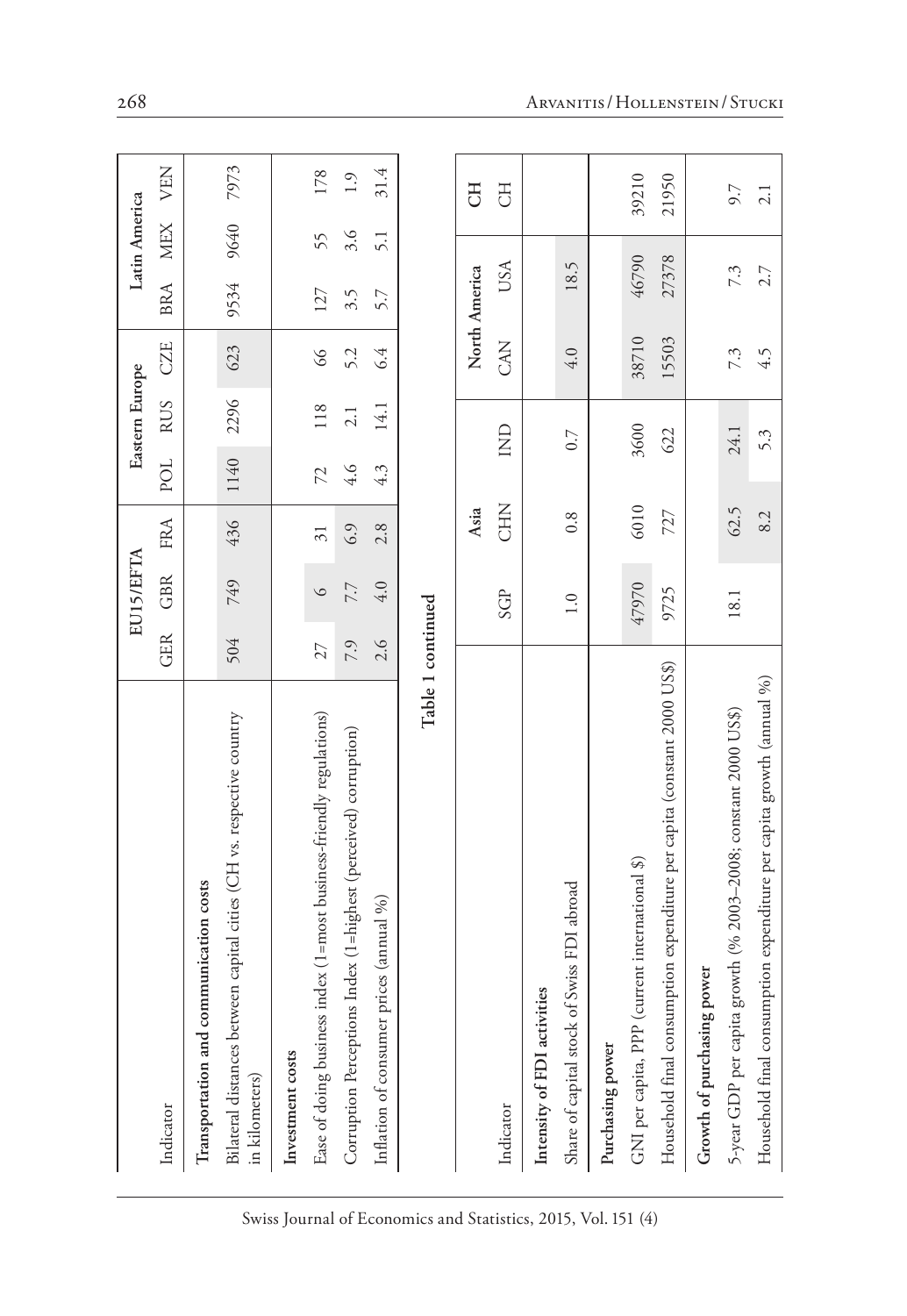|                                                                                                                                                                                                                                                                                                                                                                                                                                                                                                                                                                                                                                                                                                                                                                                                                                                                                                                                                                                                                            |       | Asia       |                  | North America |                 | E               |
|----------------------------------------------------------------------------------------------------------------------------------------------------------------------------------------------------------------------------------------------------------------------------------------------------------------------------------------------------------------------------------------------------------------------------------------------------------------------------------------------------------------------------------------------------------------------------------------------------------------------------------------------------------------------------------------------------------------------------------------------------------------------------------------------------------------------------------------------------------------------------------------------------------------------------------------------------------------------------------------------------------------------------|-------|------------|------------------|---------------|-----------------|-----------------|
| Indicator                                                                                                                                                                                                                                                                                                                                                                                                                                                                                                                                                                                                                                                                                                                                                                                                                                                                                                                                                                                                                  | SGP   | <b>CHN</b> | $\sum_{i=1}^{n}$ | <b>CAN</b>    | USA             | H               |
| Wage costs                                                                                                                                                                                                                                                                                                                                                                                                                                                                                                                                                                                                                                                                                                                                                                                                                                                                                                                                                                                                                 |       |            |                  |               |                 |                 |
| Gross hourly pay in a big city (current US\$/hour)                                                                                                                                                                                                                                                                                                                                                                                                                                                                                                                                                                                                                                                                                                                                                                                                                                                                                                                                                                         | 7.1   | 3.9        | $\ddot{0}$       | 17.1          | 26.1            | 30.3            |
| Annual gross employment income per worker (current US\$)                                                                                                                                                                                                                                                                                                                                                                                                                                                                                                                                                                                                                                                                                                                                                                                                                                                                                                                                                                   | 23972 | 4397       |                  |               | 42028           | 35307           |
| Innovative potential                                                                                                                                                                                                                                                                                                                                                                                                                                                                                                                                                                                                                                                                                                                                                                                                                                                                                                                                                                                                       |       |            |                  |               |                 |                 |
| Labor force with tertiary education (% of total)                                                                                                                                                                                                                                                                                                                                                                                                                                                                                                                                                                                                                                                                                                                                                                                                                                                                                                                                                                           | 24    | Ĭ.         |                  | 46            | $\overline{61}$ | $\overline{30}$ |
| Research and development expenditures (% of GDP)                                                                                                                                                                                                                                                                                                                                                                                                                                                                                                                                                                                                                                                                                                                                                                                                                                                                                                                                                                           | 2.6   | 1.5        | 0.0              | 2.0           | 2.7             | 2.9             |
| Researchers in R&D (per million people)                                                                                                                                                                                                                                                                                                                                                                                                                                                                                                                                                                                                                                                                                                                                                                                                                                                                                                                                                                                    | 6088  | 1071       | 205              | 4157          | 4663            | 3436            |
| Transportation and communication costs                                                                                                                                                                                                                                                                                                                                                                                                                                                                                                                                                                                                                                                                                                                                                                                                                                                                                                                                                                                     |       |            |                  |               |                 |                 |
| Bilateral distances between capital cities (CH vs. respective country<br>in kilometers)                                                                                                                                                                                                                                                                                                                                                                                                                                                                                                                                                                                                                                                                                                                                                                                                                                                                                                                                    | 10399 | 8084       | 11223            | 6441          | 6272            |                 |
| Investment costs                                                                                                                                                                                                                                                                                                                                                                                                                                                                                                                                                                                                                                                                                                                                                                                                                                                                                                                                                                                                           |       |            |                  |               |                 |                 |
| Ease of doing business index (1=most business-friendly regulations)                                                                                                                                                                                                                                                                                                                                                                                                                                                                                                                                                                                                                                                                                                                                                                                                                                                                                                                                                        |       | 86         | 129              | $\infty$      | 4               | $\overline{19}$ |
| Corruption Perceptions Index (1=highest (perceived) corruption)                                                                                                                                                                                                                                                                                                                                                                                                                                                                                                                                                                                                                                                                                                                                                                                                                                                                                                                                                            | 9.2   | 3.6        | 2.6              | 8.7           | 7.3             | 9.0             |
| Inflation of consumer prices (annual %)                                                                                                                                                                                                                                                                                                                                                                                                                                                                                                                                                                                                                                                                                                                                                                                                                                                                                                                                                                                    | 6.5   | 5.9        | 10.1             | 2.4           | 3.8             | 2.4             |
| United States (USA) and Switzerland (CH). To ensure a high degree of comparability with the data of our survey, the year 2008 was chosen as basis<br>Notes: Country abbreviations are defined as follows: Germany (GER), United Kingdom (GBR), France (FRA), Poland (POL), Russian Federation<br>for this information. In case of missing data for 2008, the latest available information was used (but no data is provided if it does not refer to a year<br>later than 2000). Most of the data comes from the Worldbank (WoRLDBANK 2010). Exceptions are the variables "Share of capital stock of Swiss FDI<br>abroad" (SNB 2010), "Gross hourly pay in a big city" (UBS 2009), "Annual employment income per worker" (WORLD SALARIES 2005), "Bilateral<br>RUS), Czech Republic (CZE), Brazil (BRA), Mexico (MEX), Venezuela (VEN), Singapore (SGP), China (CHN), Indonesia (IND), Canada (CAN),<br>distances between capital cities" (CEPII 2010) and "Corruption Perceptions Index" (TRANSPARENCY INTERNATIONAL 2008). |       |            |                  |               |                 |                 |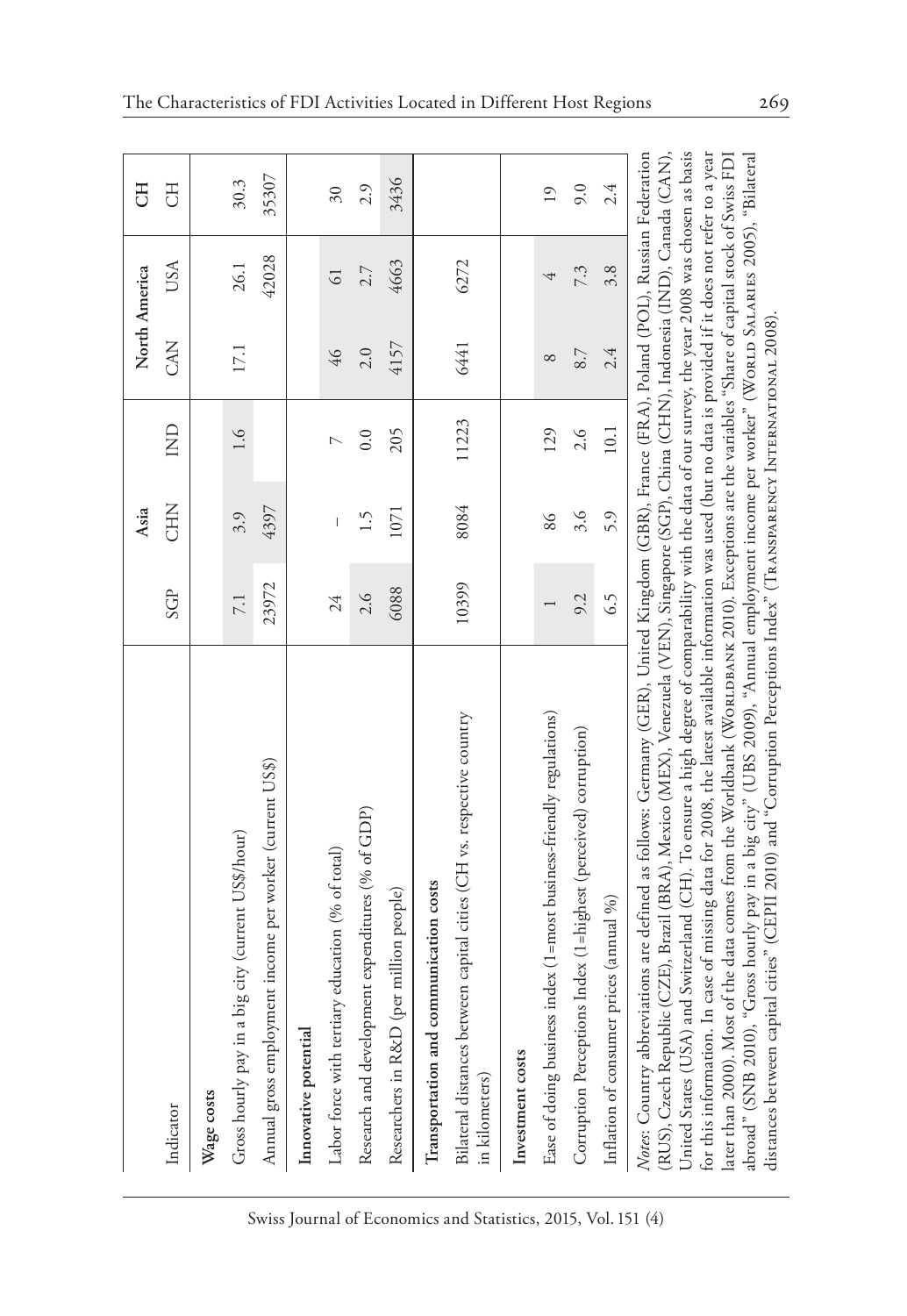## **3. Micro-Level Determinants of FDI and Host Region Characteristics**

The characterization of the different host regions now is used in order to formulate hypotheses on how the firm-level characteristics may vary for firms with FDI activities in the different host regions. In accordance with the few studies dealing with the characteristics of FDI by host regions (Aw and Lee, 2008; DAVIDSON, 1980; MAKINO et al., 2004; SHATZ and VENABLES, 2000), we formulate a model that contains variables for several characteristics of the parent company in Switzerland and the relationship with its foreign affiliates. Overall the characterization of the FDI activities is based on three categories representing (a) the type of FDI (vertical, horizontal, distribution-oriented), (b) the relevance of FDI experience, and (c) the importance of the firm's capacity to innovate. The results from model estimation (see Section 6) will be interpreted in the light of the hypotheses presented in this section.

## *Types of FDI*

According to the literature, apart from knowledge sourcing, there are two main reasons why a firm may engage in FDI, namely: (a) to better serve a local market and (b) to get access to low-cost inputs in order to improve competitiveness on local and international markets (SHATZ and VENABLES, 2000). Case (a) is called "horizontal FDI", as firms typically more or less duplicate the same activities in additional plants to supply different locations. In contrast, case (b) referred to as "vertical FDI", implies that the supply chain is fragmented and some parts of it are relocated abroad in order to minimize costs.

If only firms with foreign *production* facilities are considered, the distinction between horizontal and vertical FDI suffices to cover the entire range of strategies among which MNEs may choose. However, one observes that many MNEs deploy abroad exclusively distribution facilities. Therefore, in the general case, firms have to decide not only between vertical and horizontal production-oriented FDI, but also between "production-oriented" and "distribution-oriented" FDI (for this distinction see Hanson et al., 2001). We thus distinguish the following types of FDI: (a) distribution-oriented FDI, (b) vertical (production-oriented) FDI and (c) horizontal (production-oriented) FDI.

Vertical FDI are expected to be deployed primarily in low-cost countries (see e.g. Blonigen and Wang, 2005). As shown in Table 1, production costs – in particular wage costs – are at lowest in Eastern Europe, Latin America and Asia. In contrast, investment costs are relatively high in these regions. It is an empirical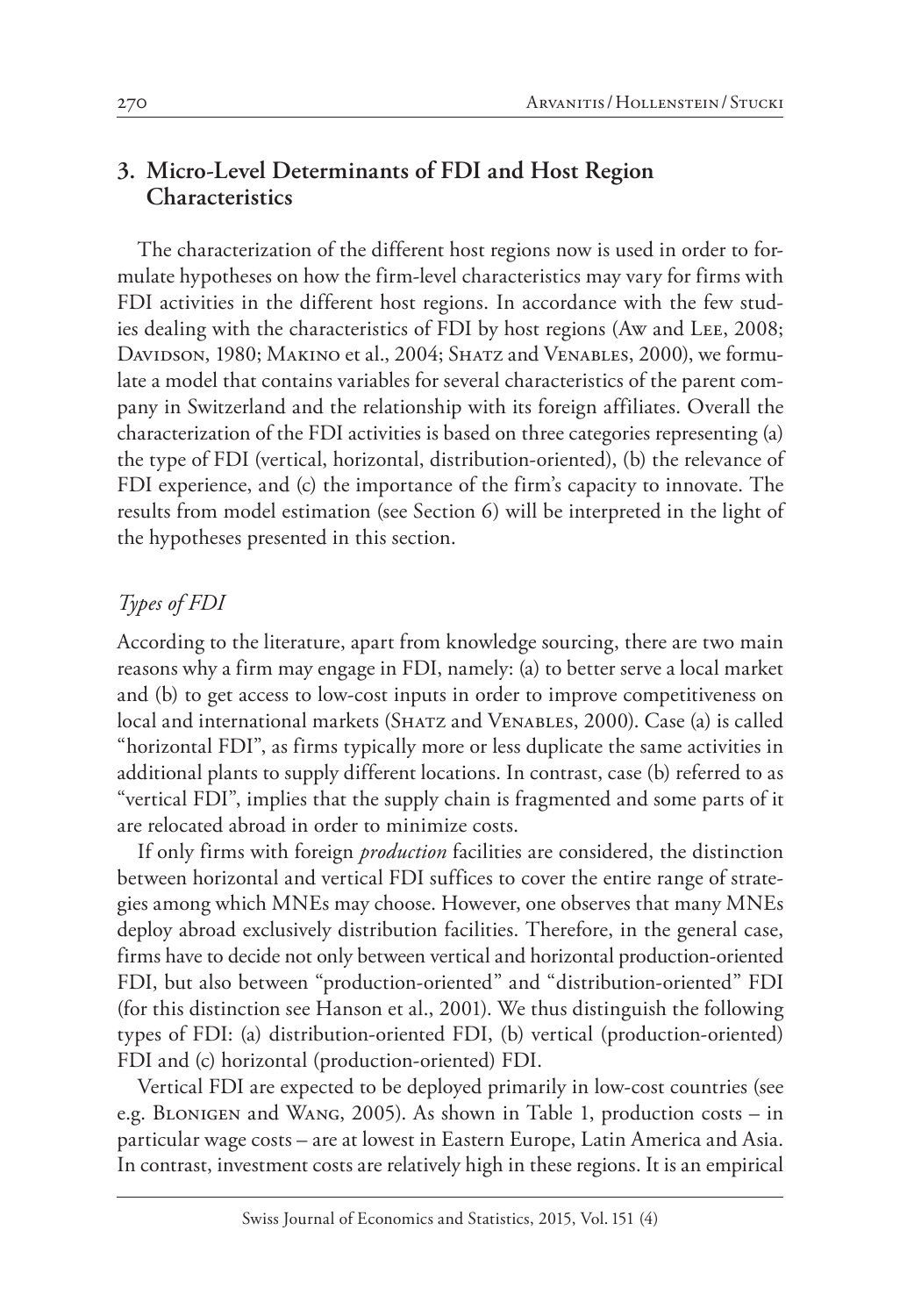question whether the advantage of low labor costs outweighs the disadvantage of high investment costs. We expect that, on balance, production cost advantages dominate in case of the three aforementioned regions. Accordingly, we expect them to attract primarily vertical FDI.

Horizontal FDI are associated with higher fixed costs and might thus be most common in host countries with large markets. The same is true for distributionoriented FDI. However, the incentive for a firm to engage in distribution-oriented rather than horizontal FDI is lower if trade barriers of the host country are high. Transportation costs are another relevant factor (see, e.g., HATTARI and RAJAN, 2009 or MODY et al., 2003). As they can be reduced by horizontal FDI, the distance between host and home country is expected to be positively correlated with the cost savings resulting from horizontal FDI compared with the distance-related cost savings in case of distribution-oriented FDI (see Hanson et al., 2001 for a similar reasoning). 7 EU15/EFTA and North America are the largest (potential) markets and thus particularly attractive for horizontal FDI. However, given the lower trade barriers and shorter distance in case of EU15/ EFTA, the likelihood of Swiss firms to be engaged in distribution-oriented FDI is expected to be higher in EU15/EFTA than in North America. 8 The above discussion on the three types of FDI implies:

**H1:** North America, in the first place, attracts horizontal FDI, whereas in case of EU15/EFTA distribution-oriented FDI is predominant. Vertical FDI are hosted primarily by Eastern Europe, Latin America and Asia.

# *FDI Experience*

The stages view of foreign activities of firms conceptualizes internationalization as a sequential process, with firms exporting their products to foreign markets as the first step. It is only later on that they seek local presence through equity-based activities. At an early stage, MNEs tend to select a host country that is similar to their home country. This preference may gradually change as firms gain experience in international activities. This experience enables firms to expand their activity radius and to invest in more than one country as well as in countries that

- 7 Cultural distance between domestic and foreign locations may have a similar effect: cost savings in case of production-oriented FDI are higher than those that can be realized by distribution-oriented FDI.
- 8 The distance-related cost savings in case of production-oriented FDI relative to those of distribution-oriented FDI are particularly high for FDI in knowledge-intensive industries (see Keller and Yeaple, 2009), whose share in Swiss exports and FDI is very high.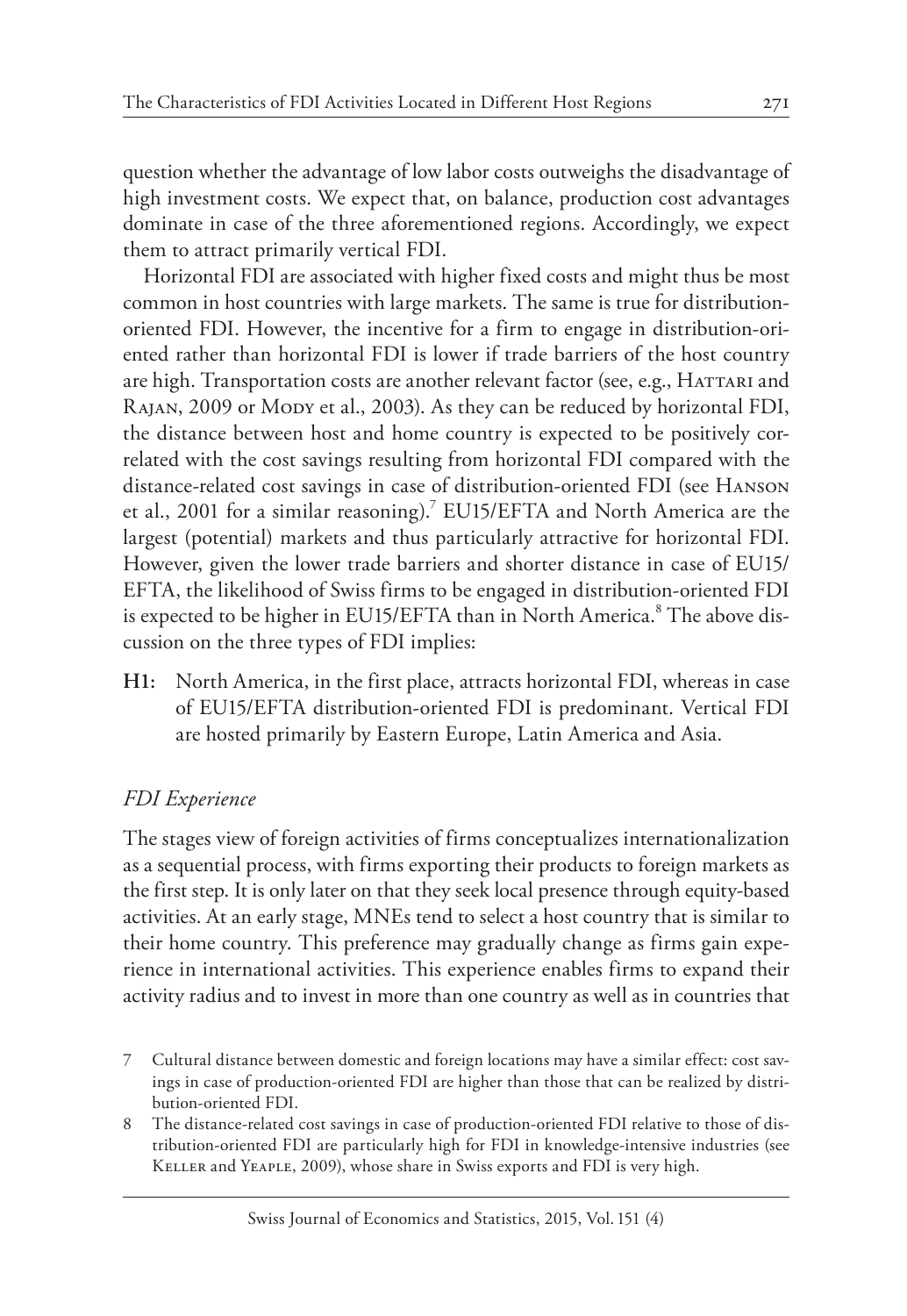are not similar to the home country (see, e.g., Johanson and Vahlne, 1977; JOHANSON and WIEDERSHEIM-PAUL, 1975). Empirical evidence for the crucial role of foreign experience is found, for example, in DAVIDSON (1980), and more recently in GAZANIOL (2014). We thus formulate the following hypotheses:

- **H2a:** The likelihood that a firm currently has FDI activities in a certain region is particularly high if it has long-standing FDI experience.
- **H2b:** Early FDI experience increases the probability that a firm invests in regions whose characteristics are dissimilar to those of Switzerland (primarily Eastern Europe, Latin America, and Asia). Accordingly, the effect of FDI experience on the likelihood of FDI is larger for such dissimilar regions, if we compare the experience effects across regions.

# *Capabilities for Innovation*

In addition to demand- and cost-related factors, knowledge acquisition is a further important factor that drives FDI. Innovativeness is an important firm-specific characteristic that determines, among other things, the firms' propensity to invest in foreign locations ("ownership advantage"; see, e.g., Dunning, 2000). In addition, innovative firms especially from small countries are likely to seek abroad for additional or complementary know-how (see, among many others, Le Bas and Sierra, 2002), since its domestic knowledge base is mostly limited and/or highly specialized. Hence, we expect that the most advanced countries with high potential for innovation would be particularly attractive locations for "knowledge-seeking FDI" (see BLONIGEN, 2005; KOGUT and CHANG, 1991).

As a consequence, we postulate the following hypothesis:

**H3a:** The likelihood that a firm currently has FDI activities in a certain region is larger for firms with innovation activities at home than for those without such activities.

The low production costs of less developed countries primarily attract less innovative firms. Knowledge seeking in combination with innovation-based O-advantages should thus lead to a higher share of innovative firms with FDI activities in developed than in less developed host regions. The respective hypothesis is as follows:

**H3b:** Innovative firms are more prone to locate FDI in regions with a favorable innovation environment (e.g., many innovative firms; presence of top-level universities) such as North America and EU15/EFTA. We thus expect that the innovation effect is at largest for these regions.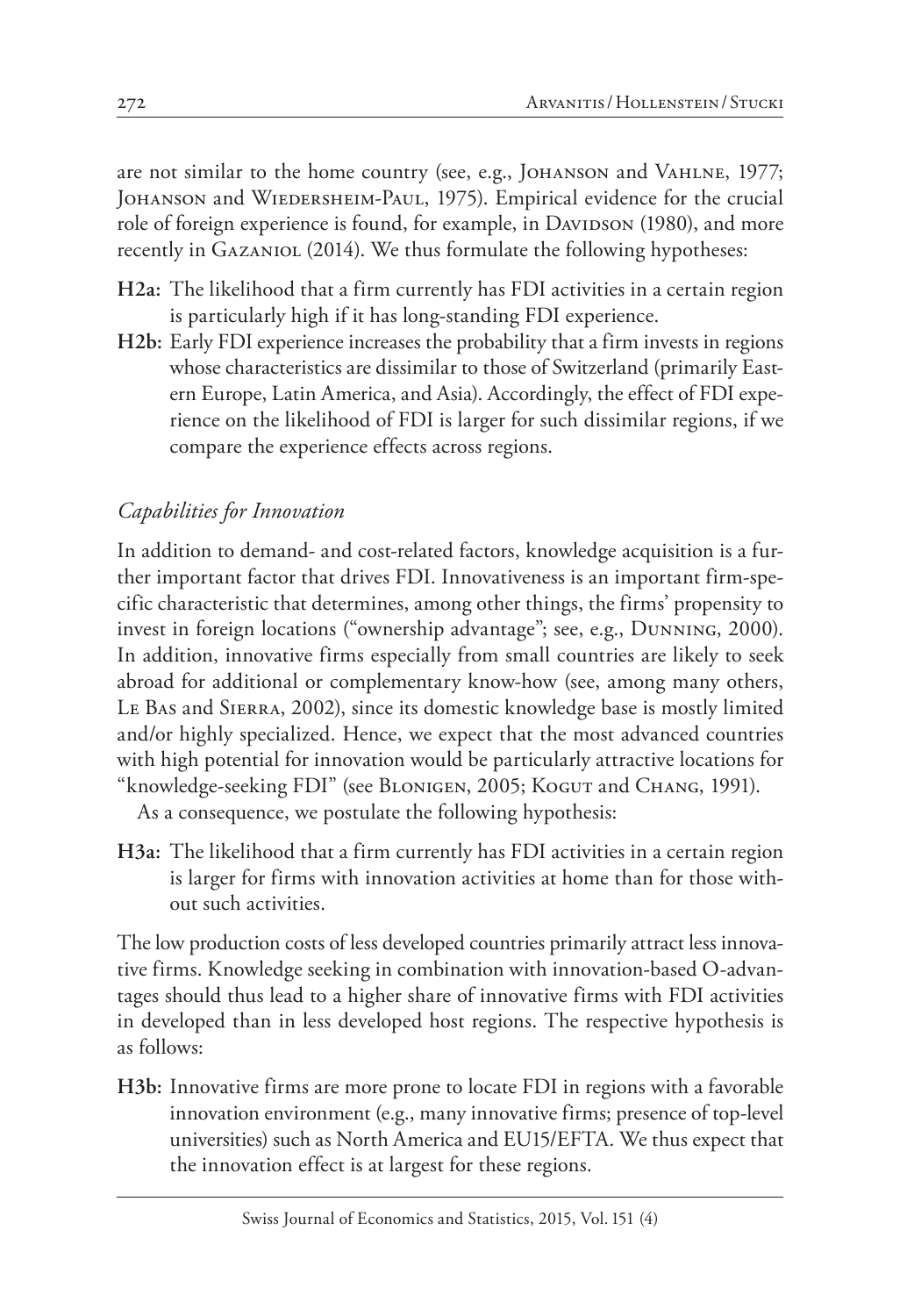# **4. Data**

The firm data used in this investigation have been collected in the course of a postal survey on the "Internationalization of the Swiss Economy" carried out in spring 2010. The questionnaire has been addressed to a sample of about 4500 firms (with at least five employees) covering the business sector (i.e. including services) of the Swiss economy and is stratified by 29 industries and three industry-specific firm size classes (with full coverage of large companies). The survey yielded valid information for 1921 enterprises, implying a response rate of 42%, what is satisfactory given the very demanding questionnaire. Due to selective reminding calls among firms that were underrepresented in a first round of data collection, the final structure of the responding firms in terms of size and industry affiliation is quite similar to that of the underlying sample. 545 firms are engaged in FDI (about 28% of all valid responses). A non-response analysis indicated that this share is representative for the whole sample. Depending on the number of missing values of the explanatory variables that differs considerably across the estimated models (see below) 334 to 473 observations could be used to analyze econometrically the characteristics of the FDI firms.

On average the MNEs in our sample (i.e., the firms with FDI activities) have 814 employees, whereupon the distribution is strongly right-skewed. 51% of the firms have between 50 and 250 employees and only 22% employ more than 250 employees.

72% of the firms belong to the manufacturing sector, 26% to the service sector and only 2% to the construction sector. In the service sector the sub-sector of modern (knowledge-intensive) services (e.g., banking and insurance, business services) has a larger share than the sub-sector of traditional services (e.g., trade, hotels and catering) (53% vs. 47%). In the manufacturing sector there are more high-tech than low-tech firms (66% vs. 34%).

The available data are to a high extent qualitative in nature (nominal or ordinal measures). The survey yielded information on international activities differentiated by type (e.g., exports, licensing, as well as FDI related to distribution, production, R&D), degree of ownership control (e.g., wholly-owned affiliate, joint ventures), regional orientation of FDI, motives for and obstacles to FDI, and type and extent of the (two-way) trade flows between parent companies and their foreign subsidiaries. Firms that reported the existence of (only) production plants for final products or services (full ownership or joint venture) in foreign locations belong to the group of firms with "horizontal production-oriented" FDI; firms that reported that they have affiliates for production of final products or services and intermediate products or services and/or R&D activities (fully-owned or joint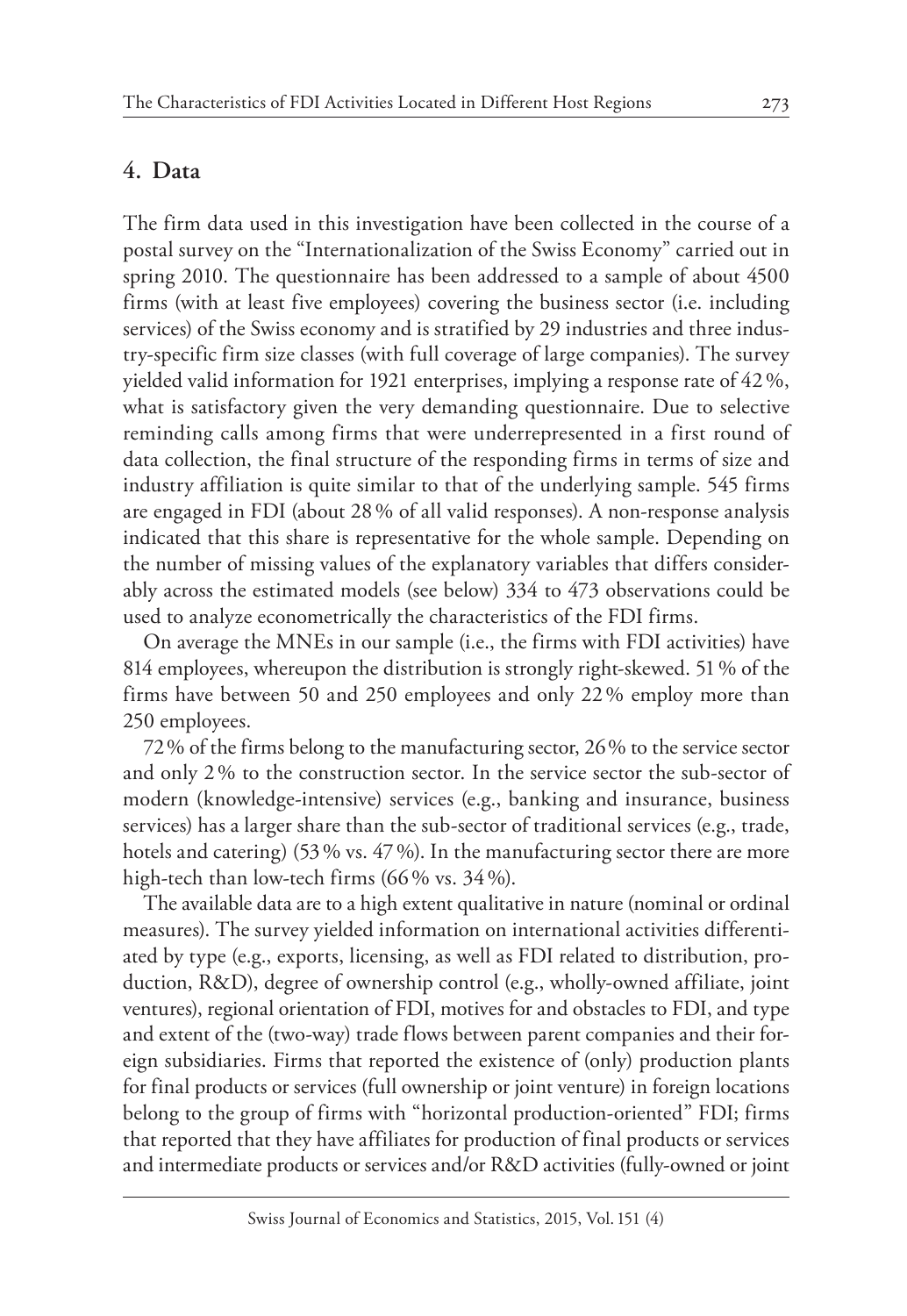ventures) in countries other than Switzerland belong to the firms with "vertical FDI". Finally, firms reporting only distribution activities abroad build the group of forms with "distribution-oriented" FDI. In addition, we collected information about innovative activities and some basic characteristics of the firm (e.g., sales, value added, employment, firm age, industry affiliation). $^{\circ}$  For descriptive information on the model variables based on the respective estimation samples see Table A.1 in the appendix. The correlation matrix is presented in Table A.2.

# **5. Empirical Test of Hypotheses**

## *5.1 Operationalization of Hypotheses*

As made clear in the beginning, the goal of this study is to analyze how the characteristics of firms differ at time of observation, depending on where they have located their FDI activities at this point in time. Hence, we are not interested in identifying determinants of starting FDI activities in a certain region, but simply compare the characteristics of firms that have FDI activities in a certain region with firms that have FDI activities in other regions.

*Hypothesis 1* focuses on the differentiation between vertical (production-oriented) FDI, horizontal (production-oriented) FDI and distribution-oriented FDI (see also Section 4). Hypothesis 1 is tested using three different types of indicators. A *first variable* measures the change of the parent firms' employment in Switzerland in the upswing period 2003–2008. Since vertical FDI involves the relocation of parts of the supply chain, this type of FDI implies as a direct effect a reduction of the domestic employment of the parent company.<sup>10</sup> Therefore, in line with H1, we expect that parent firms having invested in Eastern Europe, Latin America and Asia, respectively, recorded a *decrease* of employment or a *weaker* growth of employment in the reference period than those with FDI in other regions. Of course there can be also other reasons for a reduction of domestic employment, the most important of them being the general level of domestic economic conditions.

<sup>9</sup> The questionnaire is available in German, French and Italian on [www.kof.ethz.ch/en/surveys/](www.kof.ethz.ch/en/surveys/structural-surveys/other-surveys/survey-internationalisation-swiss-economy-2010/) [structural-surveys/other-surveys/survey-internationalisation-swiss-economy-2010/.](www.kof.ethz.ch/en/surveys/structural-surveys/other-surveys/survey-internationalisation-swiss-economy-2010/)

<sup>10</sup> In the longer run, the relocation of certain parts of the supply chain abroad may also improve the competitiveness of a firm, leading to an increase of jobs in Switzerland (indirect effect) (see Grossman and Rossi-Hansberg, 2008 for this argument). However, we presume that, on balance, the negative employment effect weighs more.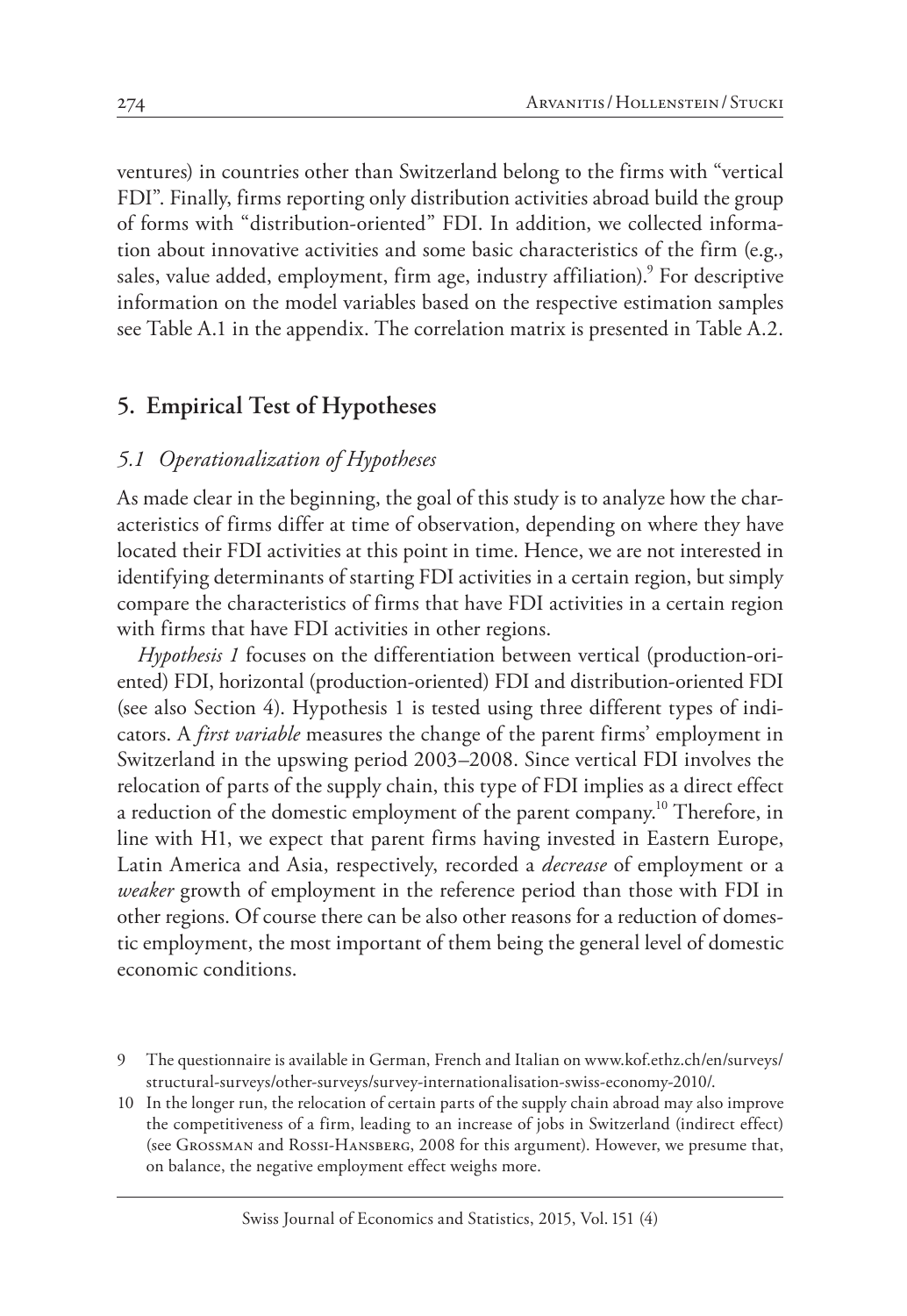A *second measure* we use to represent the three types of FDI is based on the intensity of the two-way trade flows of goods/services between the parent company and its foreign subsidiaries (intra-firm trade flows). As distribution-oriented FDI are associated with large outflows of products to the foreign sales market, we expect considerable net outflows to regions where this type of FDI is predominant. On the other hand, we should observe net inflows from regions that primarily are destinations of vertical FDI (intra-firm deliveries of primary and intermediate products to the parent company). In case of horizontal FDI, we expect neither substantial outflows nor inflows since production takes place locally. Accordingly, trade inflows from regions hosting horizontal FDI should be smaller than outflows to countries having received vertical FDI. Finally, we expect that outflows to host regions of horizontal FDI are smaller than outflows to locations having attracted predominantly distribution-oriented FDI.

The *third measure* focuses on production-oriented FDI. Based on the sub-sample of firms engaged in this type of FDI, we analyze the probability of a firm locating its production facilities in a certain region. Data on the firms' motives for establishing (or extending) production sites in foreign locations allow us to distinguish between "cost-related" and "market-related" motives. Examples of the latter are "market expansion", "early market presence to gain a competitive advantage" or "following customers by establishing production facilities abroad". Cost-oriented motives are, for example, "lower labor costs", "more flexible labor market regulations", "tax advantages" or "less strict environmental laws" in host regions as compared with Switzerland. We expect that horizontal FDI are driven by market-related motives, whereas cost-oriented motives dominate in regions hosting vertical FDI.

*Hypothesis 2* emphasizes the impact of FDI experience. Our dataset contains information on the period of the first-time FDI activity and the age of firms. First-time presence is used as a direct measure of FDI experience, whereas firm age indirectly captures FDI experience as it is expected to correlate positively with industry and export experience.

*Hypothesis 3* refers to a firm's innovation activities. In line with previous literature (see Kogut and Chang, 1991) the innovation potential of an MNE is captured by variables measuring the *domestic* innovation intensity of the parent company. Innovation intensity is captured by (a) the share of R&D activities in total sales (R&D intensity) and (b) the share of employees with a tertiary-level degree (human capital intensity).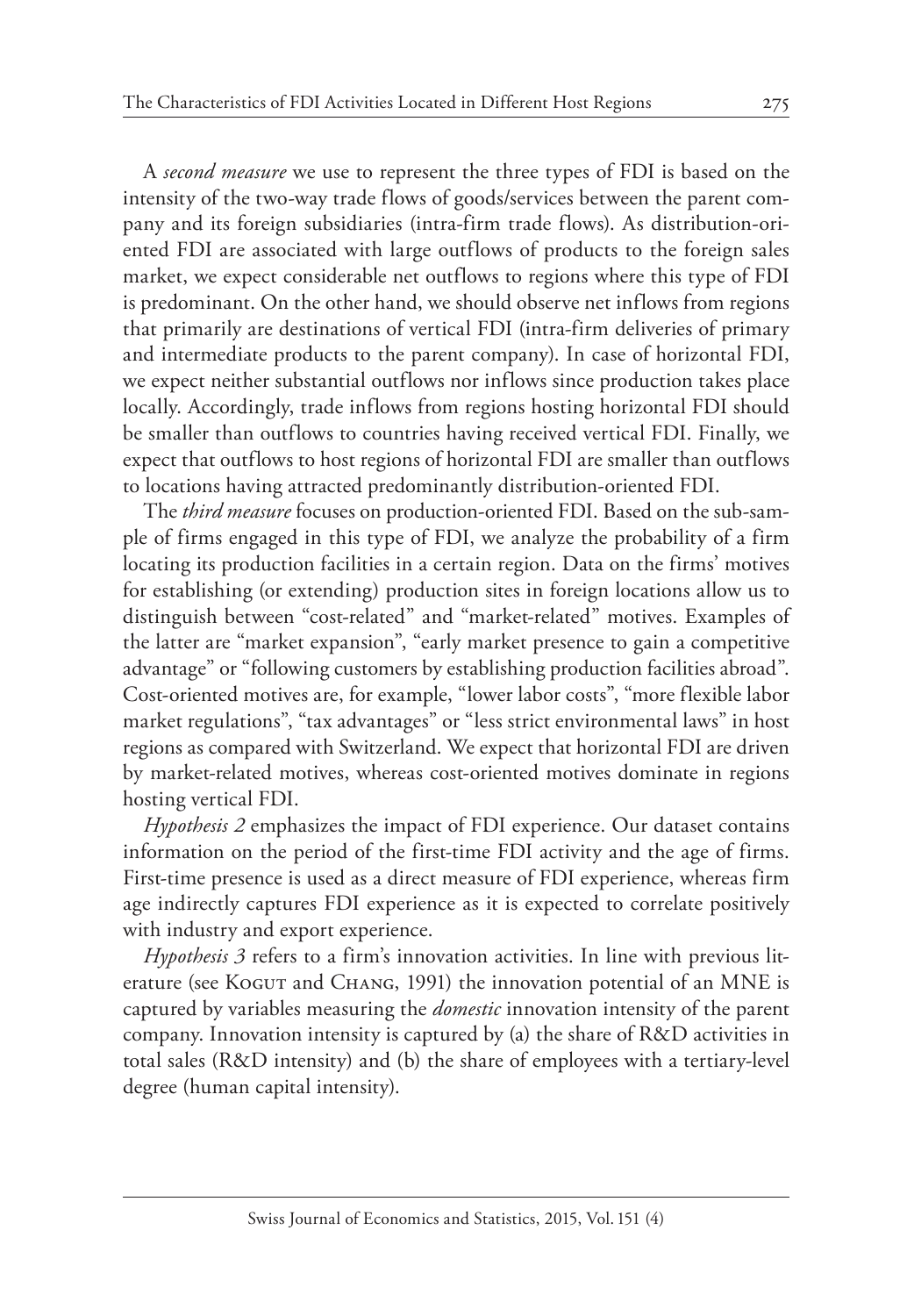|                       | Variable                                                                       | Definition / measurement                                                                                                                                                                            |
|-----------------------|--------------------------------------------------------------------------------|-----------------------------------------------------------------------------------------------------------------------------------------------------------------------------------------------------|
|                       | EU15/EFTA; Eastern Europe; North<br>America; Latin America; Asia               | The firm has foreign affiliates in a certain "main"<br>region (yes/no)                                                                                                                              |
| Dependent variables   | Eastern Europe; Southeast Europe;<br>Russia                                    | The firm has foreign affiliates in a certain "sub-<br>region" of Eastern Europe (yes/no)                                                                                                            |
|                       | China; Asian Tigers; Southeast Asia/<br>India                                  | The firm has foreign affiliates in a certain "sub-<br>region" of Asia (yes/no)                                                                                                                      |
|                       | first_fdi_1990                                                                 | The firm already had FDI activities before 1990<br>(yes/no)<br>(reference group: firms that started FDI activities<br>after $2000$                                                                  |
|                       | first_fdi_2000                                                                 | The firm started FDI activities between 1990 and<br>$2000$ (yes/no)<br>(reference group: firms that started FDI activities<br>after $2000$                                                          |
|                       | firm_age                                                                       | Number of years natural logarithm                                                                                                                                                                   |
|                       | r&d_intensity                                                                  | Sales share of R&D expenditures; natural<br>logarithm                                                                                                                                               |
|                       | tertiary_share                                                                 | Share of employees with a tertiary-level degree;<br>natural logarithm                                                                                                                               |
|                       | employment_growth                                                              | Change of the natural logarithm of the number of<br>employees between 2003 and 2008                                                                                                                 |
| Independent variables | inflow                                                                         | Share of goods/services that the Swiss parent<br>company imported from foreign subsidiaries<br>(nine-level variable: 0%, 1–5%, 6–10%, 11–15%,<br>16-20%, 21-30%, 31-40%, 41-50% and<br>$51 - 100\%$ |
|                       | outflow                                                                        | Share of goods/services that the Swiss parent<br>company exported to foreign subsidiaries<br>(nine-level variable: 0%, 1-5%, 6-10%, 11-15%,<br>16-20%, 21-30%, 31-40%, 41-50% and<br>$51 - 100\%$   |
|                       | sales_motive; institutional_motive;<br>production_cost_motive;<br>input_motive | Factor scores of motives for production-oriented<br>FDI (see Table A.3 in the appendix)                                                                                                             |
|                       | size                                                                           | Number of employees 2008; natural logarithm                                                                                                                                                         |
|                       | industry                                                                       | Dummies for the industry affiliation of the firm                                                                                                                                                    |

#### **Table 2: Variable Definition and Measurement**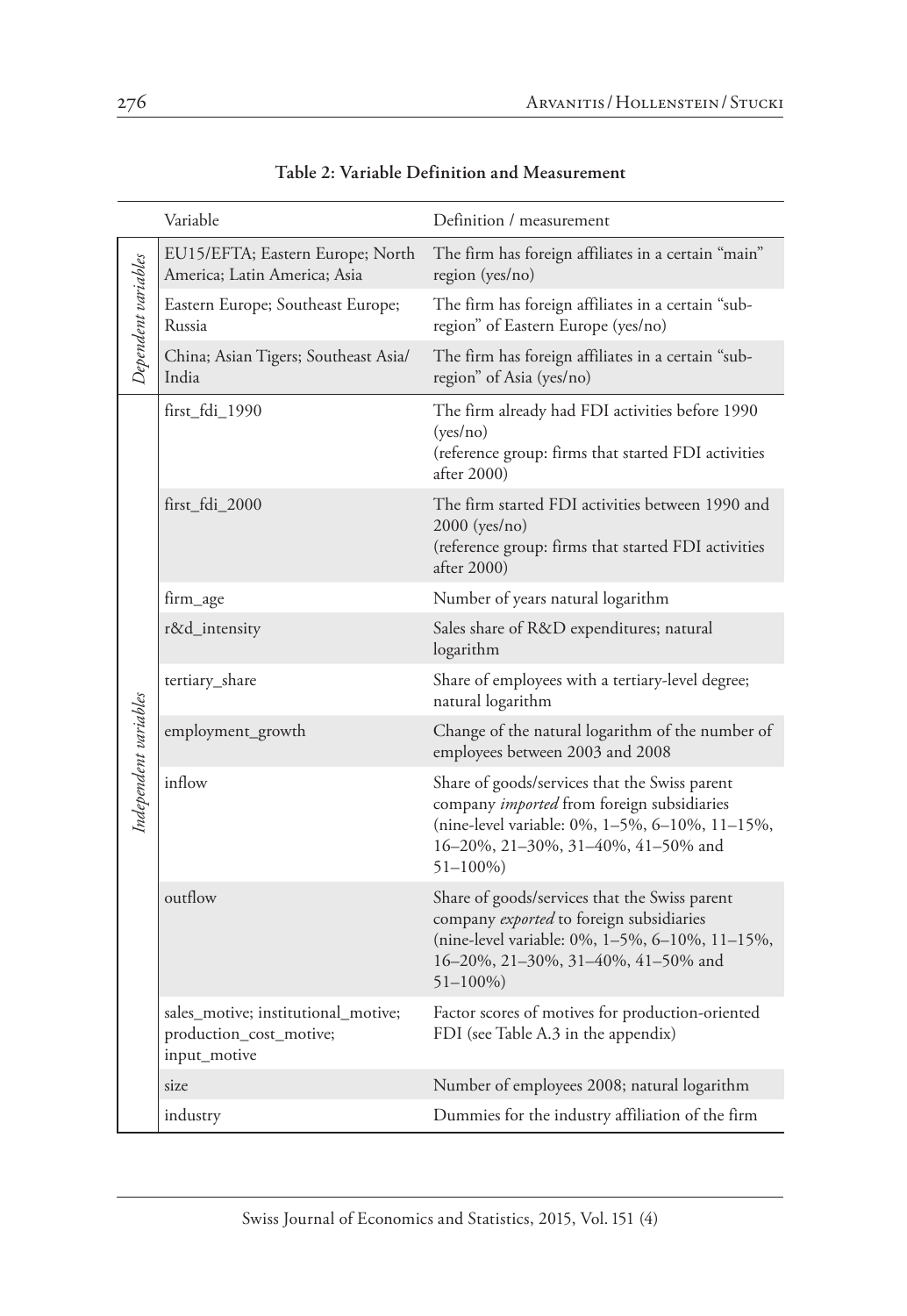#### *5.2 Econometric Framework*

The dependent variable is a dummy variable that takes the value one for MNEs with subsidiaries in a certain region and value zero otherwise (for a detailed definition of all variables see Table 2; the descriptive statistics are shown in Table A.1 in the appendix). Due to the fact that many parent companies invest at the same time in several host regions, it is likely that the decisions on FDI locations are correlated. This was confirmed by LR-tests of the multivariate probit against independent univariate probits for all models we estimated. The residuals of the dependent variables of the different models were thus not independent of each other. To take account of such interdependencies we estimated a multivariate probit model for all nine host regions. As the model did not converge when we included all nine FDI host regions at ones, we chose a two-step approach. In a first step, we estimated a multivariate probit model for the five "main regions" as defined in Section 2.1 (EU/EFTA, North America, Latin America, Eastern Europe, and Asia). In a second step, we captured, where necessary, differences between sub-regions by estimating a multivariate probit model separately for the three sub-regions of the main regions "Eastern Europe" ("Eastern Europe" in the narrow sense, "Southeast Europe" and "Russia") and "Asia" ("China", "Asian Tigers" and "Southeast Asia/India").

As some of the model variables are not available for firms without FDI, we had to restrict the estimation sample to firms having invested abroad. As a consequence, we assumed that a firm's location choice is taken independently of its general FDI decision. Therefore, focusing on FDI performing firms should not affect the estimation results. Nevertheless we tested for a potential selection bias. By applying the Stata *heckprob* procedure, we separately tested for each of the five "main regions" whether the firms' general FDI decision does affect its location choice. 11 As the LR tests of independent equations were statistically insignificant

11 The selection equation of the Heckman model is specified in the same way as the outcome equation, with the exception of the additional identifying variable that is not in the outcome equation. To identify the Heckman model, instrument variables are added to the selection equations. The instruments are industry averages of variables that measure the firms' demand development (average of two 5-level ordinal variables that measure the firm's expected and past demand development, respectively; in the estimates explaining FDI activities in the USA only information on the firms' expected demand development is used). In order to construct the industry averages we can use the whole data set and are not restricted to firms with FDI activities. Hence the averages are constructed on the NACE 3-digit level, which allows us to additionally include the industry controls (aggregated 2-digit level) in our estimates. We assume that these industry variables pick-up the effect of unobserved industry-specific attributes that contribute to the potential endogenous firm-specific variables (see, e.g., Cassiman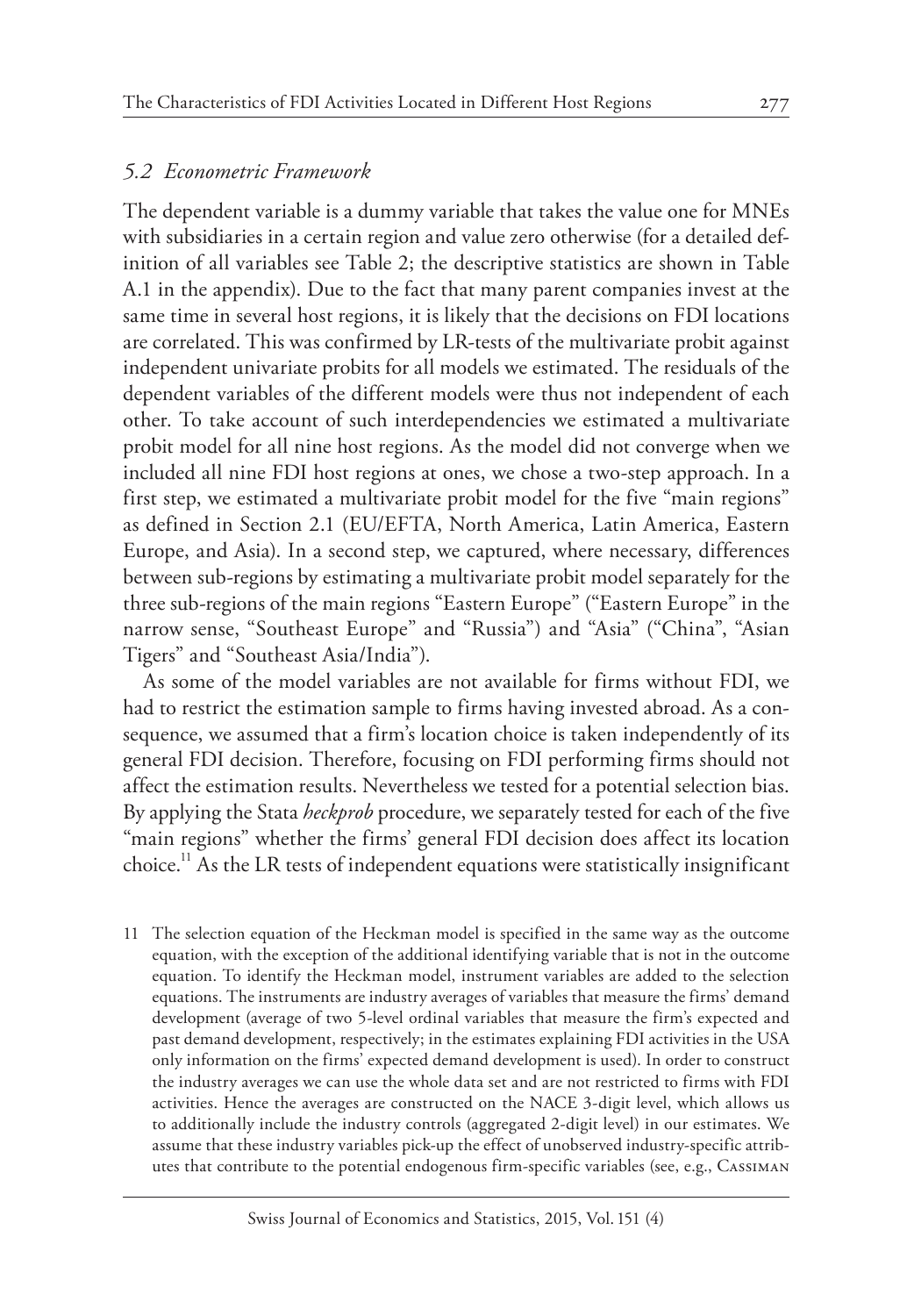for each region, there is no evidence for a selection bias, and we conclude that focusing on firms with FDI activities is an adequate procedure.

The analysis, as most studies in this field of research, is based on cross-sectional data (see Section 3). Therefore, the potential problem of endogeneity cannot be solved. As a consequence, one should be cautious in interpreting the results as causal relationships. Hence we refrain from making causal claims, but rather interpret the estimated coefficients as partial correlations. Furthermore, we focus on interpreting the relative size of the correlations across the different regions and refrain from interpreting the size of the single parameters. Hence, we also do not present the marginal effects of the estimates. Nevertheless the results show whether and to what extent the results are in line with the hypotheses postulated in Section 2.3.

## *5.3 Specification of Three Empirical Models*

We estimated three different models which share the variables representing FDI experience and innovation input but differ with respect to the variables reflecting the effects of the FDI type (employment growth, intensity of intra-firm trade, motives for "production-oriented" FDI). Model I ("Basic Model") contains (in addition to FDI experience, innovation input and some general controls) *only* the variable measuring employment growth in order to be able to exploit the maximum of available data (473 observations). Due to differing numbers of missing values we had to estimate separately Model II (adding the variables for intra-firm trade, thus using only 334 observations) and Model III (using the variables representing the motives for production-oriented FDI *instead* of the variables capturing intra-firm trade, thus reducing the sample to 371 observations). $^{12}$ 

and Veugelers, 2002, p. 1174 for a similar justification of the use of industry variables as instruments). Accordingly, it can be assumed that these instruments are uncorrelated with the error term. Furthermore, all instruments are correlated with the dependent variable in the selection equation (FDI yes/no) but uncorrelated with the dependent variable in the outcome equation (location choice). As information on specific FDI characteristics of the firms (e.g., on FDI experience or trade flows) is only available for firms with FDI activities, we could not include these variables in our selection model. The detailed estimation results are available on request.

<sup>12</sup> The correlation between *employment growth* and the *flow* variables for intra-firm trade is about 0.15, between *employment growth* and the *motive* variables about 0.12. Thus, there is no issue of multicollinearity if both variables are used in the same model. However, the *flow* variables and the *motive* variables (particularly the *inflow* variable and the production cost motive variable) are strongly correlated. To avoid this multicollinearity problem, the two groups of variables are thus estimated in separate models.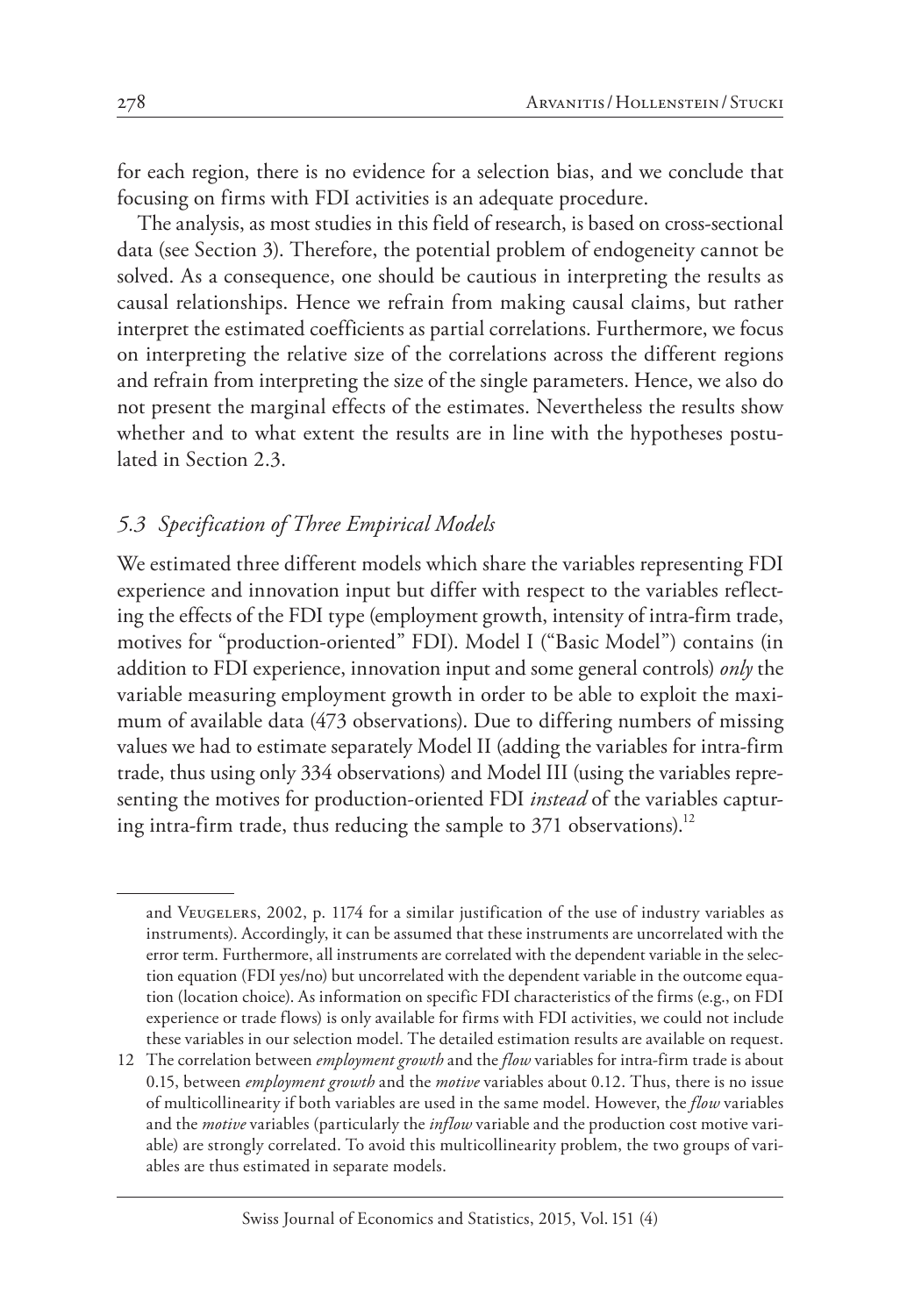Model I includes two explanatory variables describing the parent firm's FDI experience (*first\_fdi; firm\_age*), two types of innovation input (*r&d\_intensity, tertiary\_share*) and the change of domestic employment of the parent firm in the upswing period 2003–2008 (*employment\_growth*). Furthermore, we control for firm size (*size*) and industry affiliation (*industry*). A formal expression of Model I for firm *i* is as follows:

$$
FDIi = b0 + b1 first_fdii-11990 + b2 first_fdii-22000 + b3 firm-agei+ b4 r c2D- intensityi + b5 tertiary- sharei+ b6 employment- growthi + b2 sizei + industry- controls + ei.
$$
 (1)

In Model II, we investigated the effect of the intensity of the two-way trade flows between the parent company and its foreign subsidiaries on the selection of FDI host regions. To this end we used the variable *inflow* measuring the intensity of flows of goods/services from foreign subsidiaries to the parent company in Switzerland, whereas *outflow* represents the intensity of flows in the opposite direction. Apart from that we inserted the variables contained in Model I. In formal terms is Model II as follows:

$$
FDI_{,i} = b_0 + b_1 first_{i} + fdi_{i} - 1990 + b_2 first_{i} + fdi_{i} - 2000 + b_3 firm_{i} = age_i
$$
  
+  $b_4 r c'D_{i} + b_5 t$  *tertiary\_{i} + b\_7 size\_i + b\_8 inflow + b\_9 outflow*  
+  $i n dustry_{i} + i n dustry_{i} + e_i$ . (2)

Finally, in Model III we analyzed whether the motives for production-oriented FDI differ among regions. The respective data refer to 20 single motives, the importance of which has been assessed by the firms on a five-point Likert scale. Using principal component factor analysis of the single motives, we identified four groups of motives for production-oriented FDI (see Table A.3 in the appendix for detailed information on the individual motives and the factor pattern matrix). Factor 1 stands for sales-oriented motives (*sales\_motive*), whereas the factors 2 to 4 refer to three types of cost-oriented motives: factor 2 captures the institutional conditions in the host regions (*institutional\_motive*) such as less restrictive environmental laws or more flexible labor market regulations as compared with Switzerland. Factor 3 depicts advantages of the host regions with respect to production costs (*production\_cost\_motive*); finally, factor 4 represents the host countries' advantages with respect to the availability of certain input factors (*input\_motive*) such as natural resources or labor. The four "motive variables" extracted by factor analysis are added to the explanatory variables used in Model I whereas the specific variables of Model II, i.e. those measuring the intra-firm trade flows (*inflow* and *outflow*), were dropped. Formally expressed: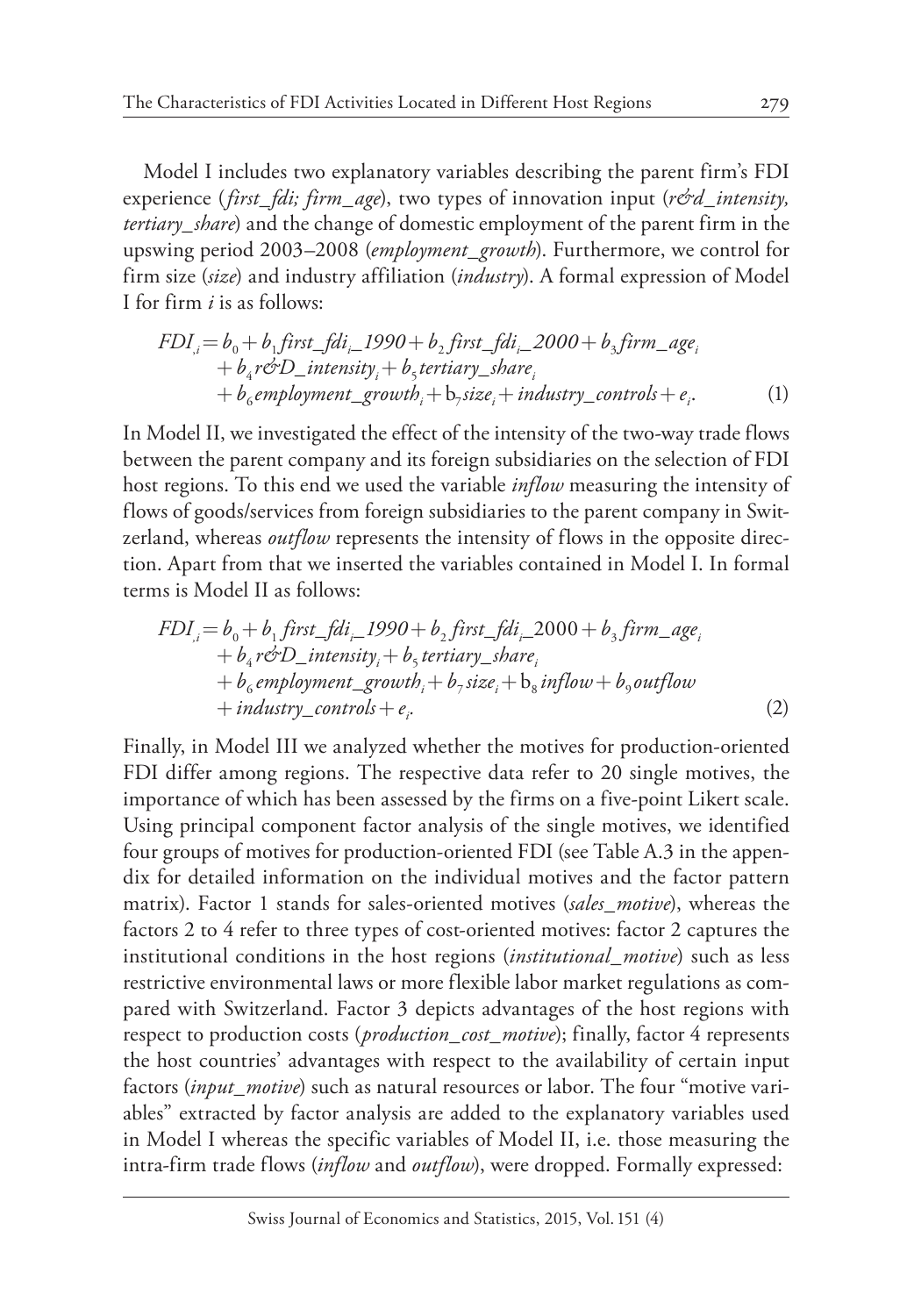$$
\text{FDI}_{,i} = b_0 + b_1 \text{ first\_fd}i_{i-}1990 + b_2 \text{ first\_fd}i_{i-}2000 + b_3 \text{ firm\_age}_i + b_4 \text{ r.c.}^{\text{CD}\_intensity}_i + b_5 \text{tertiary\_share}_i + b_6 \text{ employment\_growth}_i + b_7 \text{ size}_i + b_8 \text{ sales\_notice} + b_9 \text{ institutional\_motive} + b_{10} \text{production\_cost\_motive} + b_{11} \text{ input\_motive} + \text{industry\_controls} + e_i.
$$
 (3)

### **6. Estimation Results**

#### *6.1 Model I: Basic Model*

Results for Model I are presented in Table 3. Columns (1) to (5) show the results for the five main regions. Columns (6) to (8) and (9) to (10), respectively, contain, based on the same model, the findings for the sub-regions of the two aggregated regions. In case of Model I, the estimation results for the sub-regions of Eastern Europe as well as those for Asia are more or less the same as for the corresponding aggregated regions. Therefore, in analyzing the results of Model I, we focus on differences among the five main regions. As we simultaneously estimate the model for the five regions, Wald tests allow us to directly compare the coefficients across the different regions.

#### *6.1.1 Vertical versus Horizontal FDI*

Results for the variable "*employment\_growth*" (referring to the 1990s) provide some first evidence with respect to hypothesis H1. It turns out that domestic employment growth of firms having FDI at locations in the regions Eastern Europe and Asia is significantly smaller (based on Wald tests) than for companies with FDI in EU15/EFTA and, to a lesser extent, North America. Hence, FDI in the former two regions serve to relocate some parts of the supply chain ("vertical FDI"), what is in line with H1. Surprisingly, employment growth of Swiss parent companies with FDI in Latin America is not significantly smaller than that of firms with FDI in Western countries. This may be due to the fact that the average size of the company group (parent firm and all its affiliates) is much larger in case of firms with FDI in Latin America than for those having invested elsewhere. 13 Accordingly, it seems plausible that primarily a global presence, and not the relocation of employees, motivates the firms to directly invest in this region.

<sup>13</sup> Average employment of the company group with FDI in the EU15/EFTA is 2948, in Eastern Europe 4274, in North America 4865, in Asia 4135 and in Latin America 7039.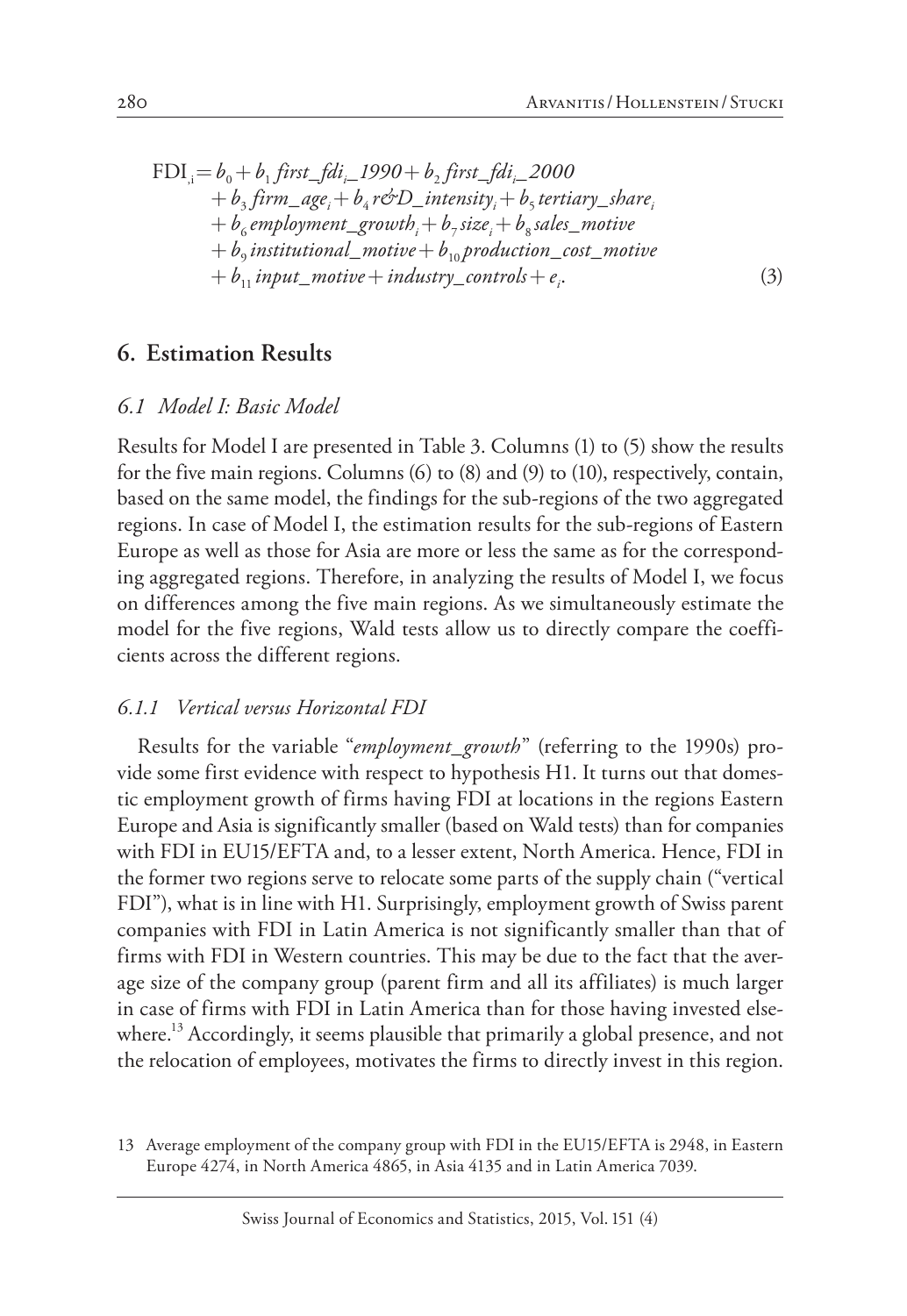#### *6.1.2 FDI Experience*

In line with hypothesis H2a, the probability that a firm has FDI activities in a certain region is significantly higher (based on Wald tests) for firms that already had FDI activities before 1990 (*first\_fdi\_1990*) than for companies that have invested abroad only after 2000 (*within* region comparisons). Furthermore, this effect increases with the extent of FDI experience as, for each region, the coefficient of *first\_fdi\_1990* is significantly larger than that of *first\_fdi\_2000*.

In contrast, the findings referring to the differences *across* regions, taken as a whole are not consistent with hypothesis H2b. The coefficients of *first\_fdi\_1990* and *first\_fdi\_2000* estimated for EU15/EFTA, North America and Asia are significantly larger than those we found for Eastern Europe and Latin America (confirmed by Wald tests on the equality of coefficients across region-specific equations). Contrary to our hypothesis, less experienced firms have a higher probability to invest in the more dissimilar regions Eastern Europe and Latin America than in the more similar regions EU15/EFTA and North America. Accordingly, FDI experience seems to affect primarily the *extent of coverage* of FDI host regions (number of regions where a firm is present) rather than the *choice* of a specific FDI location itself.

The coefficients of firm age (*firm\_age*), our second measure of FDI experience, are insignificant for all target regions. Industry and export experience that are associated with this variable do not seem to affect the choice of locations of FDI.

#### *6.1.3 Capabilities for Innovation*

In most regions, highly innovative parent firms (measured by *r&d\_intensity* and *tertiary\_share*) are more likely to invest than non-innovative firms, what is in line with hypothesis H3a. In less developed regions this is the case because of O-advantages of the parent firms; in North America, among other things, because of its attractiveness for knowledge-seeking FDI. In contrast to H3a, innovative parent firms do not invest more often in EU15/EFTA than other firms.

Hypothesis H3b is only partly confirmed by the estimates. As expected, the coefficients of the two innovation input variables (*r&d\_intensity*, *tertiary\_share*) are larger for North America than those for the less developed region Eastern Europe. However, contrary to our expectations, this is not the case for the regions Latin America and Asia and, again in contrast to H3b, the innovation potential of firms has a significantly smaller impact on the likelihood of FDI in EU15/ EFTA. Overall, the evidence for H3b is quite weak.

As these results are surprising, we looked at the matter in some more detail by way of a descriptive analysis of domestic and foreign R&D activities of Swiss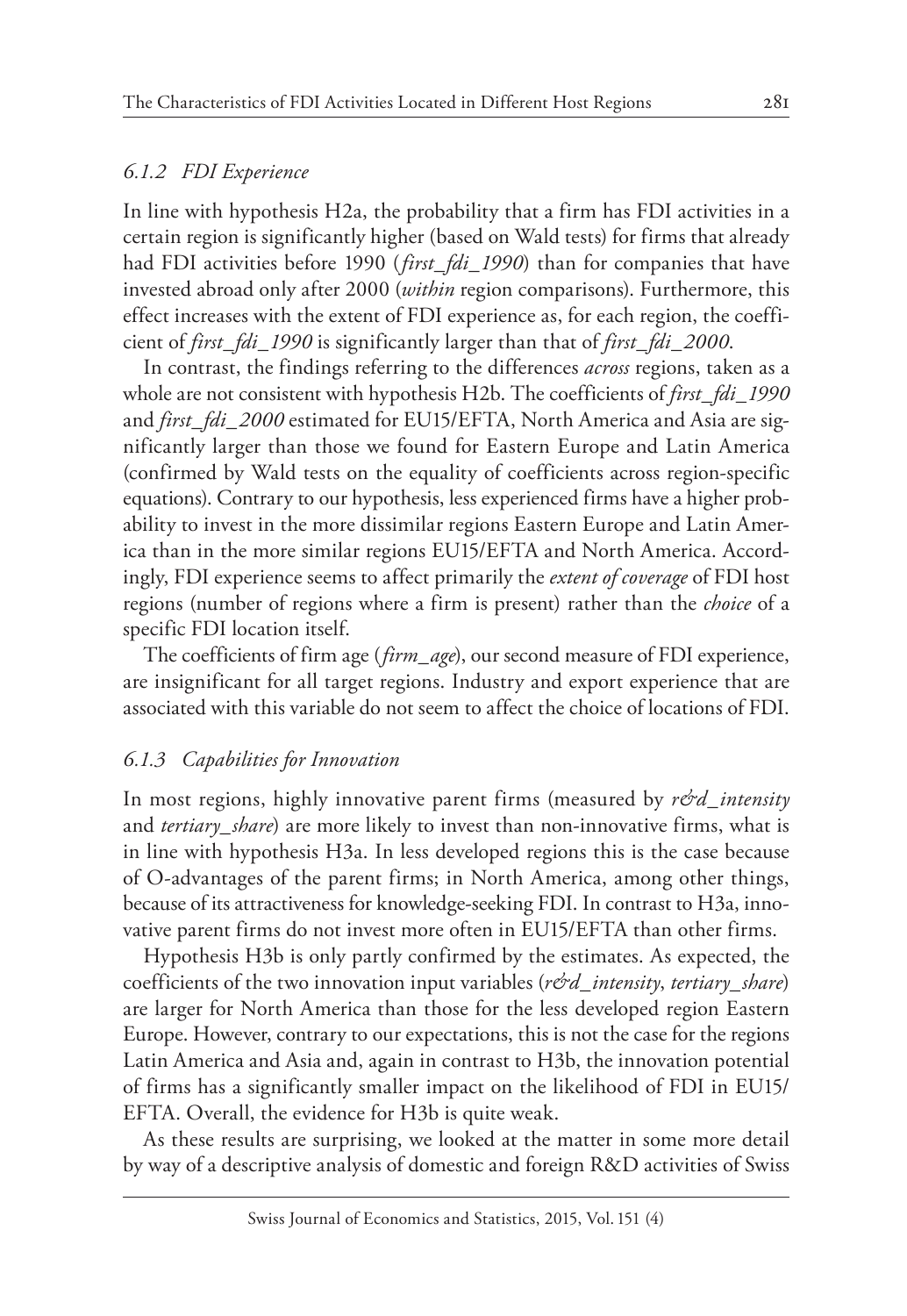Table 3: Firm Characteristics by FDI Host Regions; Model I (Basic Model); Multivariate Probit Estimates **Table 3: Firm Characteristics by FDI Host Regions; Model I (Basic Model); Multivariate Probit Estimates**

|                                                                                                                                                                                                                                                                                                                          |               |                   | All regions      |                  |             |                   | Eastern Europe |             |             | Asia            |                   |
|--------------------------------------------------------------------------------------------------------------------------------------------------------------------------------------------------------------------------------------------------------------------------------------------------------------------------|---------------|-------------------|------------------|------------------|-------------|-------------------|----------------|-------------|-------------|-----------------|-------------------|
|                                                                                                                                                                                                                                                                                                                          | EU15/<br>EFTA | Eastern<br>Europe | America<br>North | America<br>Latin | Asia        | Eastern<br>Europe | Europe<br>SE   | Russia      | China       | Tigers<br>Asian | SE Asia/<br>India |
| _cons                                                                                                                                                                                                                                                                                                                    | (0.669)       | (0.497)           | $-2.962***$      | $-2.695***$      | $-2.727***$ | $-0.995**$        | $-1.053**$     | $-2.717***$ | $-3.145***$ | $-2.600***$     | $-2.076***$       |
|                                                                                                                                                                                                                                                                                                                          | 0.219         | $-0.775$          | (0.629)          | (0.636)          | (0.588)     | (0.493)           | (0.529)        | (0.620)     | (0.620)     | (0.617)         | (0.596)           |
| first_fdi_1990                                                                                                                                                                                                                                                                                                           | $1.066***$    | $0.681***$        | $1.174***$       | $0.458***$       | $0.914***$  | $0.649***$        | $0.664***$     | $0.961***$  | $0.860***$  | $1.049***$      | $0.781***$        |
|                                                                                                                                                                                                                                                                                                                          | (0.226)       | (0.184)           | (0.231)          | (0.211)          | (0.193)     | (0.187)           | (0.208)        | (0.242)     | (0.221)     | (0.238)         | (0.215)           |
| first_fdi_2000                                                                                                                                                                                                                                                                                                           | $0.569***$    | (0.203)           | $0.907***$       | (0.242)          | $0.601***$  | (0.211)           | (0.238)        | (0.272)     | $0.713***$  | $0.628***$      | (0.241)           |
|                                                                                                                                                                                                                                                                                                                          | (0.236)       | 0.153             | (0.251)          | 0.011            | (0.212)     | 0.233             | 0.110          | 0.293       | (0.242)     | (0.259)         | 0.279             |
| firm_age                                                                                                                                                                                                                                                                                                                 | (0.117)       | (0.087)           | (0.094)          | (0.095)          | (0.089)     | (0.087)           | (0.090)        | (0.095)     | (0.092)     | (0.091)         | $-0.153*$         |
|                                                                                                                                                                                                                                                                                                                          | $-0.024$      | $-0.047$          | $-0.007$         | $-0.109$         | $-0.036$    | $-0.077$          | $-0.120$       | $-0.049$    | $-0.009$    | $-0.042$        | (0.093)           |
| r&d_intensity                                                                                                                                                                                                                                                                                                            | (0.036)       | $0.089***$        | $0.113***$       | $0.060*$         | $0.047*$    | $0.078***$        | $0.093***$     | $0.069**$   | $0.048*$    | $0.054*$        | (0.029)           |
|                                                                                                                                                                                                                                                                                                                          | $-0.018$      | (0.028)           | (0.029)          | (0.031)          | (0.027)     | (0.028)           | (0.030)        | (0.032)     | (0.029)     | (0.029)         | 0.046             |
| tertiary_share                                                                                                                                                                                                                                                                                                           | (0.102)       | (0.072)           | $0.220**$        | $0.332***$       | $0.349***$  | (0.071)           | (0.079)        | (0.100)     | $0.259**$   | $0.225***$      | $0.164*$          |
|                                                                                                                                                                                                                                                                                                                          | $-0.007$      | $-0.108$          | (0.100)          | (0.103)          | (0.096)     | $-0.068$          | $-0.059$       | 0.121       | (0.102)     | (0.100)         | (0.096)           |
| employment_growth                                                                                                                                                                                                                                                                                                        | $0.443**$     | (0.172)           | (0.181)          | (0.182)          | $-0.214$    | (0.178)           | (0.184)        | (0.192)     | (0.177)     | (0.171)         | (0.170)           |
|                                                                                                                                                                                                                                                                                                                          | (0.213)       | $-0.202$          | 0.160            | 0.176            | $(0.177)$   | $-0.128$          | $-0.236$       | $-0.085$    | $-0.014$    | $-0.184$        | $-0.018$          |
| size                                                                                                                                                                                                                                                                                                                     | $0.130*$      | $0.172***$        | $0.217***$       | $0.203***$       | $0.193***$  | $0.179***$        | $0.150***$     | $0.234***$  | $0.208***$  | $0.137***$      | $0.216***$        |
|                                                                                                                                                                                                                                                                                                                          | (0.069)       | (0.045)           | (0.048)          | (0.050)          | (0.046)     | (0.046)           | (0.048)        | (0.050)     | (0.047)     | (0.047)         | (0.047)           |
| industry                                                                                                                                                                                                                                                                                                                 | yes           | yes               | yes              | yes              | yes         | yes               | yes            | yes         | yes         | yes             | yes               |
| Z                                                                                                                                                                                                                                                                                                                        |               |                   | 473              |                  |             |                   | 473            |             |             | 473             |                   |
| Wald chi <sup>2</sup>                                                                                                                                                                                                                                                                                                    |               |                   | 256.16***        |                  |             |                   | $103.05***$    |             |             | 137.86***       |                   |
| against independent univariate probits<br>LR test of the multivariate probit                                                                                                                                                                                                                                             |               |                   | 281.58***        |                  |             |                   | 255.14***      |             |             | 270.59***       |                   |
| Notes: See Table 2 for the variable definitions; standard errors are in brackets under the coefficients; ***, **, * denote statistical significance at the 1%,<br>5% and 10% test level, respectively. Estimates are based on 100 draws (change in estimates as the number of draws is further increased is negligible). |               |                   |                  |                  |             |                   |                |             |             |                 |                   |

<sup>282</sup> ARVANITIS/HOLLENSTEIN/STUCKI

Swiss Journal of Economics and Statistics, 2015, Vol. 151 (4)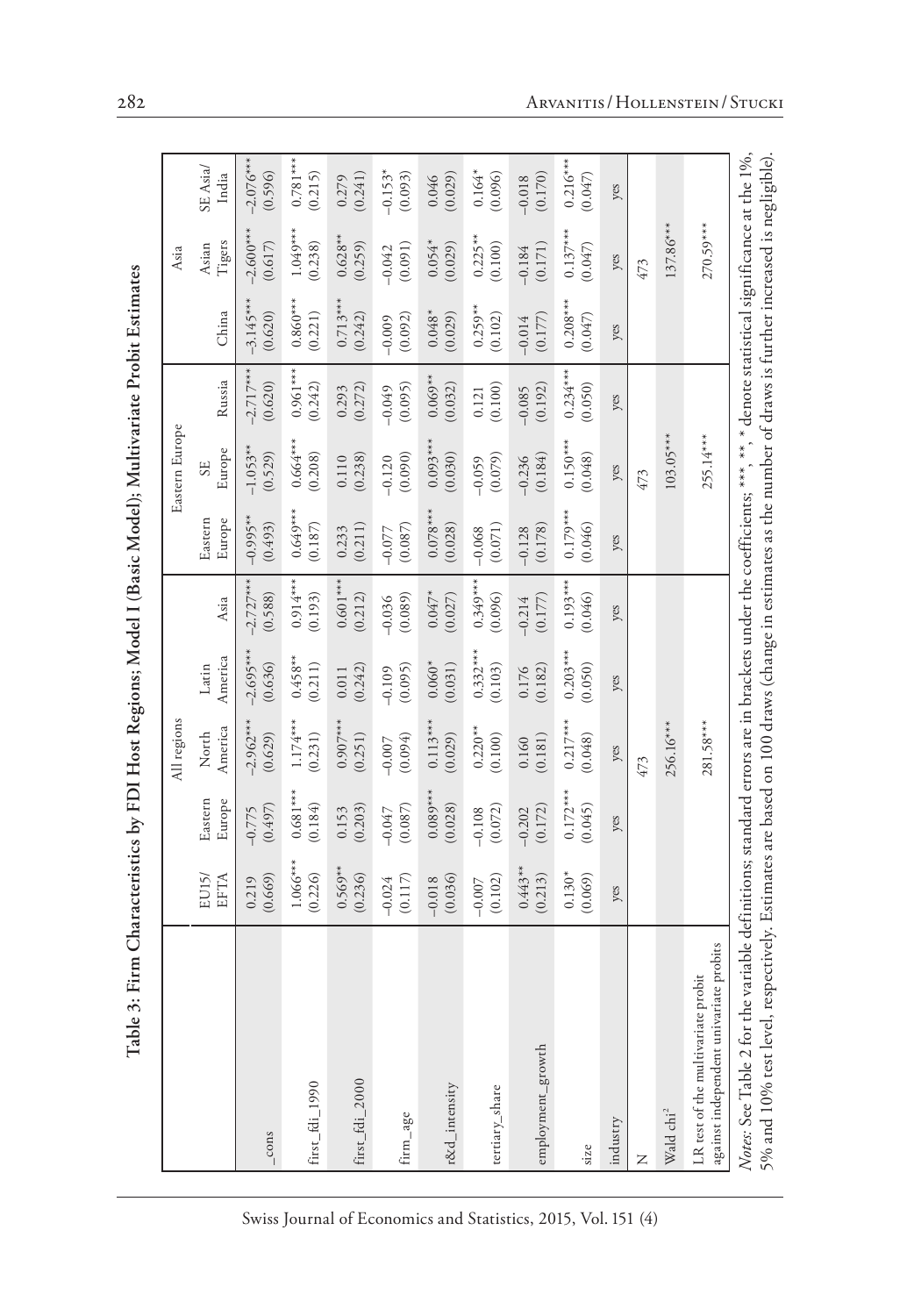firms, differentiating by host regions of FDI. The results are presented in Table 4. The data shown in the first row of the table reveal that the share of R&D performing parent firms varies across FDI host regions more or less in the same way as the coefficients found for r&d\_intensity in the model estimates (for example, North America high share and statistically significant coefficient, EU15/EFTA low share and insignificant coefficient). In case of EU15/EFTA, not less than 30% of firms without own R&D are present with FDI in this region. This is probably due to its relative attractiveness for distribution-oriented FDI (see the estimates for Model II in subsection 6.2) as well as for reasons not explicitly accounted for in the model (e.g. historical ties, geographic and cultural proximity, etc.). These effects seem to be much stronger than that of the high innovation potential of locations in EU15/EFTA.

The second row shows, in line with H3b, that foreign affiliates in EU15/EFTA and North America have much more often local R&D activities than those present in Latin America and Eastern Europe.

China is the only country that does not fit the pattern observed for the less advanced regions as described in H3b. There are probably two explanations for this result. Firstly, most FDI in Chinese R&D centers are concentrated in Beijing and Shanghai that have a well-developed infrastructure, highly qualified human resources and some top-class universities (see Gassmann and Han, 2004). Hence the innovation environment of China as a whole is not representative for the economic core regions of this country (what to some extent is also true for India). Besides, the quite impressive R&D activity of local affiliates may also reflect the policy of Chinese authorities pushing foreign firms to transfer their technology.

Accordingly, it seems that the unexpected results with respect to H3b are primarily driven by the low correlation between the firms' propensity to perform R&D at home and to invest abroad in such activities (row 3 of Table 4). The respective correlation coefficient is lower than 0.2 for all regions, with the exception of EU15/EFTA (0.36).

To sum up, the descriptive analysis documented in Table 4 allows us to distinguish three types of regions representing different combinations of domestic and foreign R&D. Firstly, EU15/EFTA attracts a much higher percentage of Swiss firms that are not active in R&D. However, as EU15/EFTA denotes a significantly higher correlation between R&D activities at home and abroad than the other regions, a much higher percentage of R&D-performing parent companies also invest locally in such activities. Secondly, North America and Asia (for example China) typically host affiliates of R&D-performing parent firms, a significant percentage of which are active in R&D also locally. Thirdly, in case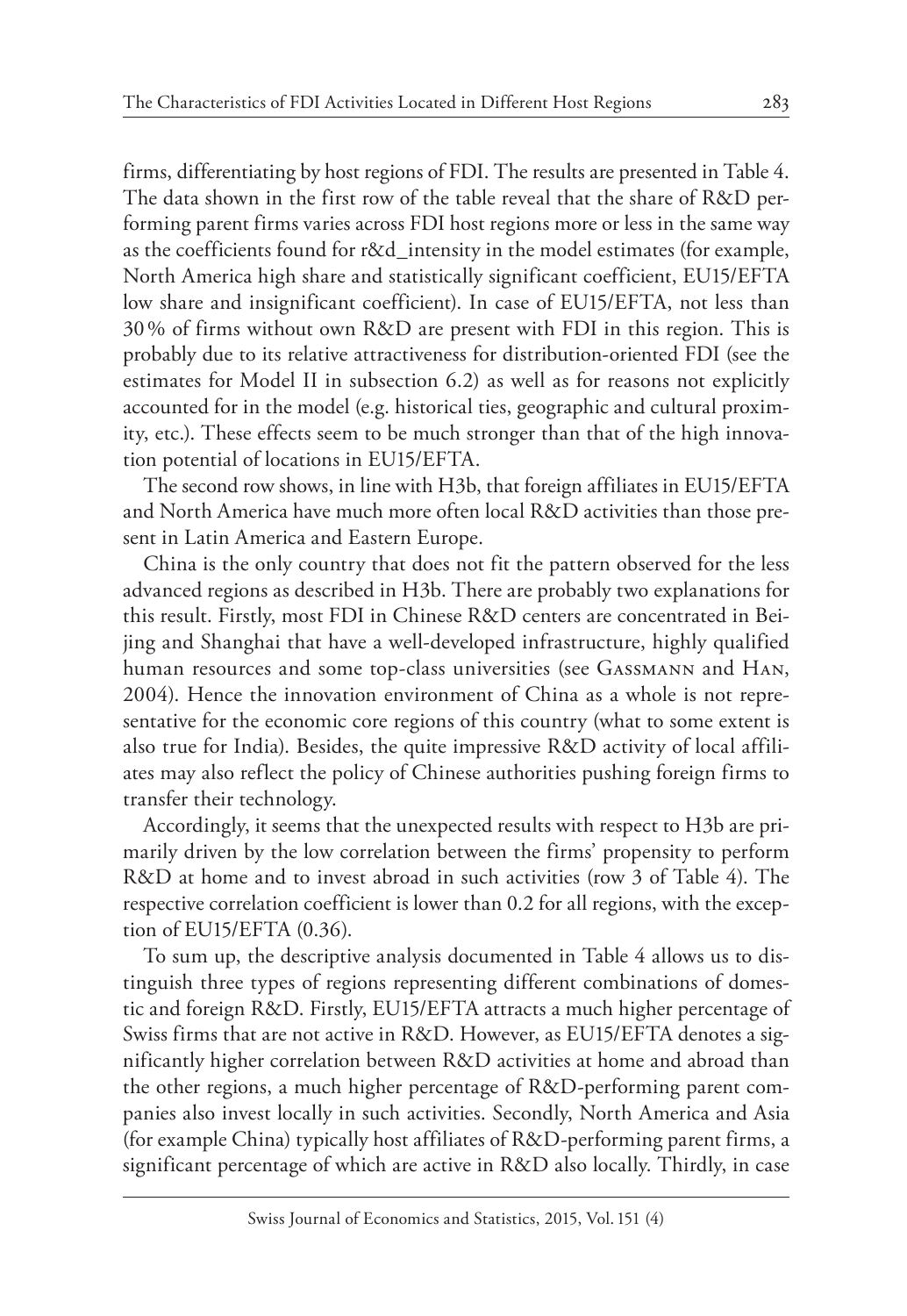of FDI in Latin America and Eastern Europe (most accentuated in Southeast Europe and Russia) R&D activities remain primarily located in Switzerland.

|                                                                                         |               |                   | All regions      |                  |      |                           | Eastern Europe      |        |       | Asia            |                         |
|-----------------------------------------------------------------------------------------|---------------|-------------------|------------------|------------------|------|---------------------------|---------------------|--------|-------|-----------------|-------------------------|
|                                                                                         | EU15/<br>EFTA | Eastern<br>Europe | North<br>America | America<br>Latin | Asia | ${\rm Eastern}$<br>Europe | Southeast<br>Europe | Russia | China | Tigers<br>Asian | Asia/India<br>Southeast |
| Percentage share of firms with R&D<br>activities in Switzerland by FDI<br>location      | 70            | 80                | 87               | 83               | 80   | 80                        | 81                  | 86     | 82    | 81              | 81                      |
| Percentage share of firms with R&D<br>activities in a certain region by FDI<br>location | 29            | 9                 | 22               | $\overline{4}$   | 14   | 8                         | 3                   | 3      | 12    | 8               |                         |
| Correlation of R&D propensity at<br>home and abroad                                     | 0.36          | 0.16              | 0.17             | $-0.02$          | 0.14 | 0.15                      | 0.08                | 0.07   | 0.08  | 0.08            | 0.13                    |
| Number of observations                                                                  | 422           | 238               | 204              | 119              | 244  | 212                       | 135                 | 126    | 181   | 158             | 158                     |

**Table 4: Descriptive Analysis of R&D Activities**

*Source:* Survey on the "Internationalization of the Swiss Economy" (see Section 4).

# *6.2 Model II: Intra-firm Trade Flows*

Table 5 shows the results for Model II that extends Model I by including the trade flow variables (*inflow*, *outflow*) that reveal the role of different types of FDI in more detail. The intensity of trade flows from the foreign affiliates to their parent company in Switzerland (*inflow*) is significantly larger for firms with FDI in Eastern Europe or Asia (to a lesser extent also in Latin America) than for companies that invested in EU15/EFTA or North America. If we take account only of statistically significant differences of the coefficients of *inflow*, we get the following pattern:

(Eastern Europe=Asia)>Latin America>(EU15/EFTA=North America).

On the other hand, the flows from the parent companies to their foreign subsidiaries (*outflow*) are significantly larger for EU15/EFTA, North America and Eastern Europe, respectively, than for the other regions. Furthermore, outflows to the EU15/EFTA are significantly larger than those to North America, and they also tend to be larger than the deliveries to foreign subsidiaries in Eastern Europe. In sum, the differences in size among the coefficients of *outflow* show the following pattern: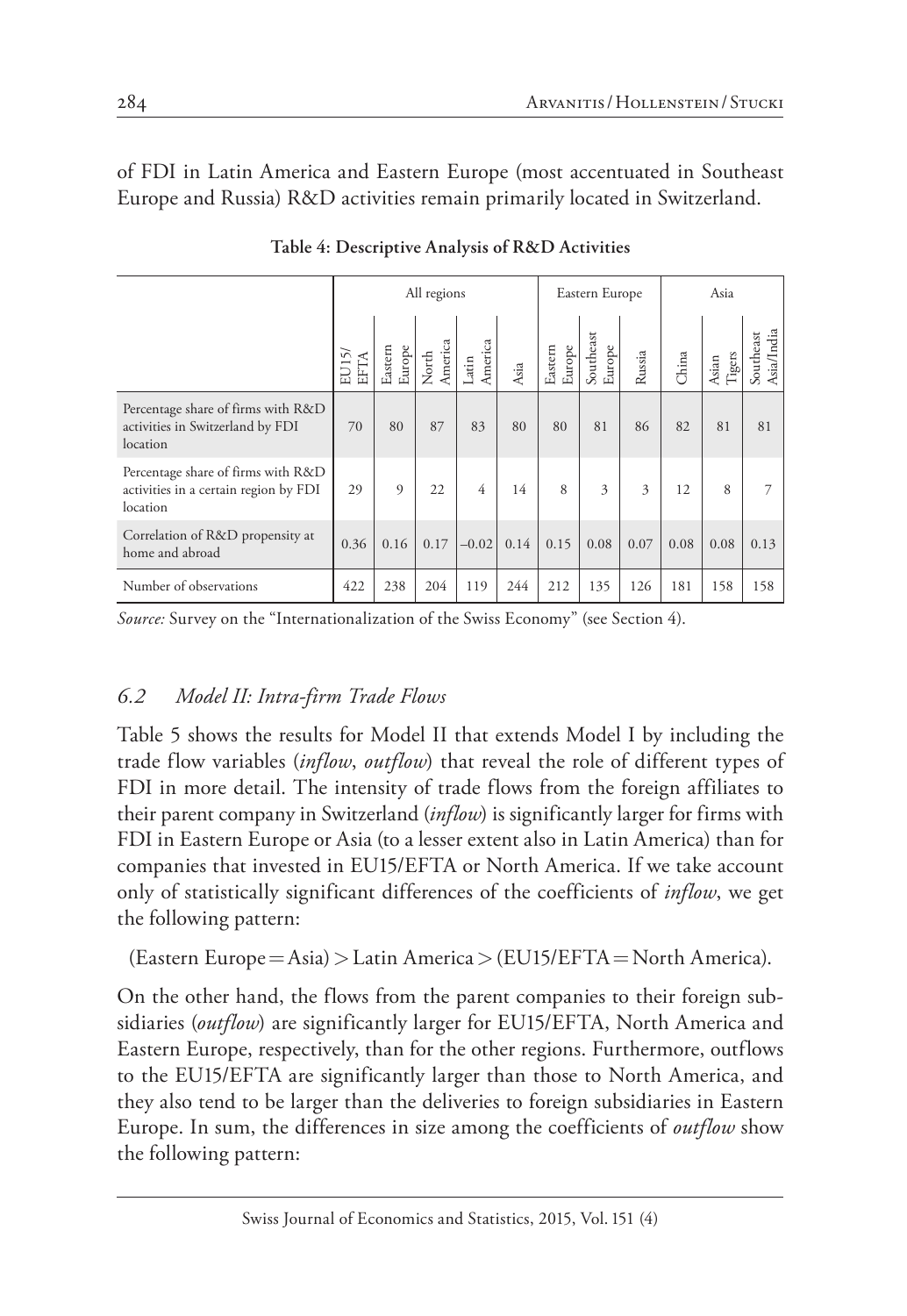#### EU15/EFTA>(Eastern Europe=North America)>(Latin America=Asia).

Thus, in accordance with hypothesis H1, we can observe that the firms in our sample with FDI activities in the region EU15/EFTA on average have small inflows and large outflows, which is evidence for distribution-oriented FDI. Trade inflows from North America are also small, but trade outflows are clearly not as large as those to EU15/EFTA. We may thus conclude that horizontal FDI is, as expected, more common in North America than in EU15/EFTA. Hypothesis H1 receives further support by the fact that FDI in Asia is of the vertical type, characterized by large trade inflows and small trade outflows. FDI in Eastern Europe and Latin America also seem to be of the vertical type (larger coefficient for trade inflows than outflows). However, this conclusion has to be qualified. Rather unexpected, trade outflows are relatively large in case of Eastern Europe. It seems that Eastern Europe, as a result of the strong economic growth achieved in recent years and in view of the short distance to Switzerland, has been discovered by Swiss firms not only as a favorable location for manufacturing ("vertical FDI") but to some extent also as a promising market for their products ("distribution FDI"). The second qualification refers to Latin America as we observe that trade flows in both directions are smaller than those of Eastern Europe and – less accentuated – those of Asia. Thus, subsidiaries in Latin America seem to be less dependent from their parent companies than foreign affiliates in other regions with vertical FDI; this result is in line with what we found for the variable *employment\_growth*. 14

Columns (6) to (8) and (9) to (10) of Table 5 contain the findings for Model II for the sub-regions of Eastern Europe and Asia. Disaggregation does not much affect the results for Eastern Europe. In accordance with the results for the aggregated region, large trade inflows (*inflow*) as well as large trade outflows (*outflow*) characterize all three sub-regions. More heterogeneous are the results we find for the Asian sub-regions. Whereas the propensity to invest in China or in Southeast Asia/India is positively correlated with the intensity of trade inflows (*inflow*), the propensity to have FDI in the tiger countries is positively correlated with the intensity of trade outflows (*outflow*). The differences between the Asian sub-regions discussed in Section 2 thus seem to have consequences for the type of FDI. The relatively rich tiger countries primarily attract distribution-oriented FDI, the low wage costs in the two other Asian sub-regions lead, in the first place, to vertical FDI.

14 FDI activities in Latin America do not affect employment growth of the parent company in Switzerland.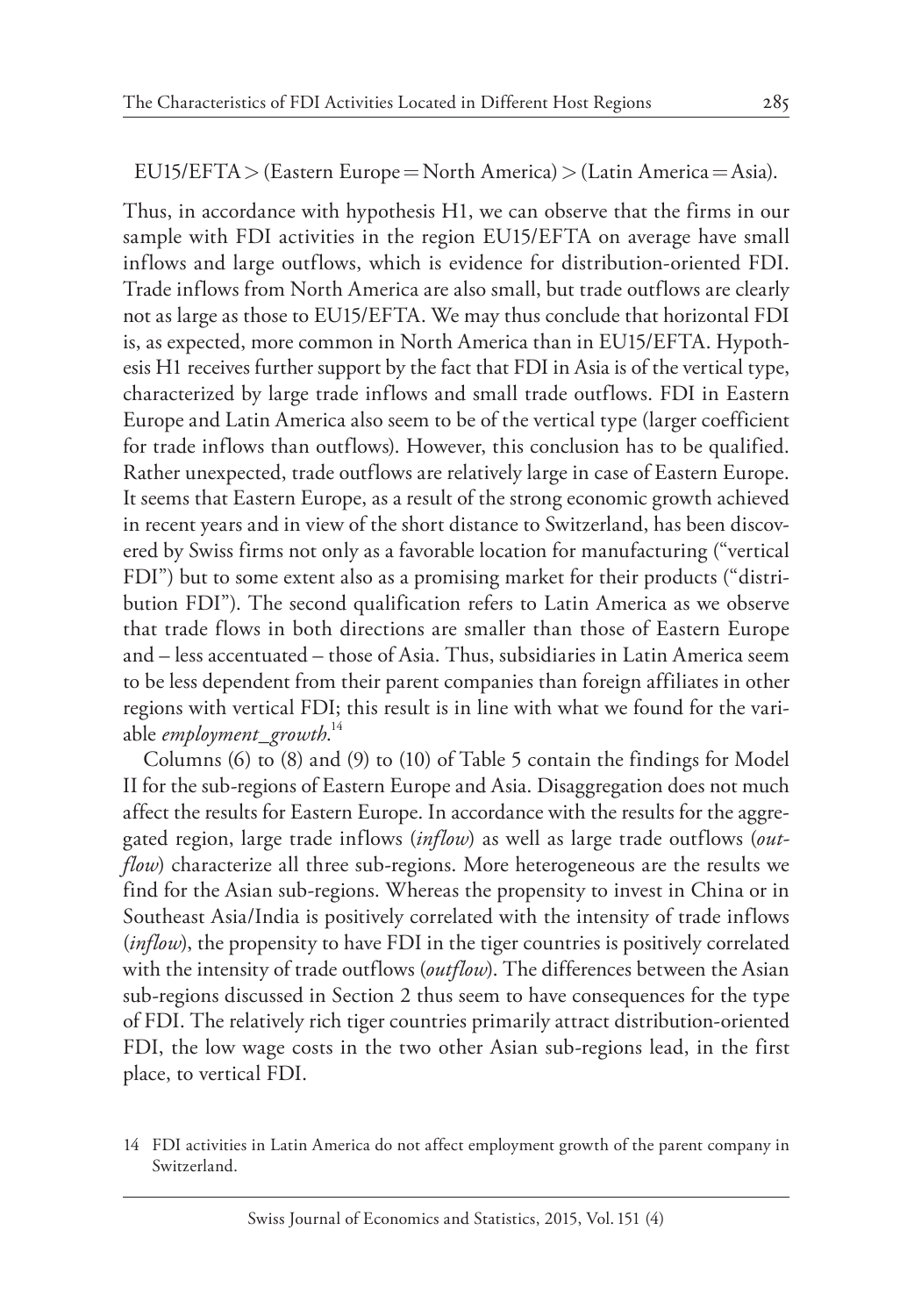Table 5: Firm Characteristics by FDI Host Regions; Model II (Intra-Firm Trade Flows); Multivariate Probit Estimates **Table 5: Firm Characteristics by FDI Host Regions; Model II (Intra-Firm Trade Flows); Multivariate Probit Estimates**

|                                                                                                                                                                                                                                                                                                                          |                      |                   | All regions |             |             |                       | Eastern Europe |            |             | Asia        |             |
|--------------------------------------------------------------------------------------------------------------------------------------------------------------------------------------------------------------------------------------------------------------------------------------------------------------------------|----------------------|-------------------|-------------|-------------|-------------|-----------------------|----------------|------------|-------------|-------------|-------------|
|                                                                                                                                                                                                                                                                                                                          | EU15/<br><b>EFTA</b> | Europe<br>Eastern | North       | Latin       | Asia        | Eastern               | <b>SE</b>      | Russia     | China       | Asian       | SE Asia/    |
|                                                                                                                                                                                                                                                                                                                          |                      |                   | America     | America     |             | Europe                | Europe         |            |             | Tigers      | India       |
| _cons                                                                                                                                                                                                                                                                                                                    | $-0.946$             | $-0.642$          | $-3.001***$ | $-2.969***$ | $-2.962***$ | $-1.396$ <sup>*</sup> | $-0.201$       | $3.010***$ | $-4.137***$ | $-2.616***$ | $-2.069***$ |
|                                                                                                                                                                                                                                                                                                                          | (1.024)              | (0.744)           | (0.778)     | (0.820)     | (0.763)     | (0.718)               | (0.738)        | (0.819)    | (0.825)     | (0.795)     | (0.764)     |
| $first\_fdi\_1990$                                                                                                                                                                                                                                                                                                       | $1.006***$           | $0.568***$        | $1.138***$  | $0.517***$  | $1.153***$  | $0.572***$            | $0.486***$     | $0.827***$ | $1.184***$  | $1.110***$  | $0.962***$  |
|                                                                                                                                                                                                                                                                                                                          | (0.284)              | (0.225)           | (0.272)     | (0.258)     | (0.240)     | (0.228)               | (0.247)        | (0.294)    | (0.281)     | (0.294)     | (0.272)     |
| $first\_fdi\_2000$                                                                                                                                                                                                                                                                                                       | $0.491*$             | 0.009             | $0.959***$  | $-0.059$    | $0.747***$  | 0.204                 | $-0.027$       | 0.239      | $0.980***$  | $0.649**$   | $0.493*$    |
|                                                                                                                                                                                                                                                                                                                          | (0.291)              | (0.248)           | (0.293)     | (0.290)     | (0.260)     | (0.253)               | (0.279)        | (0.328)    | (0.303)     | (0.318)     | (0.297)     |
| firm_age                                                                                                                                                                                                                                                                                                                 | $-0.025$             | $-0.086$          | $-0.104$    | $-0.064$    | $-0.064$    | $-0.070$              | $-0.166$       | $-0.038$   | 0.034       | $-0.082$    | $-0.200*$   |
|                                                                                                                                                                                                                                                                                                                          | (0.152)              | (0.116)           | (0.117)     | (0.122)     | (0.113)     | (0.110)               | (0.114)        | (0.120)    | (0.118)     | (0.118)     | $(0.117)$   |
| r&d_intensity                                                                                                                                                                                                                                                                                                            | $-0.031$             | 0.035             | $0.099***$  | 0.058       | $-0.003$    | 0.028                 | $0.075***$     | 0.021      | $-0.008$    | $0.007\,$   | 0.032       |
|                                                                                                                                                                                                                                                                                                                          | (0.046)              | (0.036)           | (0.037)     | (0.039)     | (0.035)     | (0.036)               | (0.038)        | (0.040)    | (0.037)     | (0.037)     | (0.036)     |
| tertiary_share                                                                                                                                                                                                                                                                                                           | $-0.030$             | $-0.252***$       | 0.114       | $0.336***$  | $0.335***$  | $-0.129$              | $-0.207*$      | 0.060      | $0.335***$  | 0.086       | 0.145       |
|                                                                                                                                                                                                                                                                                                                          | (0.173)              | (0.123)           | (0.126)     | (0.133)     | (0.123)     | (0.118)               | (0.123)        | (0.132)    | (0.128)     | (0.127)     | (0.122)     |
| employment_growth                                                                                                                                                                                                                                                                                                        | $0.839***$           | $-0.059$          | 0.332       | $0.468*$    | 0.006       | $-0.004$              | $-0.148$       | 0.025      | 0.145       | 0.090       | 0.008       |
|                                                                                                                                                                                                                                                                                                                          | (0.319)              | (0.223)           | (0.245)     | (0.251)     | (0.230)     | (0.232)               | (0.236)        | (0.246)    | (0.234)     | (0.230)     | (0.226)     |
| size                                                                                                                                                                                                                                                                                                                     | $0.265***$           | $0.147***$        | $0.253***$  | $0.158***$  | $0.177***$  | $0.166***$            | 0.058          | $0.218***$ | $0.184***$  | $0.137***$  | $0.188***$  |
|                                                                                                                                                                                                                                                                                                                          | (0.096)              | (0.060)           | (0.063)     | (0.065)     | (0.061)     | (0.060)               | (0.062)        | (0.064)    | (0.062)     | (0.063)     | (0.061)     |
| inflow                                                                                                                                                                                                                                                                                                                   | $-0.061$             | $0.125***$        | 0.015       | $0.060*$    | $0.084***$  | $0.101***$            | $0.056*$       | $0.080**$  | $0.080**$   | 0.034       | $0.079**$   |
|                                                                                                                                                                                                                                                                                                                          | (0.051)              | (0.036)           | (0.036)     | (0.036)     | (0.036)     | (0.034)               | (0.034)        | (0.036)    | (0.037)     | (0.035)     | (0.034)     |
| outflow                                                                                                                                                                                                                                                                                                                  | $0.185***$           | $0.087***$        | $0.076**$   | 0.011       | 0.003       | $0.085***$            | $0.072***$     | $0.072***$ | 0.044       | $0.073***$  | 0.002       |
|                                                                                                                                                                                                                                                                                                                          | (0.057)              | (0.029)           | (0.030)     | (0.030)     | (0.029)     | (0.028)               | (0.028)        | (0.029)    | (0.029)     | (0.029)     | (0.029)     |
| industry                                                                                                                                                                                                                                                                                                                 | yes                  | yes               | yes         | yes         | yes         | yes                   | yes            | yes        | yes         | yes         | yes         |
| Z                                                                                                                                                                                                                                                                                                                        |                      |                   | 334         |             |             |                       | 334            |            |             | 334         |             |
| Wald chi <sup>2</sup>                                                                                                                                                                                                                                                                                                    |                      |                   | 235.03***   |             |             |                       | $102.24***$    |            |             | $124.48***$ |             |
| against independent univariate probits<br>LR test of the multivariate probit                                                                                                                                                                                                                                             |                      |                   | 198.08***   |             |             |                       | 156.10***      |            |             | $179.24***$ |             |
| Notes: See Table 2 for the variable definitions; standard errors are in brackets under the coefficients; ***, **, * denote statistical significance at the 1%,<br>5% and 10% test level, respectively. Estimates are based on 100 draws (change in estimates as the number of draws is further increased is negligible). |                      |                   |             |             |             |                       |                |            |             |             |             |

Swiss Journal of Economics and Statistics, 2015, Vol. 151 (4)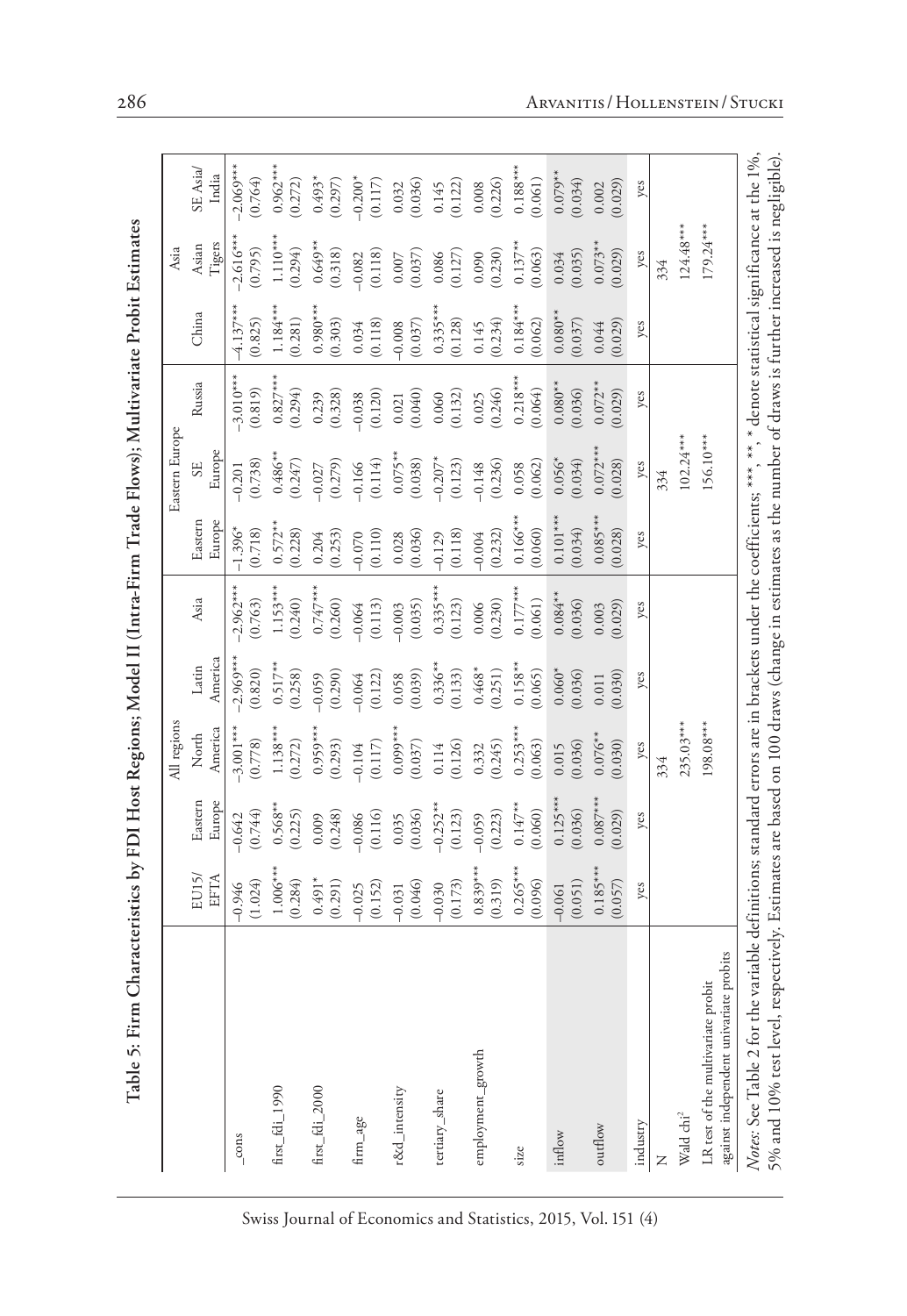# *6.3 Model III: Motives for Production-oriented FDI*

Model III analyzes production-oriented FDI in more detail, in order to get some more insight into the variation across host regions by type of FDI (Table 6). In doing so, we focus on the distinction between regions with vertical FDI and regions with horizontal FDI. In line with hypothesis H1, cost motives (*production\_cost\_motive*) are of low relevance for production-oriented FDI in the EU15/ EFTA region and in North America. Production in North America is primarily driven by sales-oriented motives (*sales\_motive*) and, rather surprisingly, the local institutional conditions. However, the latter result becomes plausible when we look more closely to the single motives covered by the (aggregate) variable *institutional\_motive*. The significant effect of this measure is exclusively due to the richer endowment with highly qualified employees in North America as compared with Switzerland.

Hypothesis H1 is further confirmed by the fact that cost motives are primarily relevant for production in Eastern Europe and Asia, which is additional evidence for vertical FDI in these regions. However, the results also show that a clear distinction between horizontal and vertical FDI is not possible for these regions, as production is also motivated by local sales. While the local market in Asia is primarily served by local production (Model II: small trade outflows), the market in Eastern Europe is served by local production as well as distribution of products exported from Switzerland (Model II: intermediate size of trade outflows). This is intuitively plausible as the average purchasing power is much lower in Asia. Hence, production costs are more important in case of Asia than of Eastern Europe; consequently, the sales of products primarily stem from local production. The large distance to Asia is another factor favoring sales out of local production.

In case of Asia, we get a clearer picture by analyzing the motives at a more disaggregated level. Similar to Model II, we find evidence for vertical FDI in case of Southeast Asia/India (*production\_cost\_motive* is dominant). Production in the tiger countries is primarily of the horizontal type (*sales\_motive* is dominant). For China, we observe a mix of horizontal and vertical FDI. In view of the large size and the high growth (potential) of the Chinese market it is not surprising that market-oriented motives are highly important as well.

The drivers of production-oriented FDI in Latin America are unclear. Neither production costs nor sales motives appear to affect significantly the propensity of production-oriented FDI in this region. However, the fact that low production costs are significantly more important as a motive for FDI in Latin America than in the regions EU15/EFTA and North America indicates a certain relevance of vertical FDI.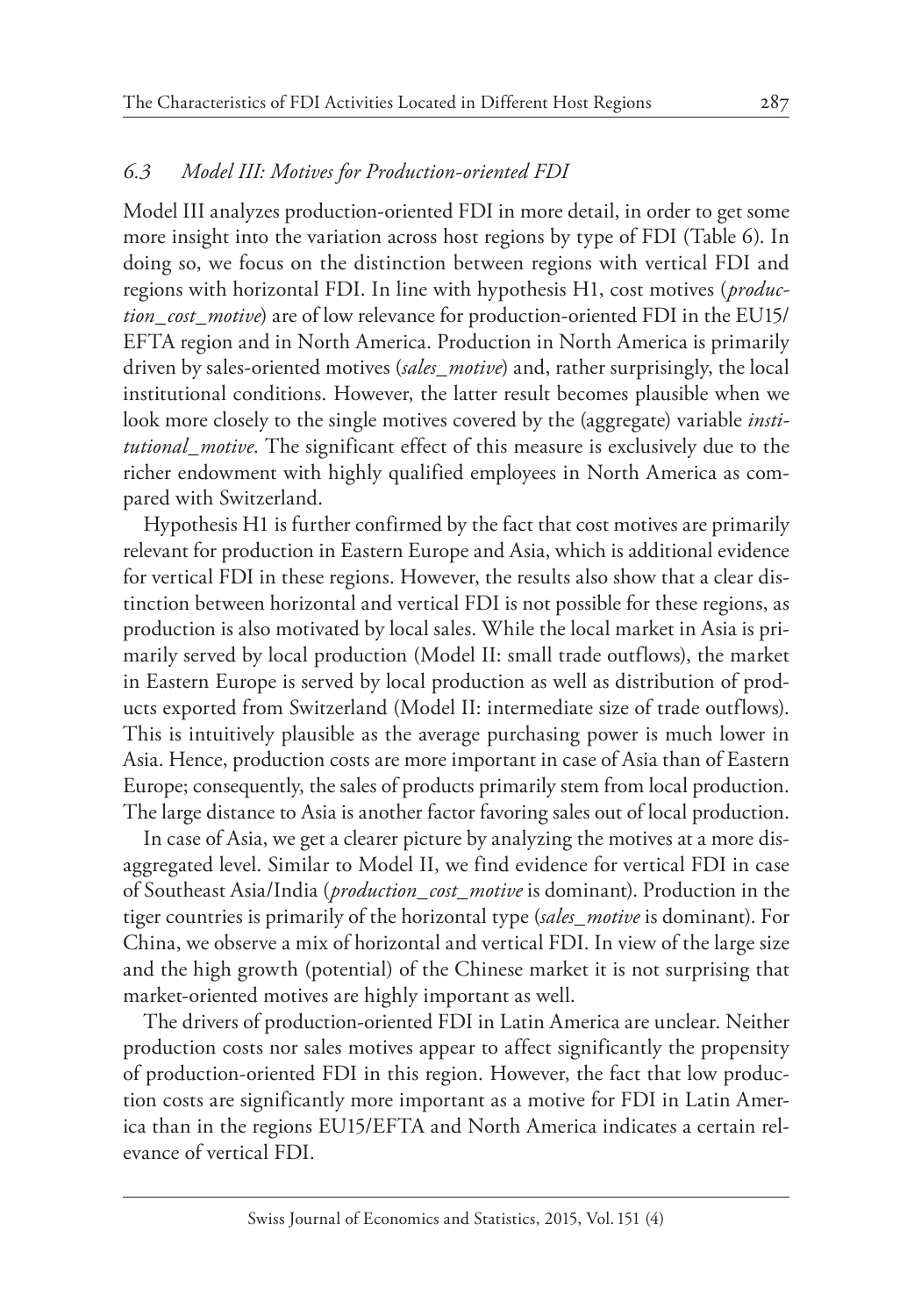| l                                                                                  |  |
|------------------------------------------------------------------------------------|--|
|                                                                                    |  |
|                                                                                    |  |
|                                                                                    |  |
|                                                                                    |  |
|                                                                                    |  |
|                                                                                    |  |
|                                                                                    |  |
|                                                                                    |  |
|                                                                                    |  |
|                                                                                    |  |
| l                                                                                  |  |
|                                                                                    |  |
|                                                                                    |  |
|                                                                                    |  |
|                                                                                    |  |
|                                                                                    |  |
|                                                                                    |  |
| ĺ                                                                                  |  |
| I                                                                                  |  |
| ı                                                                                  |  |
|                                                                                    |  |
|                                                                                    |  |
|                                                                                    |  |
|                                                                                    |  |
|                                                                                    |  |
|                                                                                    |  |
|                                                                                    |  |
|                                                                                    |  |
|                                                                                    |  |
|                                                                                    |  |
|                                                                                    |  |
|                                                                                    |  |
|                                                                                    |  |
|                                                                                    |  |
|                                                                                    |  |
|                                                                                    |  |
|                                                                                    |  |
|                                                                                    |  |
|                                                                                    |  |
|                                                                                    |  |
|                                                                                    |  |
|                                                                                    |  |
|                                                                                    |  |
|                                                                                    |  |
|                                                                                    |  |
|                                                                                    |  |
|                                                                                    |  |
|                                                                                    |  |
|                                                                                    |  |
|                                                                                    |  |
|                                                                                    |  |
| ł                                                                                  |  |
| $\frac{1}{2}$                                                                      |  |
|                                                                                    |  |
|                                                                                    |  |
|                                                                                    |  |
|                                                                                    |  |
|                                                                                    |  |
|                                                                                    |  |
|                                                                                    |  |
|                                                                                    |  |
| I                                                                                  |  |
| l                                                                                  |  |
|                                                                                    |  |
|                                                                                    |  |
|                                                                                    |  |
|                                                                                    |  |
|                                                                                    |  |
| I                                                                                  |  |
| $\begin{array}{c} \n\downarrow \\ \n\downarrow \\ \n\downarrow \n\end{array}$<br>I |  |
|                                                                                    |  |
|                                                                                    |  |
|                                                                                    |  |
|                                                                                    |  |
|                                                                                    |  |
|                                                                                    |  |
|                                                                                    |  |
|                                                                                    |  |
|                                                                                    |  |
|                                                                                    |  |
|                                                                                    |  |
|                                                                                    |  |
|                                                                                    |  |
| I                                                                                  |  |
|                                                                                    |  |
|                                                                                    |  |
|                                                                                    |  |
|                                                                                    |  |
| l                                                                                  |  |
|                                                                                    |  |
|                                                                                    |  |
|                                                                                    |  |
|                                                                                    |  |
| Ē<br>١<br>ï                                                                        |  |

|                        |                      |                       | All regions         |                  |                       |                       | Eastern Europe       |                  |                       | Asia                |                     |
|------------------------|----------------------|-----------------------|---------------------|------------------|-----------------------|-----------------------|----------------------|------------------|-----------------------|---------------------|---------------------|
|                        | EU15/<br>EFTA        | Eastern<br>Europe     | America<br>North    | America<br>Latin | Asia                  | Eastern<br>Europe     | Southeast<br>Europe  | Russia           | China                 | Tigers<br>Asian     | SE Asia/<br>India   |
| $_{\rm cons}$          | (0.704)              | (0.617)               | $-2.651***$         | $-3.202***$      | $-1.137$ <sup>*</sup> | (0.606)               | (0.697)              | (0.930)          | $-1.474***$           | (0.770)             | $-1.891***$         |
|                        | $-0.692$             | 0.178                 | (0.806)             | (0.854)          | (0.628)               | $-0.581$              | $-0.249$             | $-0.876$         | (0.681)               | $-1.365*$           | (0.698)             |
| $first\_fdi\_1990$     | $0.894***$           | (0.215)               | $1.220***$          | (0.272)          | $0.582***$            | (0.221)               | (0.266)              | (0.404)          | $0.428*$              | $0.867***$          | (0.263)             |
|                        | (0.231)              | $-0.034$              | (0.327)             | $-0.019$         | (0.225)               | $-0.018$              | $-0.082$             | 0.305            | (0.259)               | (0.343)             | 0.364               |
| $first\_fdi\_2000$     | $0.661***$           | (0.254)               | $0.708***$          | (0.326)          | $0.500*$              | (0.259)               | (0.317)              | (0.462)          | (0.290)               | $0.734***$          | (0.300)             |
|                        | (0.265)              | $-0.337$              | (0.357)             | $-0.313$         | (0.256)               | $-0.155$              | $-0.431$             | $-0.121$         | 0.319                 | (0.370)             | 0.217               |
| firm_age               | (0.125)              | (0.105)               | $-0.264***$         | (0.125)          | (0.102)               | (0.105)               | (0.120)              | $-0.348**$       | (0.110)               | $-0.237***$         | (0.114)             |
|                        | $-0.143$             | $-0.051$              | (0.115)             | 0.018            | $-0.135$              | $-0.019$              | $-0.157$             | (0.148)          | $-0.137$              | (0.118)             | $-0.168$            |
| r&d_intensity          | (0.037)              | $0.085***$            | $0.085***$          | (0.044)          | (0.033)               | $0.061*$              | $0.081*$             | $0.094*$         | (0.036)               | (0.039)             | (0.037)             |
|                        | $-0.045$             | (0.035)               | (0.039)             | 0.010            | 0.045                 | (0.035)               | (0.042)              | (0.056)          | 0.052                 | 0.042               | $-0.002$            |
| tertiary_share         | (0.093)              | $-0.208***$           | (0.122)             | $0.274***$       | (0.095)               | $-0.179**$            | $-0.183***$          | (0.143)          | (0.099)               | (0.108)             | (0.106)             |
|                        | 0.051                | (0.084)               | 0.093               | (0.137)          | 0.107                 | (0.081)               | (0.090)              | $-0.057$         | 0.053                 | $-0.002$            | 0.087               |
| employment_growth      | (0.209)              | (0.189)               | (0.215)             | (0.217)          | (0.182)               | (0.202)               | (0.243)              | (0.325)          | (0.190)               | (0.204)             | (0.197)             |
|                        | 0.129                | $-0.121$              | $-0.020$            | $-0.095$         | 0.124                 | $-0.209$              | $-0.261$             | $-0.190$         | 0.209                 | $-0.056$            | 0.028               |
| size                   | $0.234***$           | $0.088*$              | $0.285***$          | $0.189***$       | $0.094*$              | $0.123**$             | (0.062)              | $0.173***$       | $0.113***$            | (0.059)             | $0.209***$          |
|                        | (0.070)              | (0.052)               | (0.058)             | (0.064)          | (0.051)               | (0.054)               | 0.091                | (0.073)          | (0.056)               | 0.081               | (0.057)             |
| sales_motive           | (0.081)              | $0.192***$            | $0.239***$          | (0.095)          | $0.260***$            | $0.138*$              | $0.316***$           | $0.282***$       | $0.325***$            | $0.226***$          | (0.080)             |
|                        | $-0.008$             | (0.072)               | (0.084)             | 0.136            | (0.072)               | (0.072)               | (0.090)              | (0.123)          | (0.078)               | (0.087)             | 0.112               |
| institutional_motive   | (0.083)              | (0.073)               | $0.133*$            | (0.093)          | (0.071)               | (0.075)               | (0.088)              | (0.113)          | (0.074)               | (0.086)             | (0.080)             |
|                        | 0.049                | $-0.054$              | (0.079)             | $-0.009$         | $-0.018$              | $-0.076$              | 0.016                | 0.146            | 0.000                 | $-0.004$            | 0.029               |
| production_cost_motive | $-0.142*$<br>(0.086) | $0.358***$<br>(0.079) | (0.086)<br>$-0.056$ | (0.101)<br>0.163 | $0.169**$<br>(0.075)  | $0.303***$<br>(0.079) | $0.211**$<br>(0.095) | (0.122)<br>0.124 | $0.263***$<br>(0.081) | (0.088)<br>$-0.043$ | $0.145*$<br>(0.082) |

Swiss Journal of Economics and Statistics, 2015, Vol. 151 (4)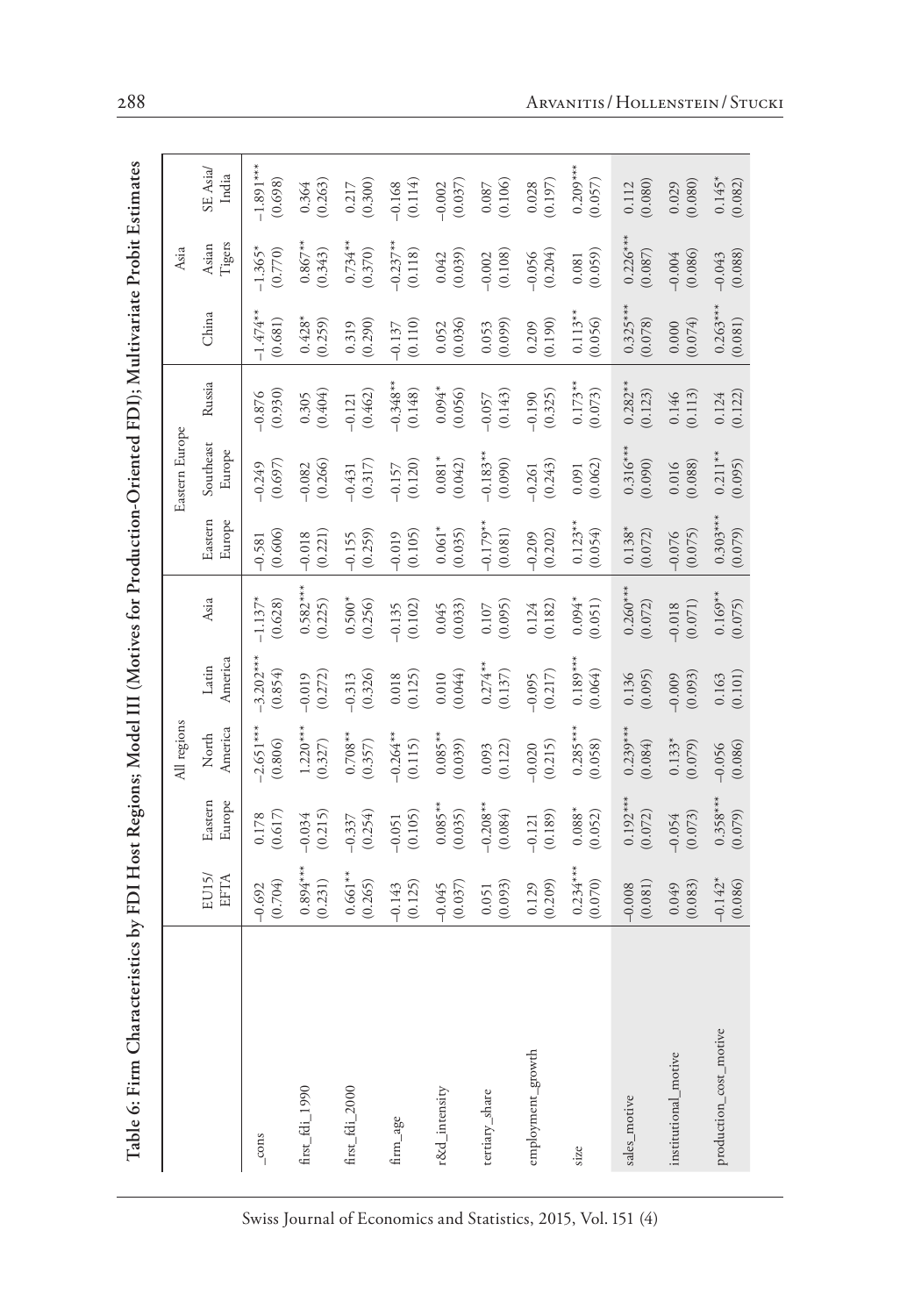|                                                                                                                                                                                                                                                                                                                           |                     |                     | All regions      |                        |                     |                  | Eastern Europe                     |                     |                  | Asia                |                     |
|---------------------------------------------------------------------------------------------------------------------------------------------------------------------------------------------------------------------------------------------------------------------------------------------------------------------------|---------------------|---------------------|------------------|------------------------|---------------------|------------------|------------------------------------|---------------------|------------------|---------------------|---------------------|
|                                                                                                                                                                                                                                                                                                                           | EU15/<br>EFTA       | Europe<br>Eastern   | America          | America<br>North Latin | Asia                | Europe           | Eastern Southeast Russia<br>Europe |                     | China            | Asian<br>Tigers     | SE Asia/<br>India   |
| input_motive                                                                                                                                                                                                                                                                                                              | (0.079)<br>$-0.038$ | (0.072)<br>$-0.008$ | (0.078)<br>0.094 | 0.010<br>(0.086)       | $-0.050$<br>(0.069) | (0.074)<br>0.040 | (0.086)<br>0.036                   | $-0.035$<br>(0.114) | (0.075)<br>0.066 | (0.081)<br>$-0.026$ | (0.078)<br>$-0.009$ |
| industry                                                                                                                                                                                                                                                                                                                  | yes                 | yes                 | yes              | yes                    | yes                 | yes              | yes                                | yes                 | yes              | yes                 | yes                 |
|                                                                                                                                                                                                                                                                                                                           |                     |                     | 371              |                        |                     |                  |                                    |                     |                  | 371                 |                     |
| Wald chi2                                                                                                                                                                                                                                                                                                                 |                     |                     | 210.01***        |                        |                     |                  | 86.43***                           |                     |                  | $104.25***$         |                     |
| LR test of the multivariate probit against<br>independent univariate probits                                                                                                                                                                                                                                              |                     |                     | $117.50***$      |                        |                     |                  | 74.85***                           |                     |                  | $92.32***$          |                     |
| Notes: See Table 2 for the variable definitions; standard errors are in brackets under the coefficients; ***, ***, * denote statistical significance at the 1%,<br>5% and 10% test level, respectively. Estimates are based on 100 draws (change in estimates as the number of draws is further increased is negligible). |                     |                     |                  |                        |                     |                  |                                    |                     |                  |                     |                     |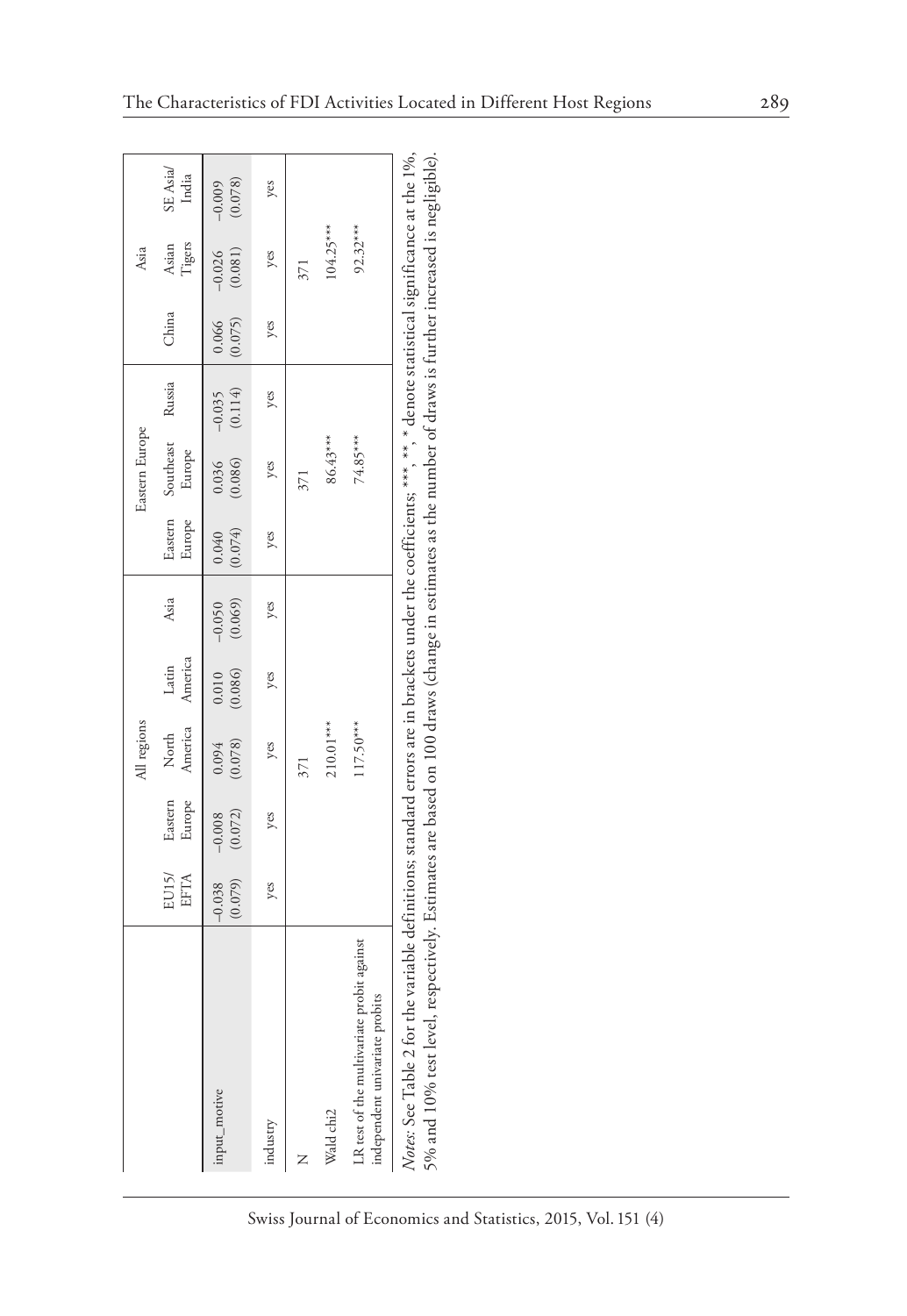#### **7. Conclusions**

In this paper we aim at characterizing Swiss FDI located in different regions by drawing, at the same time, on firm-specific variables and region-specific characteristics. MNEs can decide to locate FDI in one or more of nine host regions which, in the first place, differ in terms of market-related, cost-related and knowledge related advantages. Three bundles of firm-level variables representing (a) the type of FDI (vertical, horizontal, distribution-oriented), (b) the relevance of FDI experience, and (c) the importance of the firm's capacity to innovate (R&D intensity, human capital) were employed to characterize the FDI activities in different locations. The paper draws on cross-section data stemming from a survey conducted in the year 2010. As firms may be present in several countries, model estimations are based on the multivariate probit procedure.

Overall, the models used to determine the relationship between the *type of FDI* and the choice of the host region yielded the expected results. In case of the economically less advanced target regions the results indicate that it is necessary to distinguish between sub-regions; in doing so we get results that are largely in accordance with our expectations. More specifically, we find, firstly, that North America and EU15/EFTA are more likely than other regions to host horizontal FDI, and, secondly, that EU15/EFTA is more attractive than North America for distribution-oriented FDI. Thirdly, in case of less advanced host regions, we find that Eastern Europe primarily receives vertical FDI, but the results also point to some relevance of distribution-oriented FDI; Eastern Europe is thus not only a location for (cheap) production, but FDI in this region are, to some extent, also a means to exploit the potential of this (strongly) growing market. Fourthly, Asia as a whole seems to attract primarily vertical FDI. However a disaggregation of this large area into three sub-regions leads to a more differentiated picture. Horizontal FDI are more common in case of the already highly advanced "tiger countries", whereas Southeast Asia/India as a poorer region mostly receives vertical FDI, and for China, interestingly, we find a mix of vertical and horizontal FDI. It thus turns out that the fast-growing Chinese economy is not only a cheap location for manufacturing but also a significant host country of marketoriented FDI. In case of Latin America the results do not convey a clear picture.

FDI experience, the second group of explanatory variables, primarily affects the level of the global expansion of Swiss MNEs rather than the selection of specific locations.

Finally, we find that the probability of a firm to investing in a certain region is positively correlated with its innovation activities at home; an exception is the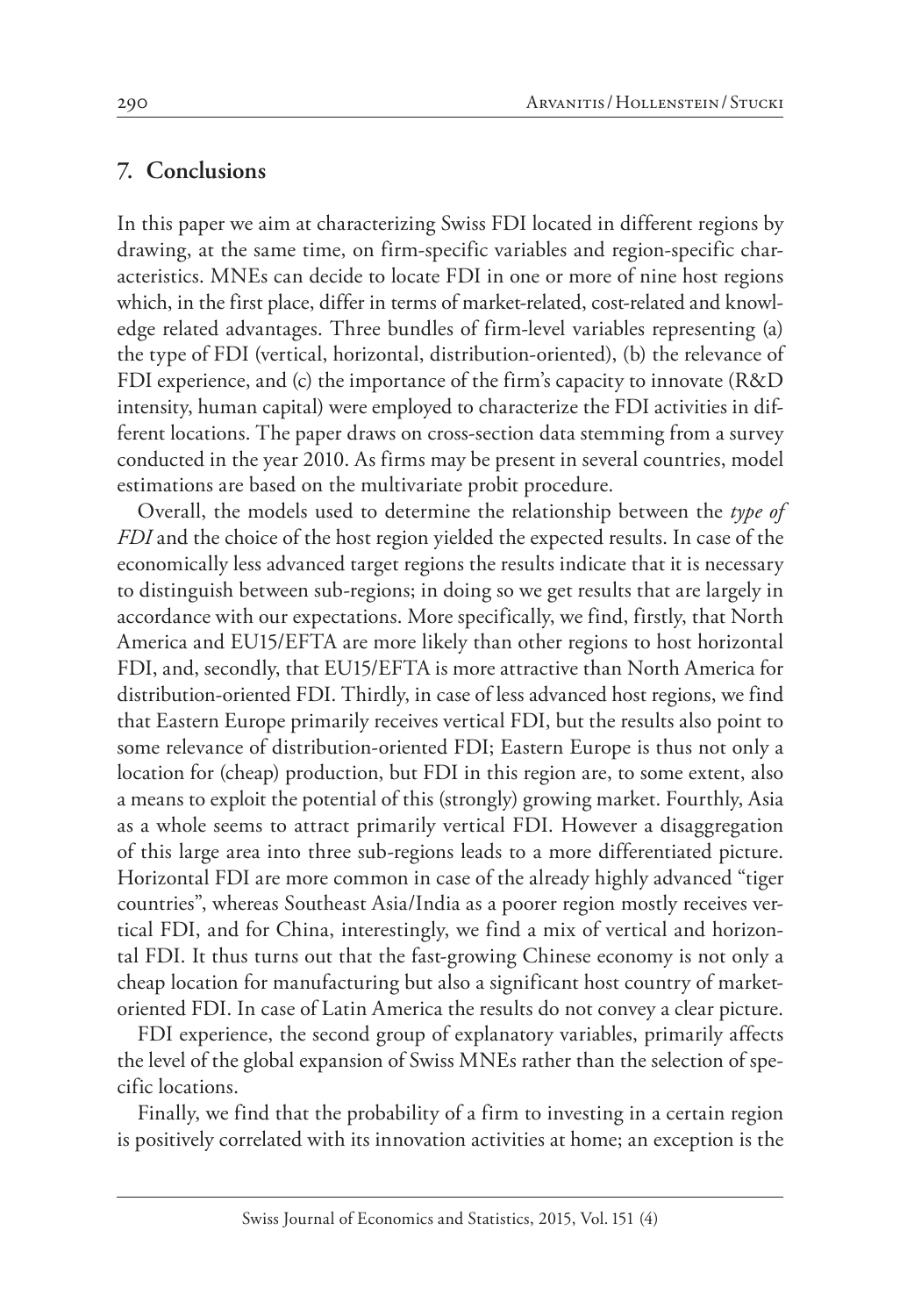EU15/EFTA region, probably reflecting the proximity of Switzerland and historical ties. However, the innovation potential of a host region, unexpectedly, is not a decisive factor for attracting FDI of innovative parent companies, expect in case of North America with its particularly large knowledge base.

All in all, the study indicates that an analysis of outward FDI based on detailed information on parent companies and parent-affiliate relationships (intra-firm trade) as well as on some characteristics of host regions can significantly contribute to a better understanding of the location choice of MNEs.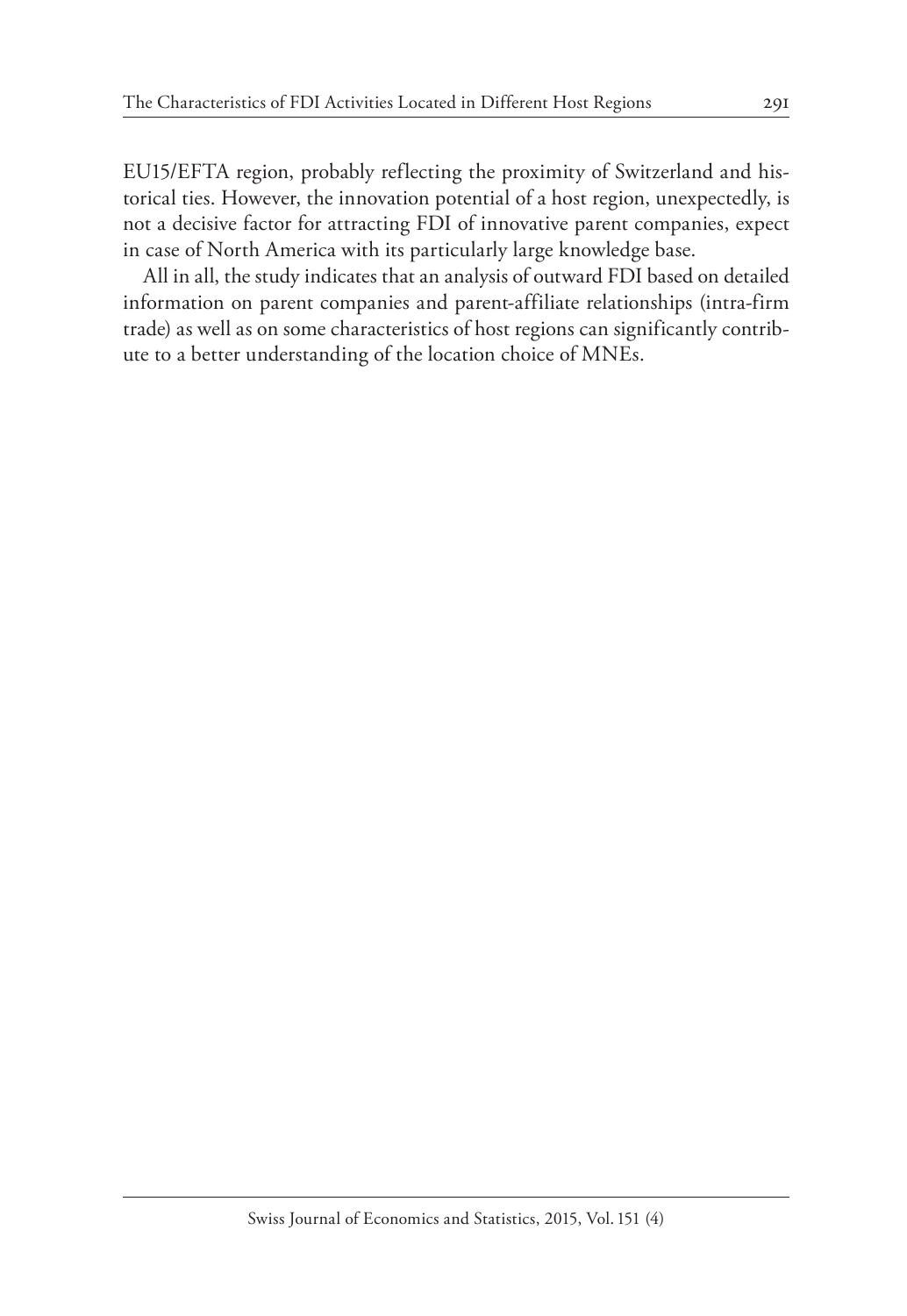|                                                                                                                                                                                                                                                                                                                                                                                                                                                                                                                                                                                        |            |        |                       |                | Table A.1: Descriptive Statistics |        |                       |         |                       |
|----------------------------------------------------------------------------------------------------------------------------------------------------------------------------------------------------------------------------------------------------------------------------------------------------------------------------------------------------------------------------------------------------------------------------------------------------------------------------------------------------------------------------------------------------------------------------------------|------------|--------|-----------------------|----------------|-----------------------------------|--------|-----------------------|---------|-----------------------|
| Model                                                                                                                                                                                                                                                                                                                                                                                                                                                                                                                                                                                  |            |        |                       | Model I        |                                   |        | Model II              |         | Model III             |
| Number of observations                                                                                                                                                                                                                                                                                                                                                                                                                                                                                                                                                                 |            |        |                       | 473            |                                   |        | 334                   |         | 371                   |
|                                                                                                                                                                                                                                                                                                                                                                                                                                                                                                                                                                                        |            | Mean   | deviation<br>Standard | Min.           | Max.                              | Mean   | Standard<br>deviation | Mean    | deviation<br>Standard |
| EU15/EFTA                                                                                                                                                                                                                                                                                                                                                                                                                                                                                                                                                                              | binary     | 0.89   | 0.31                  | $\circ$        |                                   | 0.88   | 0.33                  | 0.82    | 0.38                  |
| Eastern Europe/Russia                                                                                                                                                                                                                                                                                                                                                                                                                                                                                                                                                                  | binary     | 0.50   | 0.50                  | $\circ$        |                                   | 0.54   | 0.50                  | 0.36    | 0.48                  |
| North America                                                                                                                                                                                                                                                                                                                                                                                                                                                                                                                                                                          | binary     | 0.43   | 0.50                  | $\circ$        |                                   | 0.46   | 0.50                  | 0.26    | 0.44                  |
| Latin America                                                                                                                                                                                                                                                                                                                                                                                                                                                                                                                                                                          | binary     | 0.25   | 0.43                  | $\circ$        |                                   | 0.27   | 0.45                  | 0.12    | 0.32                  |
| Asia                                                                                                                                                                                                                                                                                                                                                                                                                                                                                                                                                                                   | binary     | 0.52   | 0.50                  | $\circ$        |                                   | 0.55   | 0.50                  | 0.41    | 0.49                  |
| $first_fdi$ 1990                                                                                                                                                                                                                                                                                                                                                                                                                                                                                                                                                                       | binary     | 0.61   | 0.49                  | $\circ$        |                                   | 0.61   | 0.49                  | 0.62    | 0.49                  |
| first_fdi_2000                                                                                                                                                                                                                                                                                                                                                                                                                                                                                                                                                                         | binary     | 0.25   | 0.43                  | $\circ$        |                                   | 0.24   | 0.43                  | 0.23    | 0.42                  |
| firm_age                                                                                                                                                                                                                                                                                                                                                                                                                                                                                                                                                                               | continuous | 68.40  | 46.76                 | 3              | 353                               | 71.26  | 47.26                 | 68.26   | 46.12                 |
| r&d_intensity                                                                                                                                                                                                                                                                                                                                                                                                                                                                                                                                                                          | continuous | 2.59   | 6.21                  | $\circ$        | 79.44                             | 2.89   | 7.09                  | 2.50    | 5.45                  |
| tertiary_share                                                                                                                                                                                                                                                                                                                                                                                                                                                                                                                                                                         | continuous | 28.20  | 20.59                 | $\circ$        | 100                               | 29.17  | 20.52                 | 28.77   | 20.86                 |
| employment_growth                                                                                                                                                                                                                                                                                                                                                                                                                                                                                                                                                                      | continuous | 10.22  | 367.53                | $-4544$        | 1882                              | 10.36  | 369.26                | 10.15   | 413.45                |
| size                                                                                                                                                                                                                                                                                                                                                                                                                                                                                                                                                                                   | continuous | 839.99 | 4203.90               | $\overline{4}$ | 62412                             | 883.45 | \$598.66              | 024.88  | £730.17               |
| inflow                                                                                                                                                                                                                                                                                                                                                                                                                                                                                                                                                                                 | ordinal    |        |                       |                |                                   | 2.86   | 2.29                  |         |                       |
| outflow                                                                                                                                                                                                                                                                                                                                                                                                                                                                                                                                                                                | ordinal    |        |                       |                |                                   | 4.44   | 2.91                  |         |                       |
| sales_motive                                                                                                                                                                                                                                                                                                                                                                                                                                                                                                                                                                           | continuous |        |                       |                |                                   |        |                       | $-0.04$ | 1.02                  |
| institutional_motive                                                                                                                                                                                                                                                                                                                                                                                                                                                                                                                                                                   | continuous |        |                       |                |                                   |        |                       | 0.01    | 1.03                  |
| production_cost_motive                                                                                                                                                                                                                                                                                                                                                                                                                                                                                                                                                                 | continuous |        |                       |                |                                   |        |                       | 0.00    | 1.00                  |
| input_motive                                                                                                                                                                                                                                                                                                                                                                                                                                                                                                                                                                           | continuous |        |                       |                |                                   |        |                       | 0.05    | 0.99                  |
| Notes: Information on firm_age, r&d_intensity firm_age, tertiary_share, employment_growth and size are presented in absolute numbers The<br>motive) contains all observations available. Due to missing values for other model variables, the number of observations that could be used<br>in the regression of Model III is smaller (371 observations compared to 473 in the factor analysis). Therefore, the mean of the factor scores<br>factor analysis that is used to identify the four groups of motives (sales_motive, institutional_motive, production_cost_motive and input_ |            |        |                       |                |                                   |        |                       |         |                       |
| in the regression differs from zero                                                                                                                                                                                                                                                                                                                                                                                                                                                                                                                                                    |            |        |                       |                |                                   |        |                       |         |                       |

# **Appendix**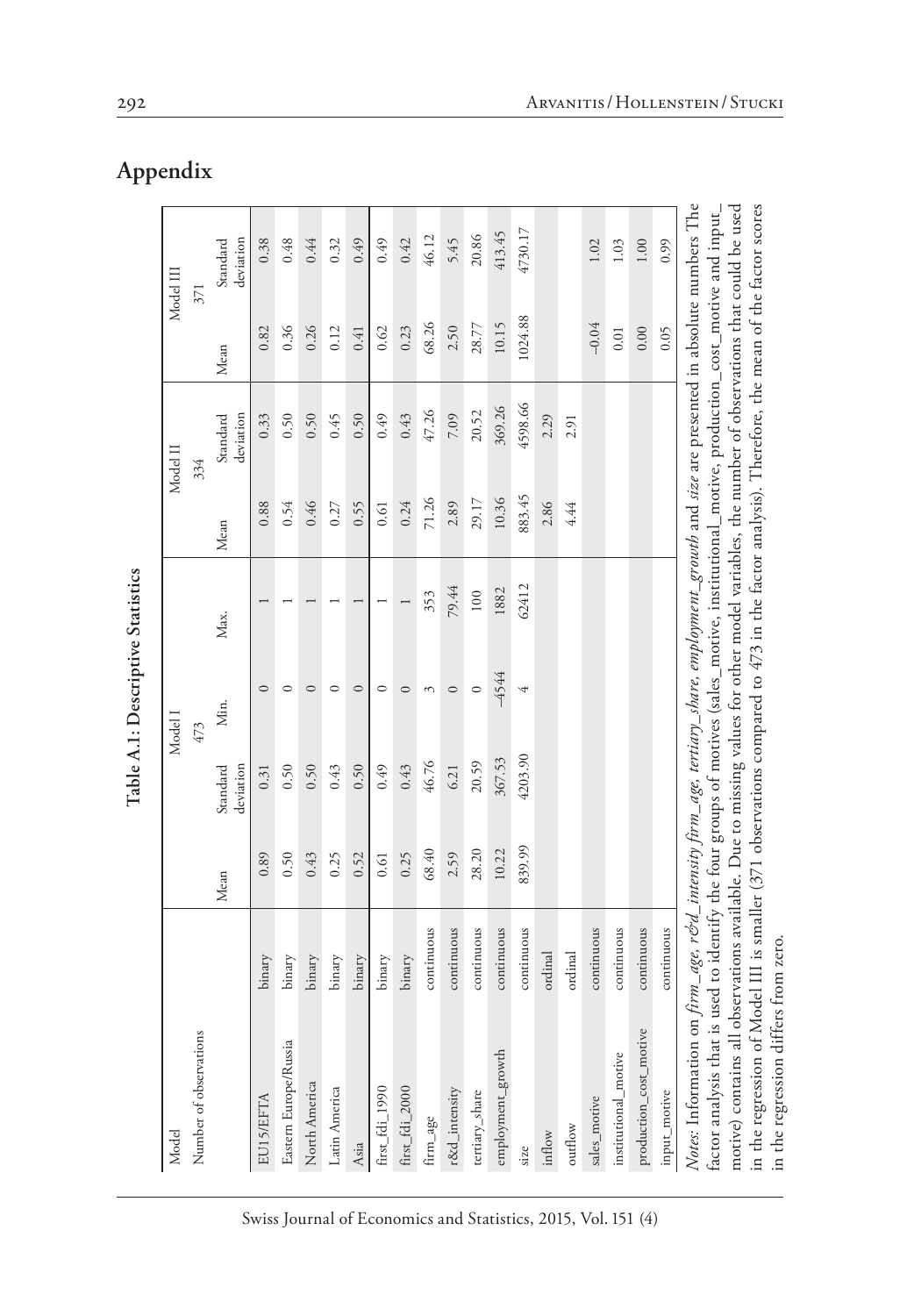|                   |                      |                   |                          |          |          |          | Table A.2: Correlation Matrix (based on Model I; N = 473) |                                     |           |                            |                 |
|-------------------|----------------------|-------------------|--------------------------|----------|----------|----------|-----------------------------------------------------------|-------------------------------------|-----------|----------------------------|-----------------|
|                   | EU15/<br><b>EFTA</b> | Europe<br>Eastern | America America<br>North | Latin    | Asia     | 1990     | 2000                                                      | first_fdi_ first_fdi_ firm_age r&d_ | intensity | tertiary_ employ-<br>share | growth<br>ment_ |
| Eastern Europe    | 0.036                |                   |                          |          |          |          |                                                           |                                     |           |                            |                 |
| North America     | 0.110                | 0.379             |                          |          |          |          |                                                           |                                     |           |                            |                 |
| Latin America     | 0.123                | 0.440             | 0.440                    |          |          |          |                                                           |                                     |           |                            |                 |
| Asia              | 0.004                | 0.433             | 0.485                    | 0.493    |          |          |                                                           |                                     |           |                            |                 |
| first_fdi_1990    | 0.198                | 0.239             | 0.266                    | 0.193    | 0.225    |          |                                                           |                                     |           |                            |                 |
| first_fdi_2000    | $-0.069$             | $-0.165$          | $-0.094$                 | $-0.129$ | $-0.072$ | $-0.719$ |                                                           |                                     |           |                            |                 |
| firm_age          | 0.038                | 0.082             | 0.088                    | 0.003    | 0.025    | 0.221    | $-0.202$                                                  |                                     |           |                            |                 |
| r&d_intensity     | 0.020                | 0.228             | 0.354                    | 0.208    | 0.252    | 0.184    | $-0.098$                                                  | 0.064                               |           |                            |                 |
| tertiary_share    | $-0.004$             | $-0.024$          | 0.137                    | 0.159    | 0.193    | 0.052    | $-0.012$                                                  | $-0.110$                            | 0.239     |                            |                 |
| employment_growth | 0.109                | $-0.019$          | 0.048                    | 0.074    | $-0.029$ | $-0.031$ | 0.003                                                     | $-0.095$                            | 0.043     | $-0.013$                   |                 |
| Size              | 0.101                | 0.180             | 0.216                    | 0.217    | 0.165    | 0.098    | $-0.147$                                                  | 0.206                               | 0.105     | 0.051                      | 0.142           |
|                   |                      |                   |                          |          |          |          |                                                           |                                     |           |                            |                 |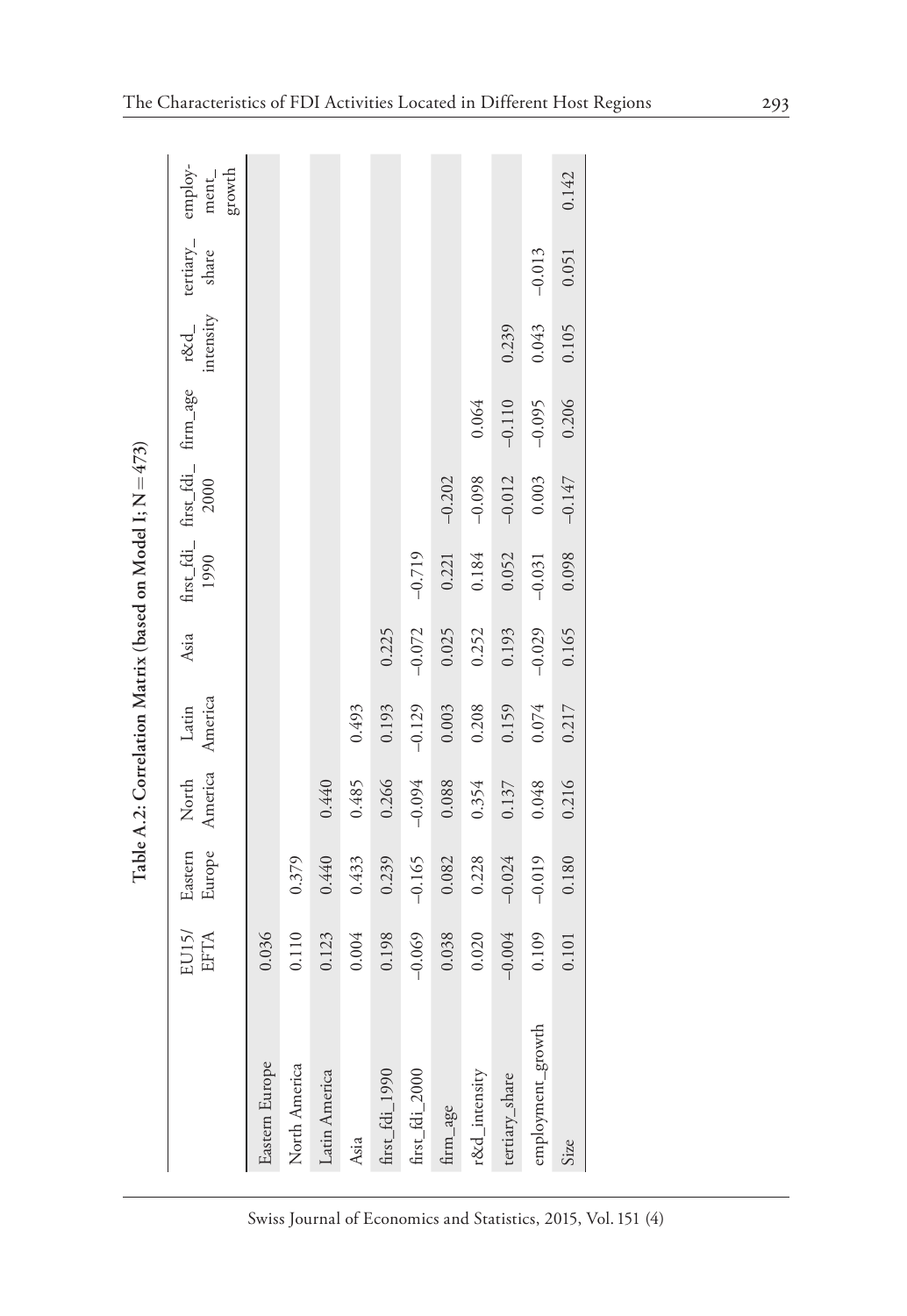| Production                                                      | Factor 1 | Factor 2 | Factor 3 | Factor 4 |
|-----------------------------------------------------------------|----------|----------|----------|----------|
| Motives:                                                        |          |          |          |          |
| Using investments as a platform for exports to third<br>markets | 0.19     | $-0.02$  | $-0.04$  | 0.03     |
| Securing/gaining market shares                                  | 0.24     | $-0.07$  | 0.01     | $-0.07$  |
| Expanding existing markets                                      | 0.26     | $-0.02$  | $-0.11$  | $-0.03$  |
| Main customer is located in target region                       | 0.22     | $-0.01$  | $-0.01$  | $-0.13$  |
| Main competitor is located in target region                     | 0.18     | $-0.02$  | 0.03     | $-0.04$  |
| Seeking early market presence to gain competitive<br>advantages | 0.22     | $-0.07$  | $-0.02$  | 0.03     |
| Overcoming trade barriers                                       | 0.11     | $-0.03$  | 0.01     | 0.13     |
| Larger supply of natural resources                              | $-0.03$  | $-0.02$  | $-0.14$  | 0.49     |
| Larger supply of intermediate products                          | $-0.07$  | $-0.12$  | $-0.03$  | 0.55     |
| Reducing transportation costs                                   | 0.06     | $-0.11$  | 0.11     | 0.21     |
| Larger supply of qualified personnel                            | $-0.01$  | 0.15     | 0.03     | $-0.04$  |
| Larger supply of low qualified personnel                        | 0.00     | $-0.06$  | 0.30     | $-0.06$  |
| Lower labor costs                                               | $-0.04$  | $-0.10$  | 0.43     | $-0.14$  |
| Better access to infrastructure services                        | $-0.02$  | 0.01     | 0.26     | $-0.09$  |
| Supplying the parent company at low costs                       | $-0.07$  | $-0.19$  | 0.36     | 0.15     |
| Avoiding CHF currency risk                                      | $-0.03$  | 0.12     | 0.04     | 0.06     |
| Tax advantages / investment grants                              | $-0.05$  | 0.28     | $-0.03$  | $-0.11$  |
| More flexible labor market regulations                          | $-0.06$  | 0.31     | $-0.03$  | $-0.13$  |
| Less strict environmental laws                                  | $-0.04$  | 0.30     | $-0.17$  | 0.04     |
| Less restrictive licensing system                               | $-0.06$  | 0.39     | $-0.20$  | $-0.05$  |
| <i>Statistics:</i>                                              |          |          |          |          |
| Number of observations                                          | 428      |          |          |          |
| Kaiser-Meyer-Olkin measure of sampling adequacy                 | 0.909    |          |          |          |
| Variance explained by each factor                               | 3.867    | 3.619    | 2.823    | 1.928    |
| Final communality estimate                                      | 12.237   |          |          |          |

**Table A.3: Principal Components Factor Analysis of Motives for Production-Oriented FDI (Rotated Factor Loadings; Factor Pattern Matrix)**

*Characterization of the two factors based on the factor pattern:* Factor 1: sales\_motive; Factor 2: institutional\_motive; Factor 3: production\_cost\_motive; Factor 4: input\_motive

Swiss Journal of Economics and Statistics, 2015, Vol. 151 (4)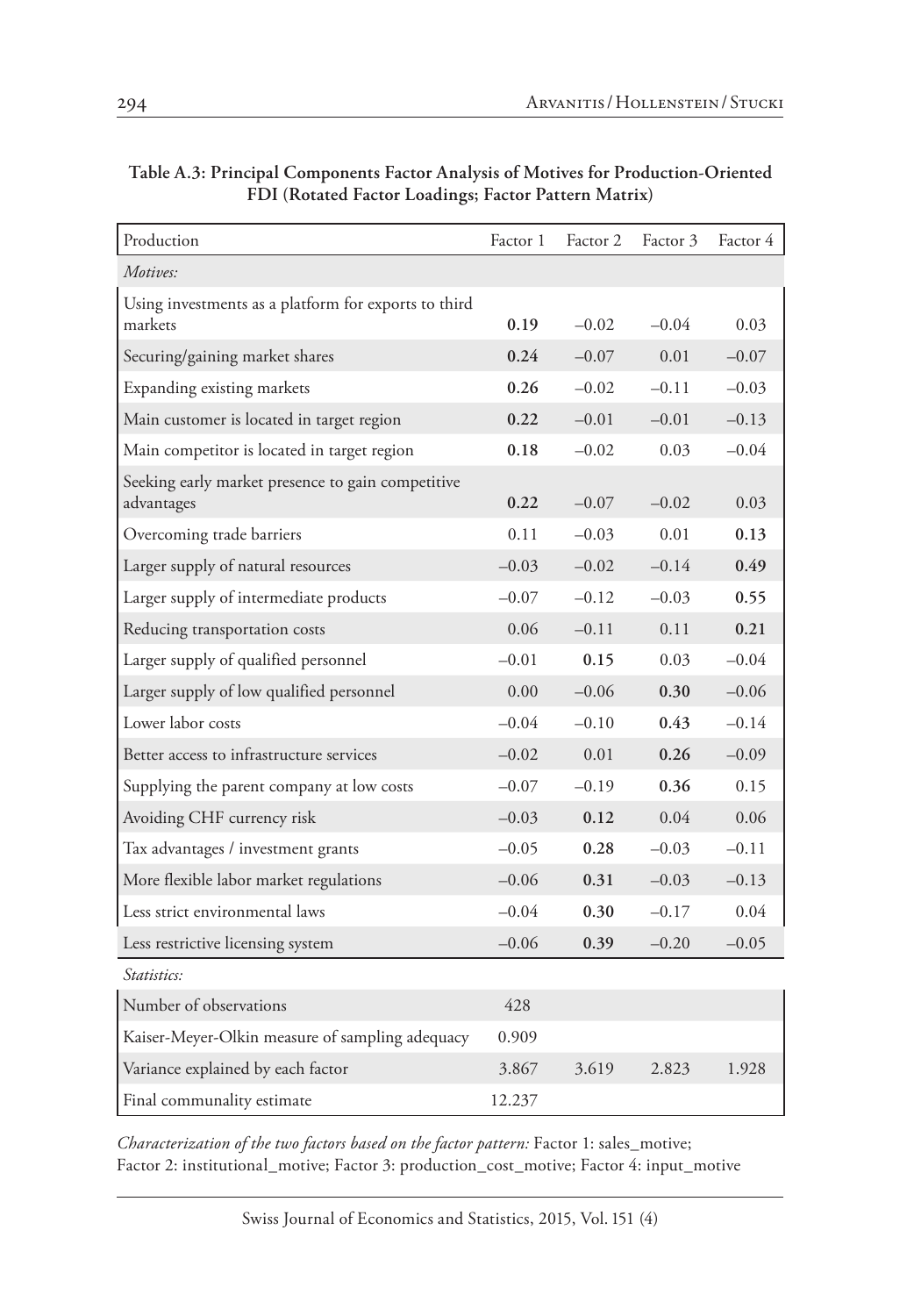# **References**

- Arvanitis, Spyros, Heinz Hollenstein, Marius Ley, and Tobias Stucki (2011), "Die Internationalisierung des Dienstleistungssektors und der Industrie der Schweizer Wirtschaft", KOF Studien, 21, Zürich.
- Aw, Bee Yan, and Yi Lee (2008), "Firm Heterogeneity and Location Choice of Taiwanese Multinationals", *Journal of International Economics* 75(1), pp. 167–179.
- BARRIOS, SALVADOR, HOLGER GÖRG, and ERIC STROBL (2006), "Multinationals' Location Choice, Agglomeration Economies and Public Incentives", *International Regional Science Review* 29(1), pp. 81–107.
- Basile, Roberto, Davide Castellani, and Antonello Zanfei (2008), "Location Choice of Multinational Firms in Europe: The Role of EU Cohesion Policy", *Journal of International Economics* 74(2), pp. 328–340.
- Blonigen, Bruce A. (2005), "A Review of the Empirical Literature on FDI Determinants", *Atlantic Economic Journal* 33(4), pp. 383–403.
- Blonigen, Bruce A., and Miao Wang (2005), "Inappropriate Pooling of Wealthy and Poor Countries in Empirical FDI Studies", in *Does Foreign Direct Investment Promote Development?* T. Moran, E. Graham and M. Blomstrom, eds., pp. 221–243. Washington, DC: Institute for International Economics.
- BRAINARD, S. LAEL (1993), "An Empirical Assessment of the Factor Proportions Explanation of Multi-National Sales", *NBER Working Papers 4583*. Cambridge (MA): National Bureau of Economic Research, Cambridge.
- BRAINARD, S. LAEL (1997), "An Empirical Assessment of the Proximity-Concentration Tradeoff between Multinational Sales and Trade", *American Economic Review* 87(4), pp. 520–544.
- Cantwell, John (2008), "Location and the Multinational Enterprise", *Journal of International Business Studies* 40(1), pp. 35–41.
- Cassiman, Bruno, and Reinhilde Veugelers (2002), "R&D Cooperation and Spillovers: Some Empirical Evidence from Belgium", *American Economic Review* 92(4), pp. 1169–1184.
- CEPII (2010), CEPII geographic data. [http://www.cepii.fr/anglaisgraph/bdd/](http://www.cepii.fr/anglaisgraph/bdd/distances.htm) [distances.htm.](http://www.cepii.fr/anglaisgraph/bdd/distances.htm)
- Chen, Maggie Xiaoyang, and Michael O. Moore (2010), "Location Decisions of Heterogeneous Multinational Firms", *Journal of International Economics* 80, pp. 188–199.
- DAVIDSON, WILLIAM H. (1980), "The Location of Foreign Direct Investment Activity: Country Characteristics and Experience Effects", *Journal of International Business Studies* 11(2), pp. 9–22.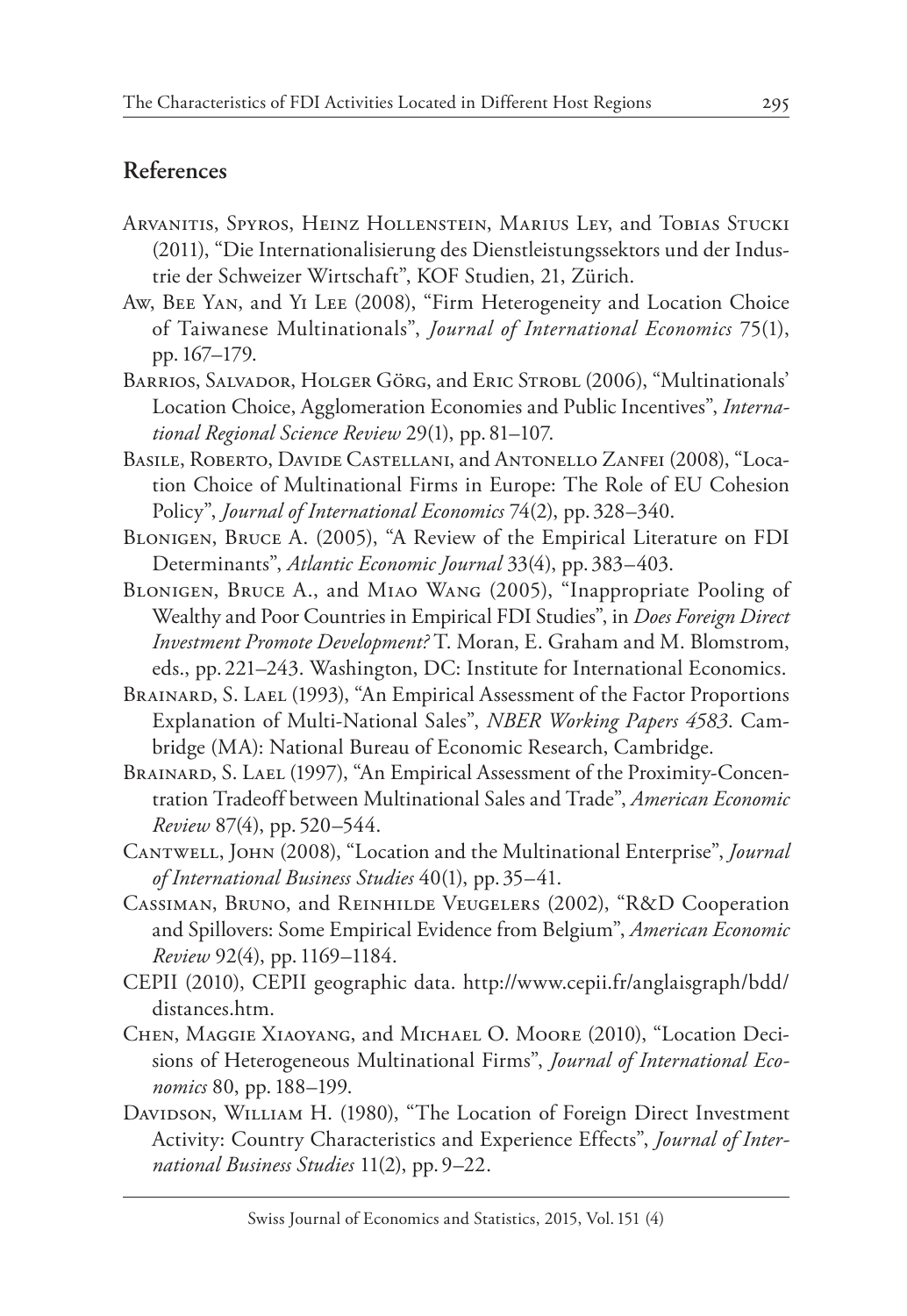- Demirbag, Mehmet, and Keith W. Glaister (2010), "Factors Determining Offshore Location Choice for R&D Projects: A Comparative Study of Developed and Emerging Regions", *Journal of Management Studies* 47, pp. 1534–1561.
- Duanmu, Jing-Lin (2012), "Firm Heterogeneity and Location Choice of Chinese Multinational Enterprises (MNEs)", *Journal of World Business*, *47*(1), pp. 64–72.
- Duanmu, Jing-Lin (2014), "A Race to Lower Standards? Labor Standards and Location Choice of Outward FDI from the BRIC Countries", *International Business Review*, 23(3), pp. 620–634.
- Dunning, John H. (2000), "The Eclectic Paradigm as an Envelope for Economic and Business Theories of MNE Activity", *International Business Review* 9(2), pp. 163–190.
- Dunning, John H., and Sarianna M. Lundan (2008), *Multinational Enterprises and the Global Economy*, Elgar: Cheltenham.
- Eaton, Jonathan, and Akiko Tamura (1994), "Bilateralism and Regionalism in Japanese and US Trade and Foreign Direct Investment Relationships", *Journal of Japanese and International Economics* 8, pp. 478–510.
- Ekholm, Karolina (1998), "Proximity Advantages, Scale Economies, and the Location of Production", in *The Geography of Multinationals,* P. Braunerhjelm and K. Ekholm, eds., Dordrecht: Kluwer Academic.
- GAZANIOL, ALEXANDRE (2014), "The Location Choices of Multinational Firms: The Role of Internationalization Experience and Group Affiliation", *The World Economy*, doi: 10.1111/twec.12186.
- Gassmann, Oliver, and Zheng Han (2004), "Motivations and Barriers of Foreign R&D Activities in China", *R&D Management* 34(4), pp. 423–437.
- Grossman, Gene M., and Esteban Rossi-Hansberg (2008), "Trading Tasks: A Simple Theory of Offshoring", *American Economic Review*, 98(5), pp. 1978–1997.
- Guimaraes, Paulo, Octávio Figueiredo, and Douglas Woodward (2000), "Agglomeration and the Location of Foreign Direct Investment in Portugal", *Journal of Urban Economics* 47(1), pp. 115–135.
- Hanson, Gordon H., Raymond J. Mataloni Jr, and Matthew J. Slaughter (2001), "Expansion Strategies of U.S. Multinational Firms", In *Brookings Trade Forum,* ed. D. Rodrik and S. Collins, pp. 245–294.
- HATTARI, RABIN, and RAMKISHEN S. RAJAN (2009), "Understanding bilateral FDI Flows in Developing Asia", *Asian-Pacific Economic Literature* 23(2), pp. 73–93.
- Johanson, Jan, and Jan-Erik Vahlne (1977), "The Internationalization Process of the Firm: A Model of Knowledge Development and Increasing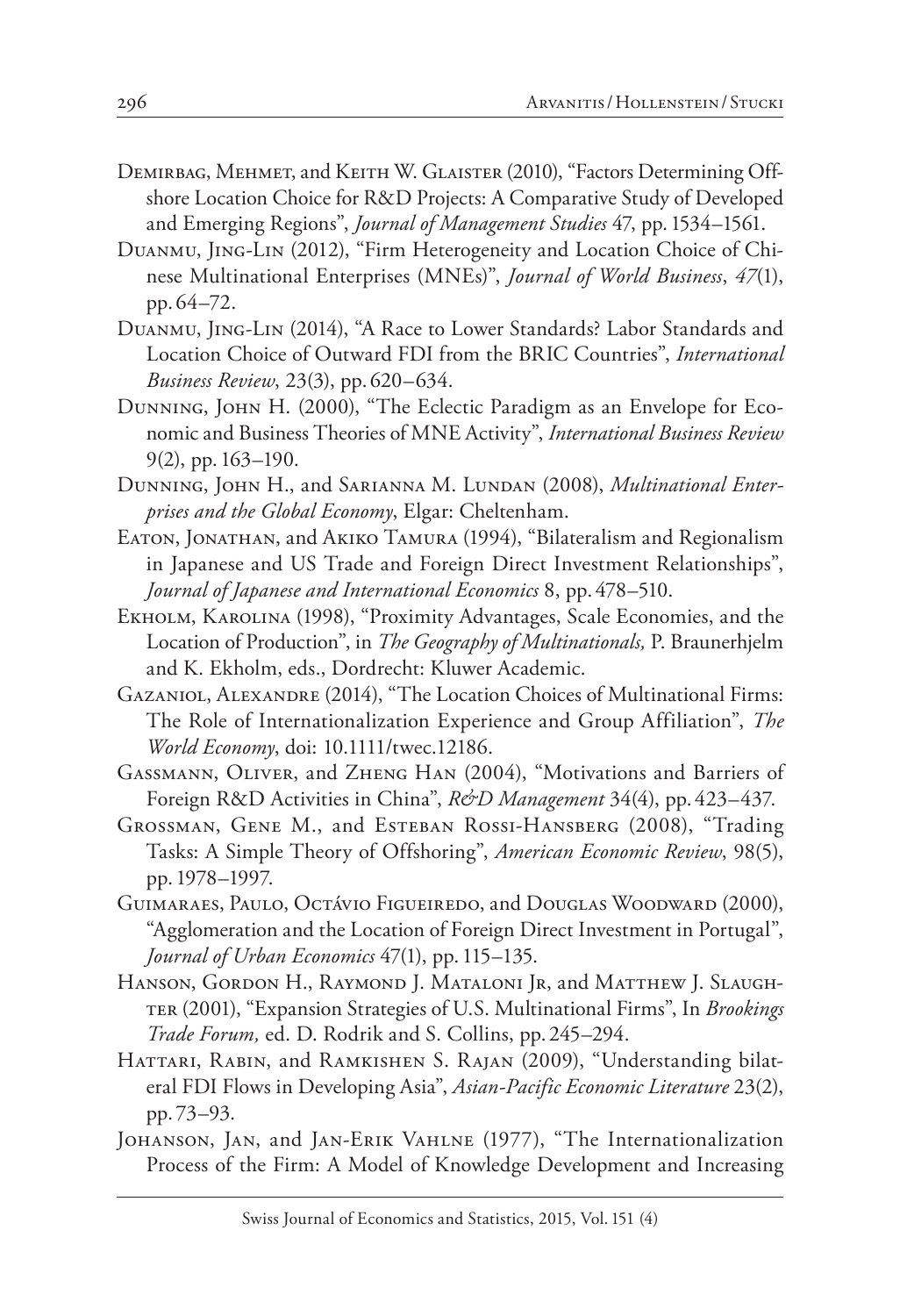Foreign Market Commitments", *Journal of International Business Studies* 8(1), pp. 23–32.

- Johanson, Jan, and Finn Wiedersheim‐Paul (1975), "The Internationalization of the Firm: Four Swedish Case Studies", *Journal of Management Studies* 12(3), pp. 305–322.
- Kang, Yuanfei, and Fuming Jiang (2012), "FDI Location Choice of Chinese Multinationals in East and Southeast Asia: Traditional Economic Factors and Institutional Perspective", *Journal of World Business*, 47(1), pp. 45–53.
- Keller, Wolfgang, and Stephen R. Yeaple (2009), "Gravity in the Weightless Economy", *NBER Working Papers 8433.* Cambridge (MA): National Bureau of Economic Research.
- KOGUT, BRUCE, and SEA-JIN CHANG (1991), "Technological Capabilities and Japanese Direct Investment in the United States", *Review of Economics and Statistics* 73(3), pp. 401–413.
- Le Bas, Christian, and Christophe Sierra (2002), "Location vs. Country Advantages in R&D Activities : Some Further Results on Multinationals' Location Strategies", *Research Policy* 31(4), pp. 589–609.
- Makino, Shige, Paul W. Beamish, and Natalie Bin Zhao (2004), "The Characteristics and Performance of Japanese FDI in Less Developed and Developed Countries", *Journal of World Business* 39(4), pp. 377–392.
- Mody, Ashoka, Assaf Razin, and Efraim Sadka (2003), "The Role of Information in Driving FDI Flows: Host-Country Tranparency and Source Country Specialization", *NBER Working Papers 9662.* Cambridge (MA): National Bureau of Economic Research.
- Nachum, Lilach, Srilata Zaheer, and Shulamith Gross (2008), "Does It Matter Where Countries Are? Proximity to Knowledge, Markets and Resources, and MNE Location Choices", *Management Science* 54, pp. 1252–1265.
- Py, Loriane, and Fabrice Hatem (2009), "Internationalization and Location of Services: A Sectoral and Functional Analysis Applied to Multinational Firms in Europe", *Économie et Statistique*, 426, pp. 67–95.
- SHATZ, HOWARD J., and ANTHONY J. VENABLES (2000), "The Geography of International Investment", *Policy Research Working Paper Series 2338*, Washinton D.C.: The World Bank.
- Siedschlag, Iulia, Donal Smith, Camelia Turcu, and Xiaoheng Zhang (2013), "What Determines the Location Choice of R&D Activities by Multinational Firms?", *Research Policy*, 42, pp. 1420–1430.
- SNB (2011), "Kapitalbestand von Schweizer Direktinvestitionen im Ausland 2008", [http://www.snb.ch/de/iabout/stat/statpub/fdi/stats/fdi.](http://www.snb.ch/de/iabout/stat/statpub/fdi/stats/fdi)